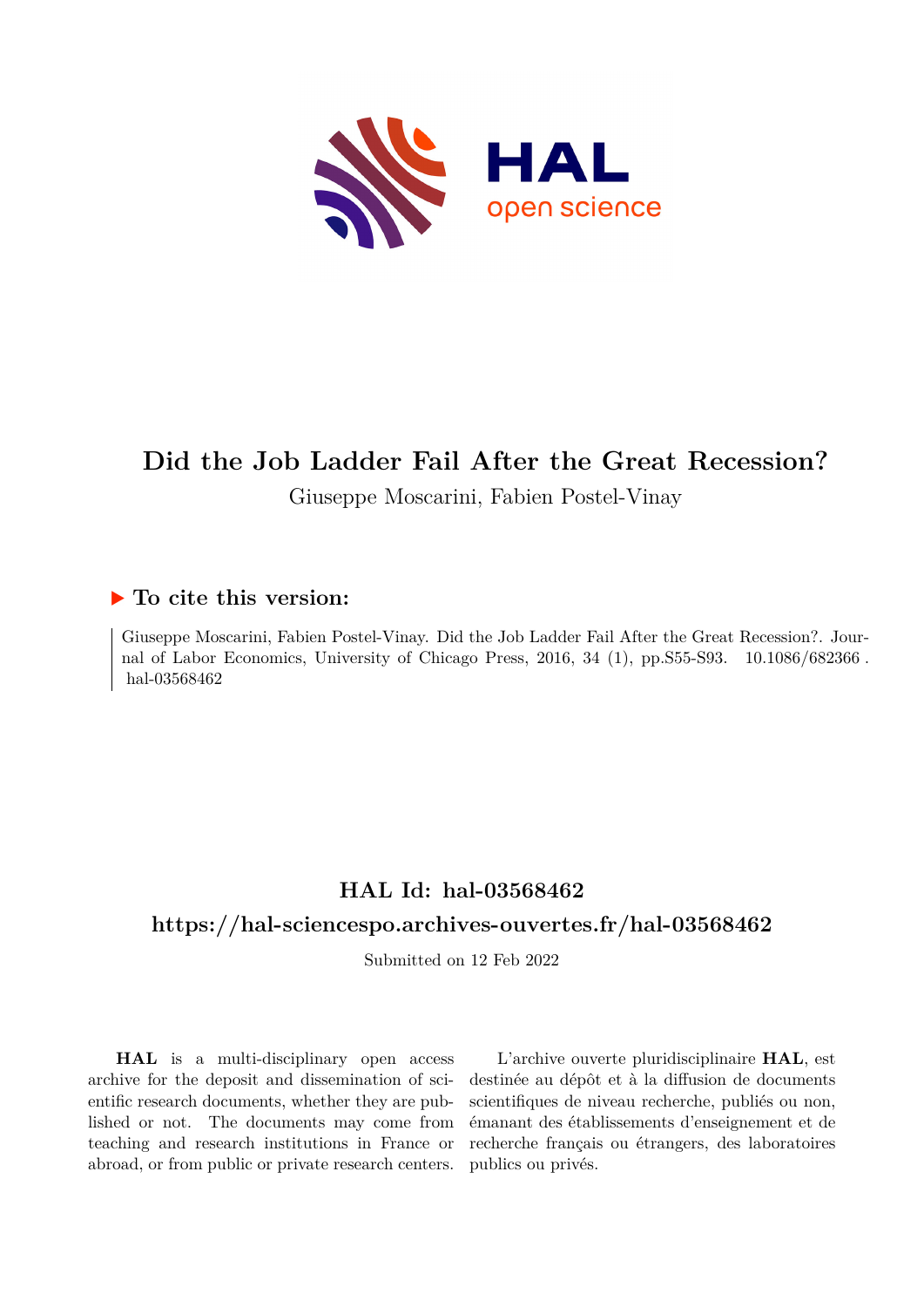## Did the Job Ladder Fail After the Great Recession?<sup>∗</sup>

Giuseppe Moscarini† Yale University and NBER

Fabien Postel-Vinay‡ University College London and Sciences Po, Paris

July 2014

#### Abstract

We study employment reallocation across employers through the lens of a dynamic job-ladder model. Workers always agree on a ranking of employers at all points in time, and search for better jobs both off and on the job. Because higher-ranked employers attract and retain more workers, an employer's size is a relevant proxy for its rank. We exploit newly available U.S. data from JOLTS on employment flows by size of the establishment. A parsimonious job ladder model fits the facts quite well, and implies 'true' vacancy postings by size that are more in line with gross flows and intuition than JOLTS' actual measures of job openings, previously criticized by other authors. Focusing on the U.S. experience in and around the Great Recession, our evidence indicates that the job ladder stopped working in the GR and has not yet fully resumed.

<sup>∗</sup>Prepared for the NBER Project on the Labor Market in the Aftermath of the Great Recession. We thank for very useful comments and constructive suggestions the Editor, Alexander Mas, our discussant and referee, Rasmus Lentz, an anonymous referee, and participants to the Project's Conference at NBER (Cambridge, Mass., May 16-17, 2013) and numerous seminars and conference presentations. Special thanks to Charlotte Oslund at the BLS for extensive assistance with JOLTS data. Moscarini also thanks the NSF for support to his research under grant SES 1123021. The usual disclaimer applies.

<sup>†</sup>Address: Department of Economics, Yale University, PO Box 208268, New Haven CT 06520-8268. Tel. +1-203-432-3596. E-mail giuseppe.moscarini@yale.edu. Web http://www.econ.yale.edu/faculty1/moscarini.htm

<sup>‡</sup>Address: Department of Economics, University College London, Drayton House, 30 Gordon Street, London WC1H 0AX, UK. Tel: +44 117 928 8431. E-mail fabien.postelvinay@gmail.com. Web https://sites.google.com/site/fabienpostelvinay/. Postel-Vinay is also affiliated with the Centre for Macroeconomics (CfM, London), CEPR (London) and IZA (Bonn).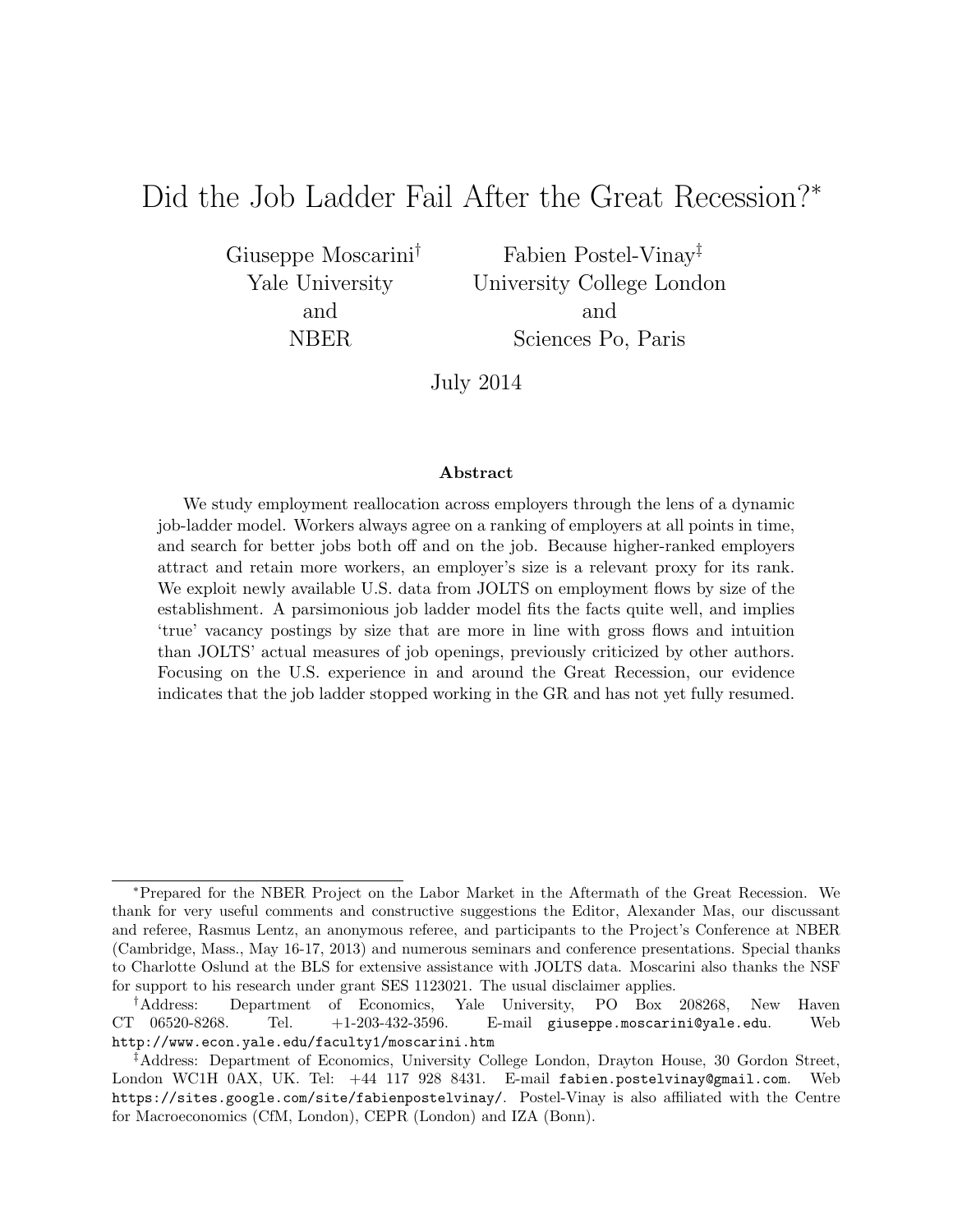### 1 Introduction

The persistence of high unemployment in the US and in many other countries after the 2007-2009 Great Recession (henceforth GR) is currently the central issue for macroeconomic policy around the world. In previous work (Moscarini and Postel-Vinay 2009, 2012, 2013, resp. MPV09, MPV12 and MPV13) we document empirically and formulate a hypothesis to explain the pattern of employment decline and recovery during and after a typical recession. In a nutshell, in a tight labor market high-paying, large employers overcome the scarcity of unemployed job applicants by poaching employees from smaller, less productive and lowerpaying competitors, whose employment share then shrinks in relative terms. When the expansion ends, large employers, that were less constrained, have more employment to shed than small ones. In addition, the resulting high unemployment relaxes hiring constraints on all employers, particularly the small ones that are less capable of poaching from other firms. As a result, small employers downsize less in the recession and grow faster (still in relative terms) in the early recovery. According to this hypothesis, in a prolonged phase of high unemployment, as we witnessed since 2009, small firms should be leading the charge in job creation, followed years later by upgrading to larger, better-paying employers.

We call this hypothesis a "dynamic job ladder". The idea of a stationary job ladder, a uniform ranking of jobs by all workers, who climb it slowly via job-to-job quits while occasionally falling off it, is well established in the literature. Our previous work introduced a business cycle dimension to this hypothesis on worker turnover. In this paper, we confront this hypothesis with more demanding empirical tests. We still adopt employer size as an empirical measure of the job ladder 'rung', based on the simple fact that employers higher up in a ladder tend to be larger, as they attract and retain more employment, and also based on the observed wage/size relationship. We go beyond the net worker flows by size that we studied in our previous work, and here consider also the model's implications for gross worker flows (hires, quits, layoffs) and vacancy postings by employer size. These times series have been recently made available by the BLS' Job Openings and Labor Turnover Survey (JOLTS) program. Specifically, we calibrate the key turnover equations implied by a generic dynamic job ladder model to fit the monthly time series of net and gross employment flows by employer size. We extend our investigation to examine the GR and its aftermath, in comparison with previous cyclical episodes.

We reach the following conclusions. First, the dynamic job ladder model, a parsimonious setup built on some very strong assumptions, such as homogeneous labor and time-invariant rank of each employer in the ladder, does a remarkable job at fitting the dynamics of employment across size classes. The estimated hiring intensity by employer size resembles vacancies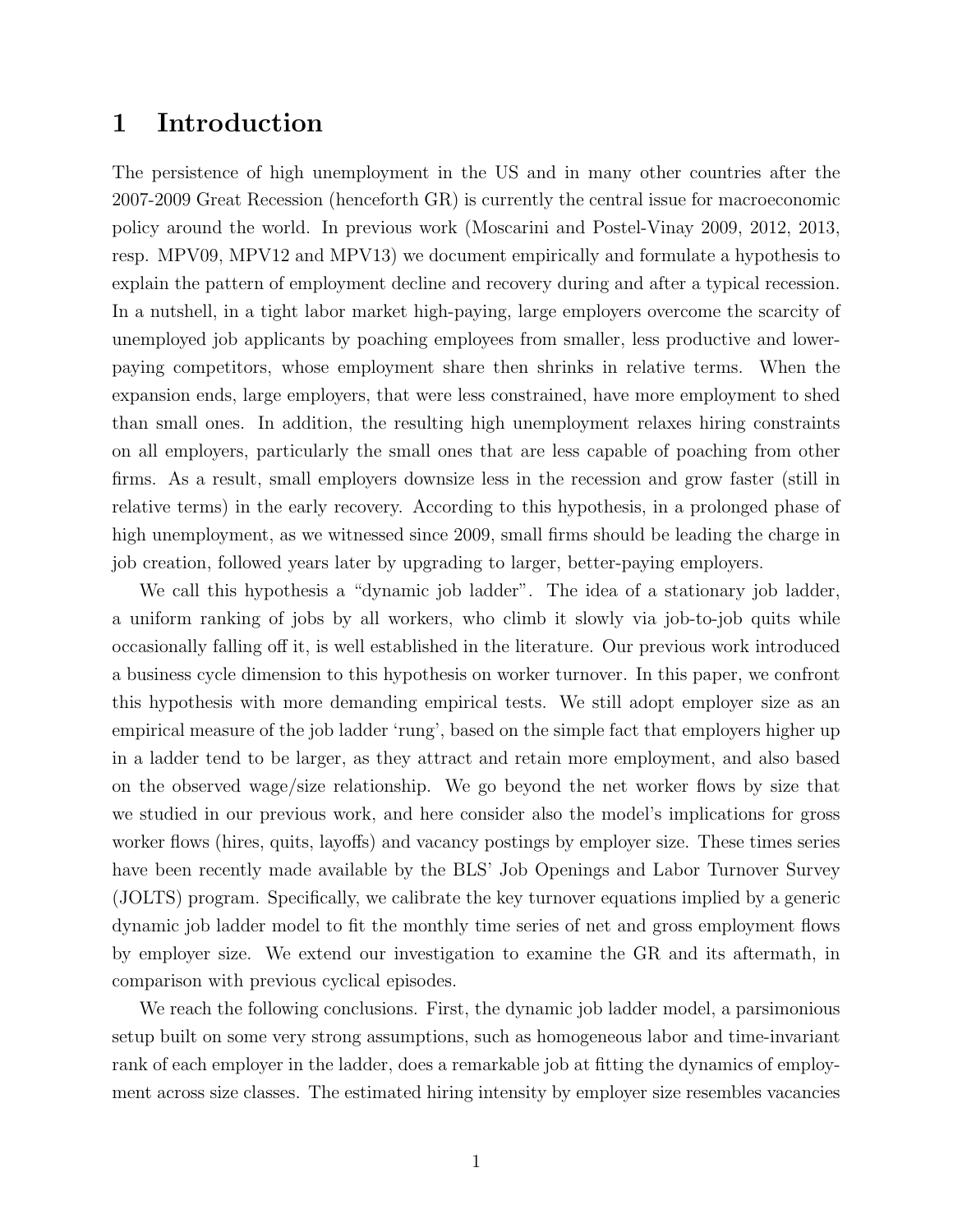by establishment size measured in JOLTS, but resolves some puzzling aspects of these data, specifically the lack of vacancies at the small employer end. Second, a comprehensive assessment of the evidence indicates that the job ladder has slowed down considerably since the GR. The drastic decline in labor market turnover affected especially direct movements from smaller, lower-paying to larger, higher-paying employers. Small employers suffered unusual job losses, relative to large employers and a typical recession, mostly through an increase in their layoffs, only partially compensated by resilient vacancy posting and hiring.

Further support to our hypothesis has been recently offered by Kahn and McEntarfer (2014). They exploit the matched employer-employee microdata from the Longitudinal Employer-Household Dynamics at the US Census Bureau, to isolate the firm component of wages and to track worker turnover over 1998-2011 at quarterly frequency. Like us, they are interested in testing our dynamic job ladder hypothesis. They find that high-paying firms grew faster during aggregate expansions, and shrank more quickly in the 2001 and 2008 busts. Low-paying firms were less sensitive to the aggregate unemployment rate. Furthermore, this was due entirely to reduced separations in recessions: while low-paying firms cut hiring more, their separations declined even more, relative to high-paying employers. Because separations include layoffs, quits to non-employment, and quits to other jobs, and the first two components are well-known to be countercyclical, this collapse in separations at the bottom of the wage ladder in recessions could only be caused by a collapse in quits to higher-paying firms.

We now provide details on our contributions. From an aggregate perspective, the GR impacted the labor market as would any (deep) recession: job openings went down across the board, job finding rates plummeted, and layoff rates temporarily spiked around the Fall of 2008, as the financial crisis burst. As a result, unemployment soared. As we argued and documented in our previous work, which covered past recessions, this pattern created relatively favorable conditions for small, low-paying, less productive employers. High unemployment meant that there was plenty of cheap labor for them to hire. The collapse in aggregate job market tightness reduced not only the workers' exit rate from unemployment, as is well understood, but also the job-to-job quit rate. That is, employers at the bottom of the job ladder were losing fewer workers to their larger, more productive, higher-paying competitors.

Evidence on job openings and gross worker flows from JOLTS, the monthly Current Population Survey (CPS) and the Survey of Income and Program Participation (SIPP) largely corroborates this view. Job-to-job transitions indeed went down markedly during the GR. The 'poaching intensity' (share of new hires that come through a job-to-job transition) declined sharply during and after the GR, especially so for larger employers. Finally, while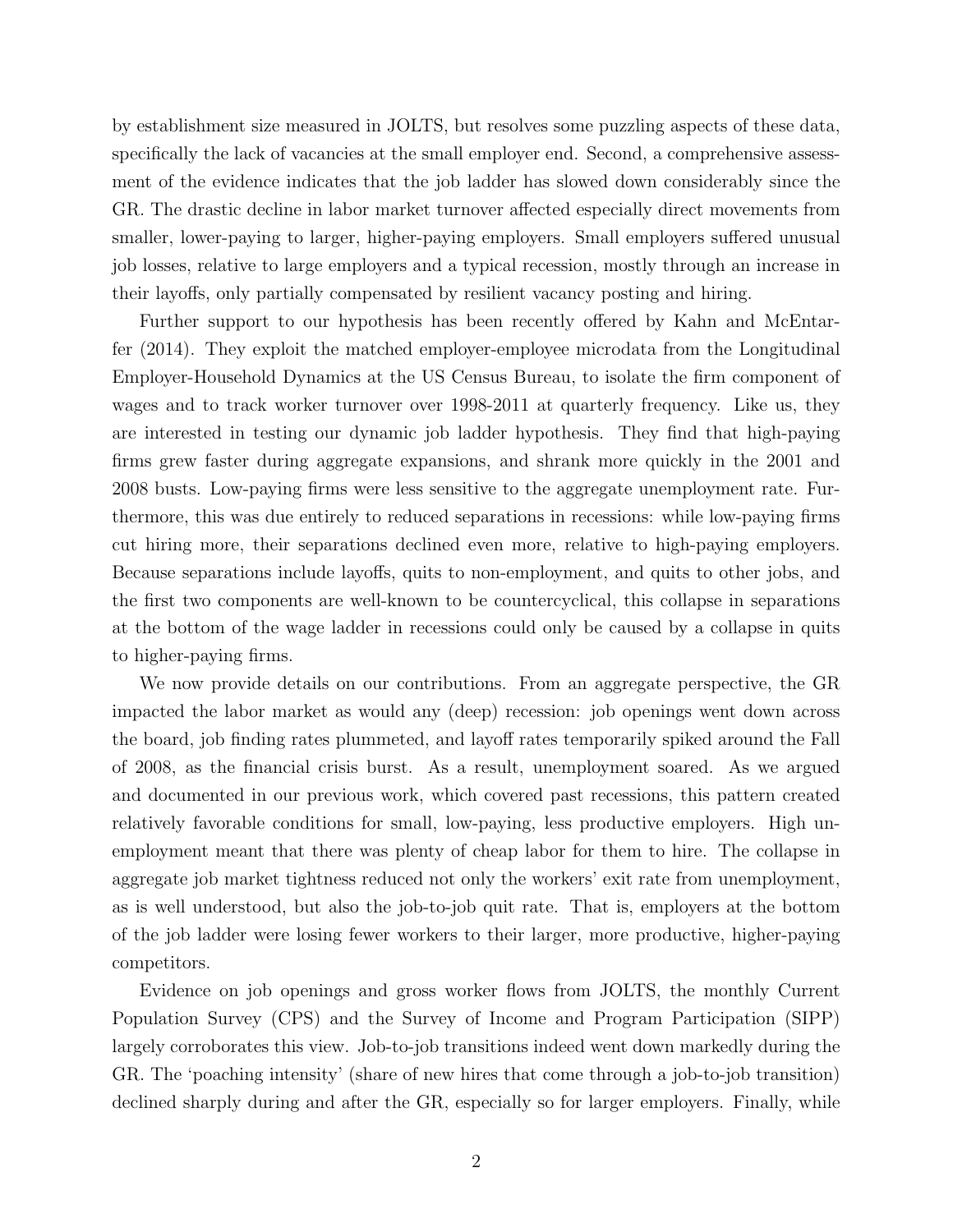the share of small establishments in total job openings remained roughly stable throughout the GR (if anything, it went up a little), the vacancy *yield* of small employers sky-rocketed, in sharp contrast to the comparatively modest (and vanishing) increase in the vacancy yield of large establishments.

Yet — and this is where the GR differs from previous recessions — small employers fared worse than large ones in terms of net employment growth. This unusually poor job creation performance was the result of a brutal (temporary) increase in the layoff rate of small employers around the Lehman Brothers episode (September 2008), the peak of the financial crisis. While at that point layoff rates rose sharply at employers of all sizes, small establishments stand out, possibly because they were hit especially hard by the credit crunch. Those small employers that were still hiring did so relatively easily, and benefited from relatively favorable conditions on the hiring and retention margins.

These findings suggest the following interpretation of the GR and its aftermath. Small employers, especially existing ones, faced an unusual credit crunch that led to a wave of layoffs, while the class of small employers as a whole, including entrants, kept hiring at a healthy pace. The collapse in hiring by large employers froze job-to-job upgrading and attrition up the job ladder, further taming the incentives of small employers to hire, despite the abundant unemployment pool.

In Section 2 we present descriptive evidence on labor market flows across employers of different sizes before, during and after the GR. In Section 3 we present the turnover equations describing the business cycle dynamics of gross and net workers flows in a dynamic job ladder model. We also briefly discuss structural equilibrium foundations for this process, and relate it to the descriptive evidence. In Section 4 we describe our methodology to calibrate turnover parameters and hiring intensity by firm size in the dynamic job ladder model, so that it replicates the observed net and gross flows of employment by firm size. In Section 5 we discuss our empirical results.

### 2 The dynamic job ladder: Descriptive evidence

We examine the cyclical reallocation of employment among firms and establishments, especially around the Great Recession, through the lens of the job ladder, namely, the turnover process that occurs when all workers agree on a ranking of employers and face frictions in finding and retaining jobs. We begin with descriptive empirical evidence. In order to make the notion of a job ladder empirically operational, we need a measure of a ladder's "rung". As workers move up the ladder, employers high in the ladder tend to accumulate more employment, thus to be larger. We focus on an employer's size as the main empirical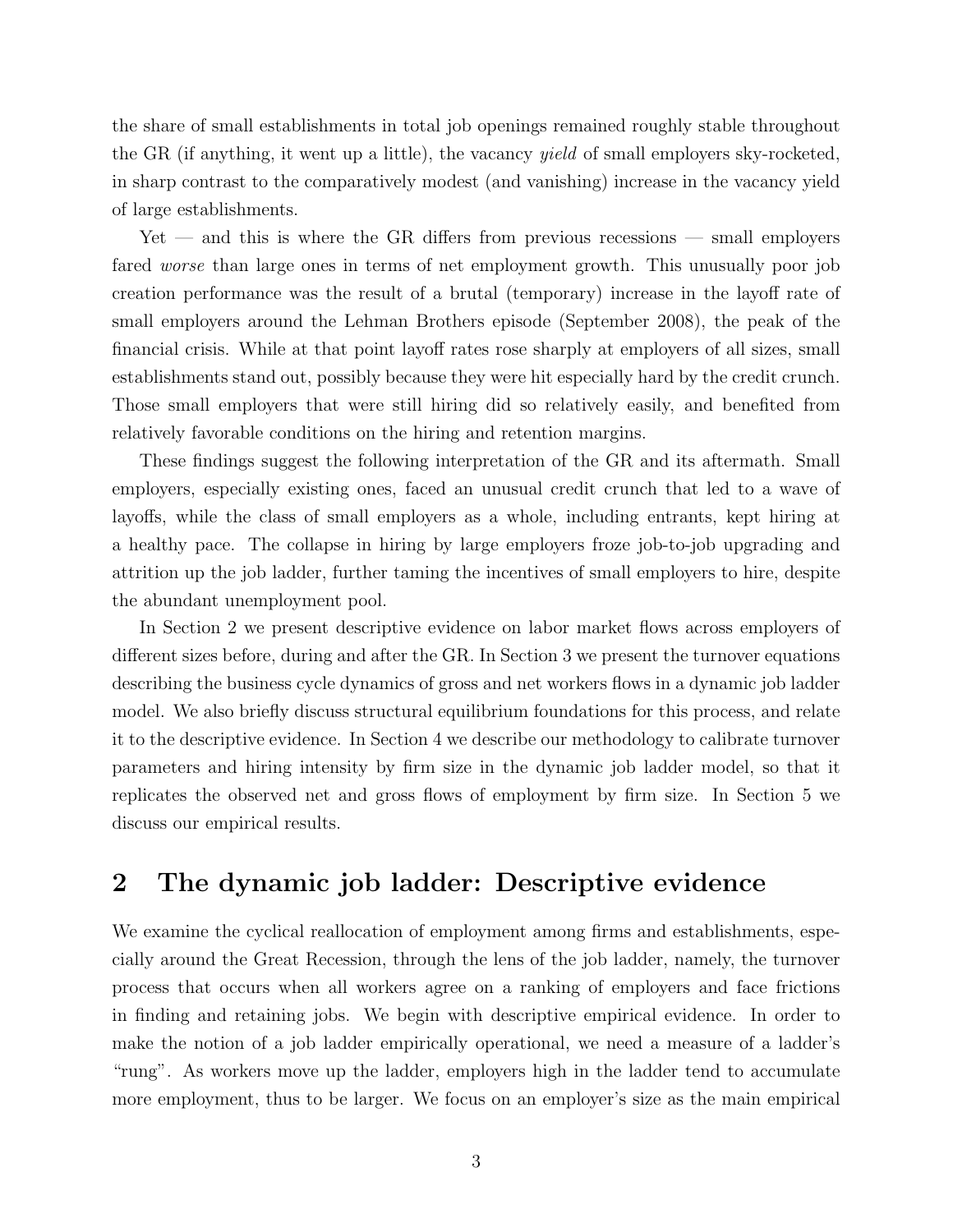counterpart of its position in the job ladder, because size is accurately and easily measurable in the data, unlike other natural candidates such as productivity<sup>1</sup> or compensation policy. We present new evidence on the cyclicality of four relevant types of aggregate labor market statistics, all broken down by employer size: employment shares; net job creation; gross job flows (hires, quits, layoffs); and vacancy postings.

Before we proceed, as an important caveat, we emphasize that in our analysis we focus on continuing employers and abstract from entry and exit. The reason for this choice is threefold. First, and foremost, given our focus on cyclical employment variation, entry and exit play a relatively minor role. While they are extremely important to determine *average* job and worker flows,<sup>2</sup> their contribution to *cyclical* movements in aggregate employment is modest. In the Business Employment Dynamics<sup>3</sup>, the standard deviation of the net job creation rate, HP-filtered with smoothing parameter 1600, is .48; if we focus on continuing establishments, it drops, but to only .435. So the net contribution of entry and exit to total net job creation is procyclical, but small.<sup>4</sup> Second, the prime novel dataset that we employ in this paper, JOLTS by establishment size, is a survey of pre-existing establishments, where exit is by and large offset by a monthly sample rotation/refreshment scheme, while entry does not contribute to the observations. Third, the equations describing workers' movement on a dynamic job ladder that we use for our calibration exercise are much simpler when ignoring entry and exit, although both of them could be accommodated in a limited sense.

To begin, we motivate our hypothesis that size is one relevant (albeit, by no means, the only possible) empirical counterpart of a job ladder rung. In the Appendix we provide corroborating empirical evidence, drawing from the Quarterly Census of Employment and Wages (QCEW)<sup>5</sup> for establishments, and from Statistics of US Businesses (SUSB), an annual census of all employers, for firms. First, it has long been documented that employer size correlates positively with wage rates, after controlling for observable worker characteristics

<sup>&</sup>lt;sup>1</sup>In the US, information on sales at the firm level, necessary to compute TFP, is not available for a representative sample of firms from all industries.

<sup>2</sup>Haltiwanger, Jarmin and Miranda (2013) document from an annual longitudinal census of US employers that in fact entrants create on average more jobs than the whole economy, as continuing establishments and exits on net destroy jobs.

<sup>3</sup>A collection of quarterly gross job flows published by the BLS, currently covering 1992Q3-2013Q1 and nearly the entire US private sector.

<sup>4</sup>This conclusion is based on the extreme view that, one quarter after entry, new establishments are similar to incumbent ones of the same size. More generally, entrants may face a different growth process than incumbents early in their life cycle; in this case, a cyclical decline in entry may have long run effects on aggregate job creation that are significantly larger than the small immediate impact that we document here.

<sup>5</sup>QCEW is the primary source of information on businesses from the BLS. It publishes a quarterly count of employment and wages reported by establishment size, covering 98% of U.S. jobs, both private and public sector, available at the county, MSA, state and national levels by industry.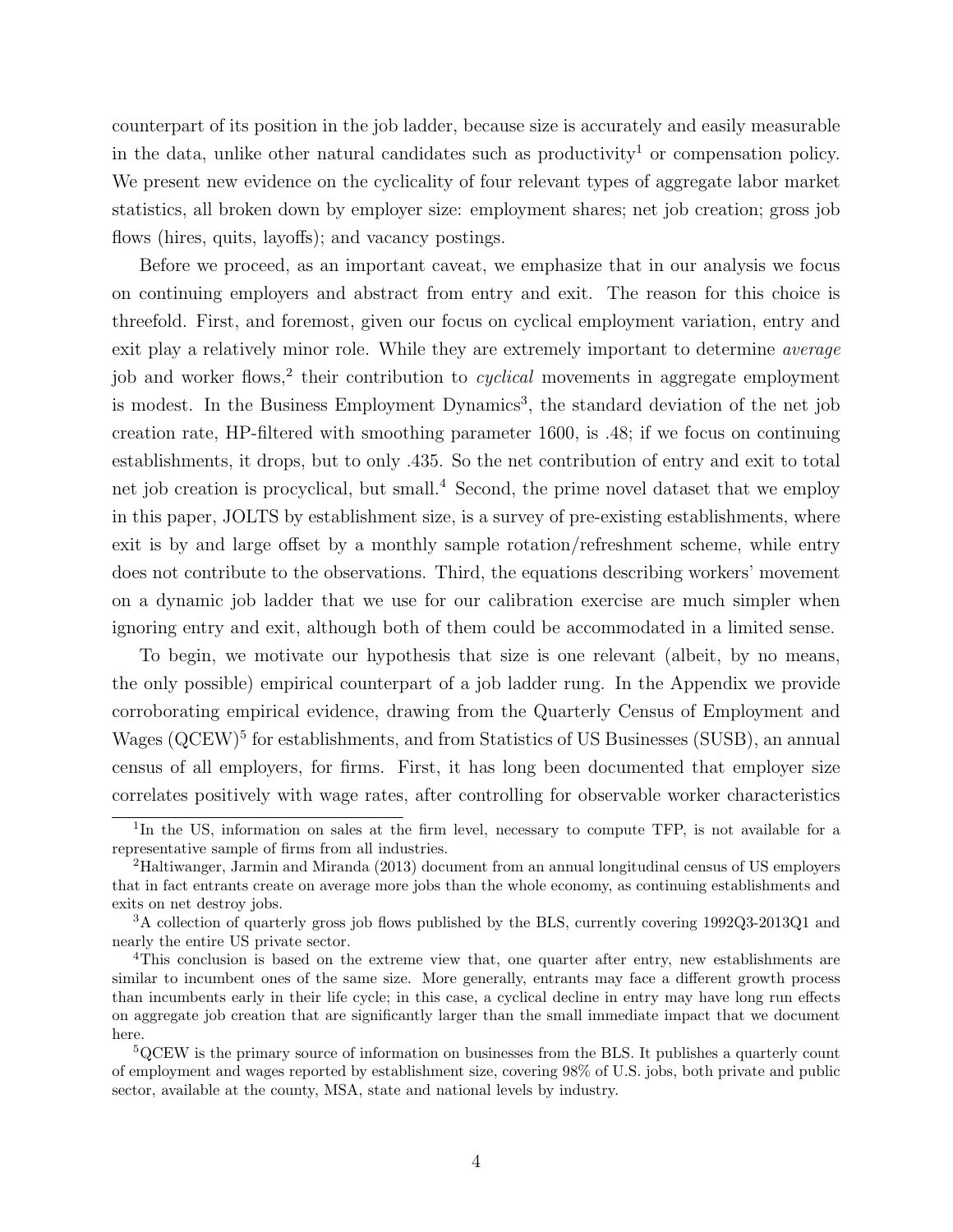(Brown and Medoff, 1989). We confirm that larger employer pay more. Second, as predicted by the dynamic job ladder hypothesis, the share of employment at large firms or establishments is procyclical: workers climb the job ladder faster in tight labor markets, when they can make contact with employers at higher rate.

#### 2.1 Worker flows by size

Our main focus in this paper is on business cycles and the resulting dynamic job ladder. In order to measure worker flows by employer size, we need at least a modicum of longitudinal links on firms/establishments and workers. JOLTS comprises about 16,000 establishments, a size-stratified sample from the QCEW frame, surveyed every month according to a rotating panel structure. JOLTS measures job openings, hires, layoffs, quits, and other separations at the establishment level. Recently, the BLS published this information also by size of the establishment, in one of six size classes, with lower bounds equal to 1, 10, 50, 250, 1000, and 5,000 employees. This dataset is central to our exercise.

In JOLTS, an establishment is assigned to a size class according to the maximum size it attained in the 12 months preceding its inclusion in the sample, independently of how its size changes while it is part of the sample.<sup>6</sup> So, within each survey year we know that the identity, hence the size quantiles of establishments in each size class are fixed.<sup>7</sup> In the analysis that follows, we will aggregate the largest two size categories available in the JOLTS sample (1,000-4,999 and over 5,000 employees) into one single category (over 1,000 employees). We do this for two main reasons. First, the largest size cutoff in the QCEW sample described above is 1,000 employees. As we get our shares of private sector establishment counts from QCEW, we will need to merge information from QCEW and JOLTS, which constrains us to use size cutoffs that are available in both data sets. Second, the 5,000+ category in JOLTS is very small (it accounts for less than 2.5% of total employment in the JOLTS sample and covers few establishments), and the data pertaining to this category are somewhat noisy. The loss of information implied by our aggregation of the largest two size classes into one is therefore arguably relatively minor.

Finally, and importantly, we should mention that JOLTS by size class covers only the private sector, while aggregate JOLTS data cover also the public sector, just like its QCEW

<sup>6</sup>JOLTS (re-)sampling dates are December 2000, December 2003, February 2005, March 2006, and every March until 2013. A new JOLTS sample is put in place in the month following each re-sampling.

<sup>7</sup>Because this size classification follows an "initial employment" criterion, it is known to be subject to a mean reversion bias creating the illusion of a negative size-growth relationship in the presence of a transitory component to firm size. This issue is likely to matter more in narrower size classes, at the bottom of the size distribution, where establishment size is more volatile. We will return to this issue when discussing size misclassification.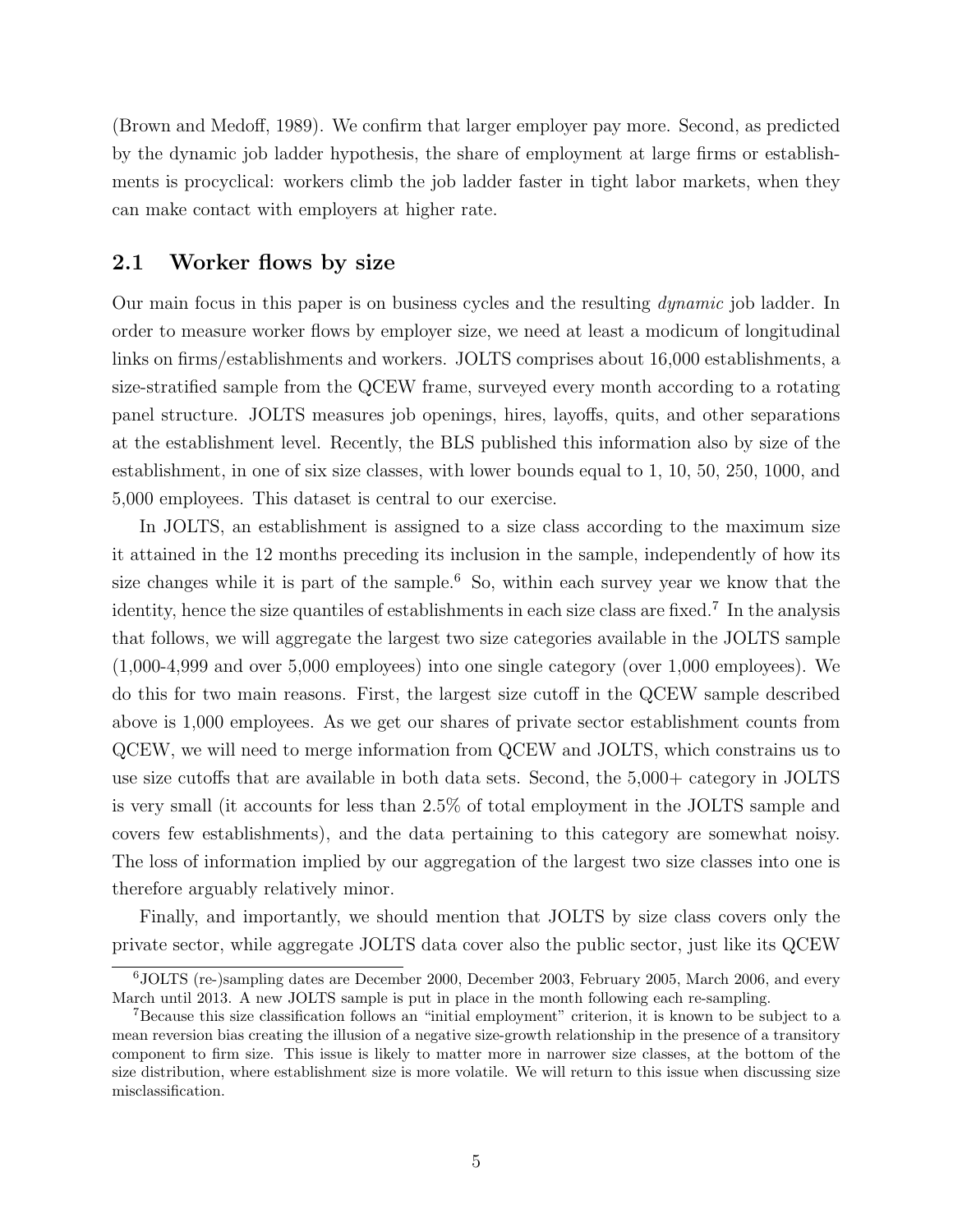

Fig. 1: Differential employment growth between establishment size classes.

frame. This is an important caveat for the GR, where the public sector played a disproportionate role in first buffering employment losses and then dragging on the employment recovery.

Net flows. The cyclicality of employment shares of different firm size classes, presented in the appendix, provides limited information on the size of businesses that were most affected by the Great Recession: as we discussed in MPV12, to avoid the so-called reclassification bias we need to study business dynamics for at least two consecutive periods among classes to which employers are assigned based on their initial size. We showed there that the annual growth rate of employment at initially large  $(>1,000$  employees) minus small  $( $50$  employees)$ firms in the US is strongly negatively correlated with unemployment in 1979-2010. Here we zoom in on the Great Recession using higher frequency, monthly data updated to cover the post-GR recovery. Figure 1 repeats the exercise using JOLTS data by establishment size (we remark again that these are establishments, not firms). The differential net job creation series on Figure 1 follows a similar pattern as for previous recessions (see MPV12), but peaks later in the GR, in fact at the very end of it, than one would have expected based on the evidence reported in MPV12 for previous recessions. It thus appears that small establishments were hit especially hard by the credit crunch.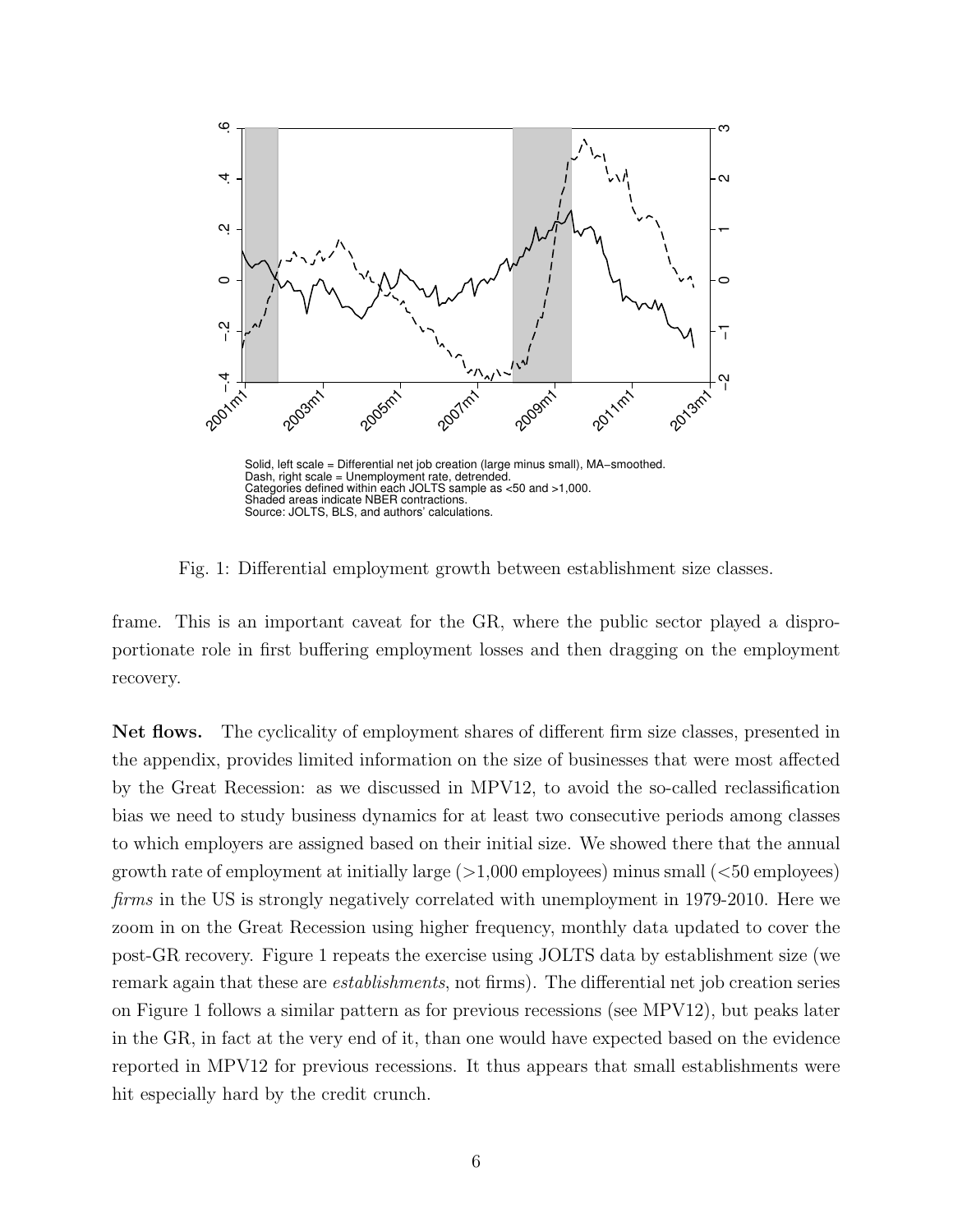Gross flows. To examine in more detail the nature of these patterns, we turn to gross worker flows. This is a unique advantage of JOLTS and, to the best of our knowledge, we are the first to document the behavior of these flows by employer size around the GR. By definition, net employment growth in JOLTS equals hires minus the sum of layoffs, quits and other separations (such as retirement). The latter category is small and fairly acyclical, thus we focus on hires, layoffs and quits. Figure 2 plots hire rates (new accessions divided by employment) by establishment size.

Hire rates begin to decline before the GR. Surprisingly, during the deepest phase of the financial crisis following the Lehmann Brothers episode, hire rates collapse at the larger establishments and not at the smaller ones; they even briefly spike up in the smaller class in late 2008-early 2009. Given that in Figure 1 smaller establishments fared worse in terms of net employment growth, especially from the last quarter of 2008 on, it must be the case that their separations rose disproportionately, and more than compensated their brisker hiring pace. We in fact see in Figure 3 that layoff rates rose sharply and temporarily, especially at small establishments. Although not immediately evident from the figure, the increase in layoff rates was almost exactly proportional across all size classes. Because smaller establishments report higher layoff rates on average, the absolute increase in layoff rates during the GR was more pronounced at the bottom of the size ladder.

The third gross worker flow available in JOLTS, the quit rate, is shown on Figure 4. This adds quits to non-employment and quits to other employers. While quit rates fell markedly across the board both in 2001 and around 2008, the figure clearly suggests that the fall during the GR was less sharp for small establishments than for large ones. This corroborates the hypothesis that the worse performance of small establishments during the GR was entirely driven by a spike in layoff rates, as opposed to higher quits or reduced hiring, which actually worked in the opposite direction.

JOLTS, as a survey of employers, provides a meaningful distinction between layoffs and quits, but not between quits to (or hires from) non-employment, as opposed to (from) other jobs, a distinction that is crucial to the job ladder. We supplement JOLTS with information on gross worker flows from the monthly CPS. Specifically, we use the hazard rates of transition between Employment (E), Unemployment (U) and Non participation (N) estimated by Fallick and Fleischman (2004) from gross flows (using monthly matched files), starting in January 1994 and updated by the authors through May 2014. This series begins with the 1994 re-design of the CPS, which introduced a question on the change of employer that made it possible to measure the EE hazard, and which greatly improved the reliability of employment status and thus reduced margin error. Figure 5 plots the EE hazard. While it is clearly procyclical and dropped significantly during the GR, the most striking aspect is the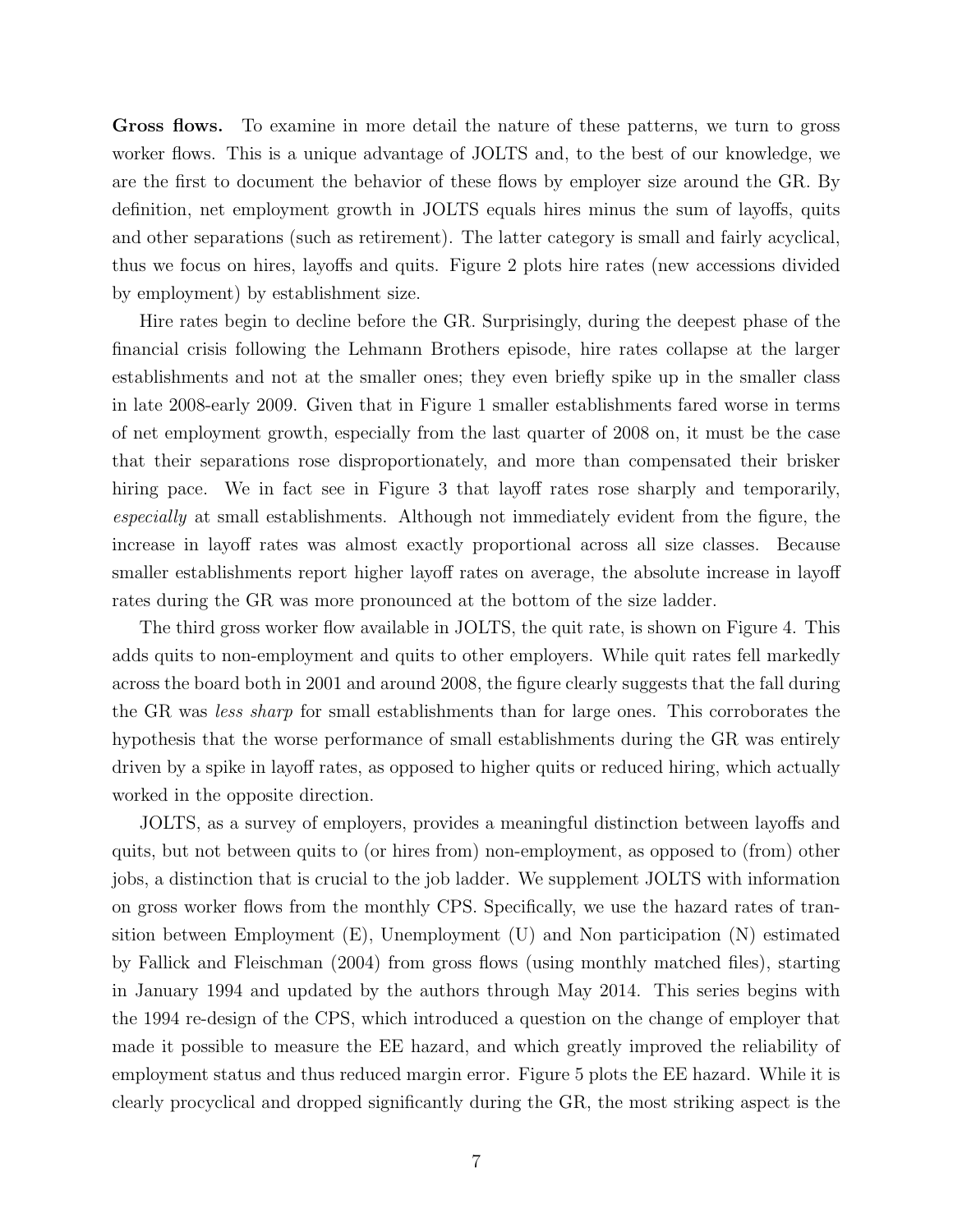

Fig. 2: Hire rates by establishment size class.

Average layoff rate by size class, MA−smoothed. Shaded areas indicate NBER contractions. Source: JOLTS and authors' calculations.

Fig. 3: Layoff rates by establishment size class.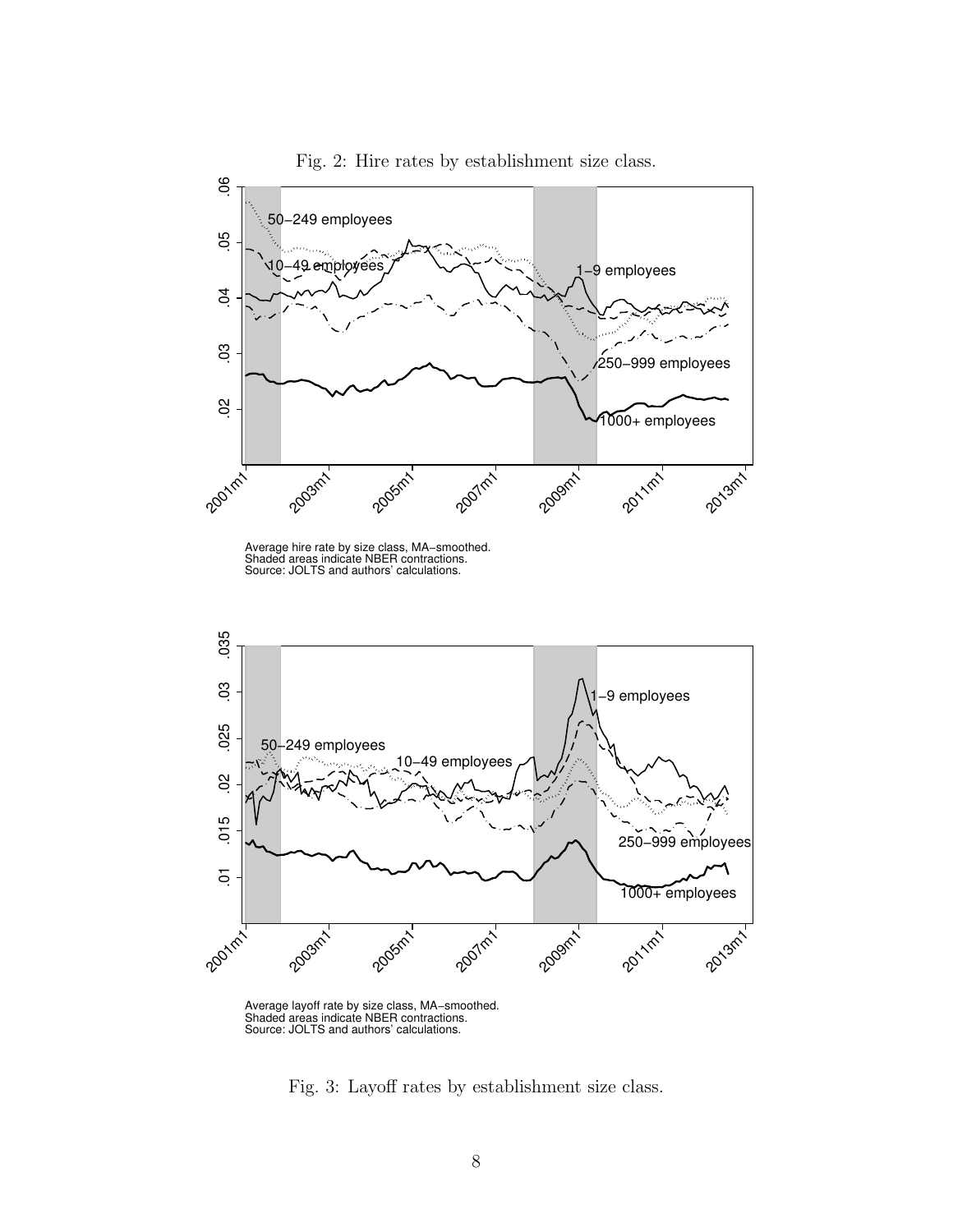





Fig. 5: Total employment-to-employment hazard.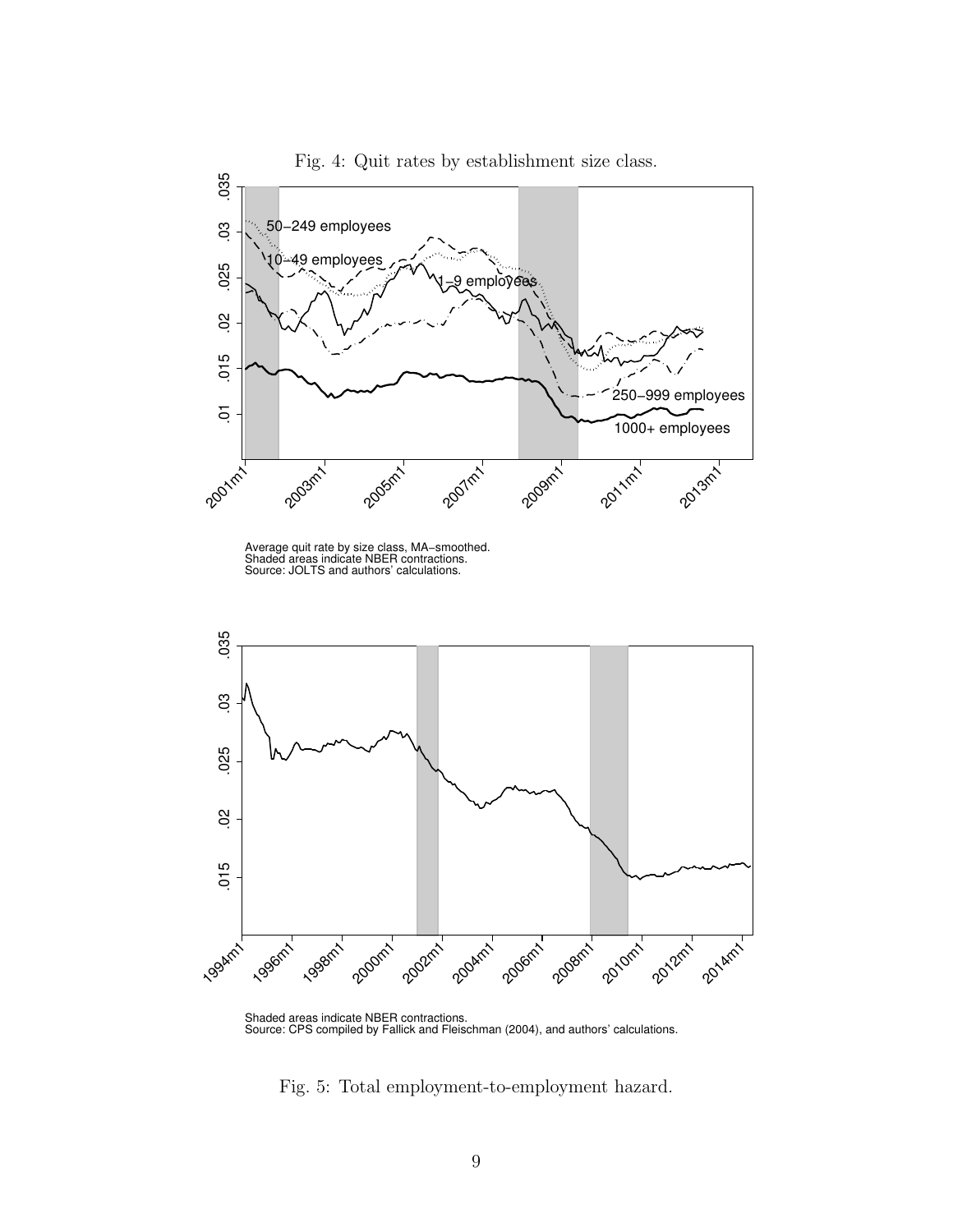

Fig. 6: Share of hires from other employers, by employer size

declining trend. Off that trend, the decline during the GR was not especially pronounced, and the recovery afterwards was significant. But in abolute terms, i.e. without detrending, the EE hazard remains at an all-time low almost five years into the post-GR recovery. It is known that EE transitions include involuntary reallocation and other events that reduce worker's earnings (our model explicitly accommodates this possibility through reallocation shocks — see Section 3). Therefore, per se they provide only limited information on the extent to which workers climb the job ladder. It is, however, striking that this rate is the most lagging labor market indicator post GR.

The CPS has no information on the size of a worker's employer. For this, we turn to SIPP, starting with the 1996 panel. We exploit the availability of start and end date of each job to construct EE transition rates by size of the hiring "workplace", the phrasing in the SIPP questionnaire that we interpret to be an establishment. In Figure 6 we show the share of all hires that are not from unemployment but directly from other employers, thus entail an EE transition, by size of the hiring establishment. As predicted by the job ladder model, larger employers always hire more from other employers, and less from non-employment, especially so late in expansions when the market tightens and competition for workers stiffens. In the GR, this "poaching" inflow share collapsed for all size groups. Since total hires also declined sharply, this is the strongest evidence that the job ladder came to a grinding halt.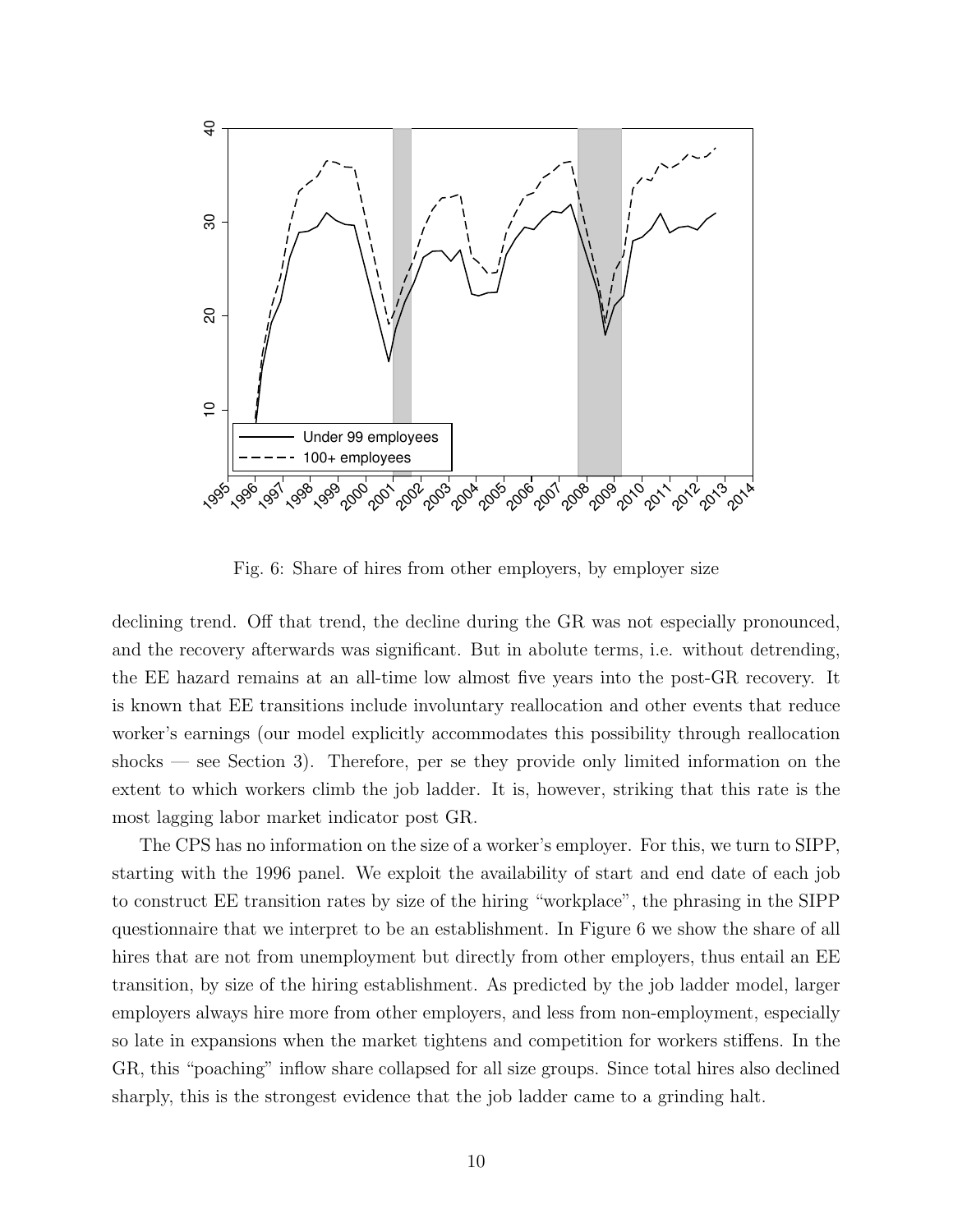

Vacancy shares by size class. Shaded areas indicate NBER contractions. Source: JOLTS, and authors' calculations.

Fig. 8: Vacancy shares by establishment size class.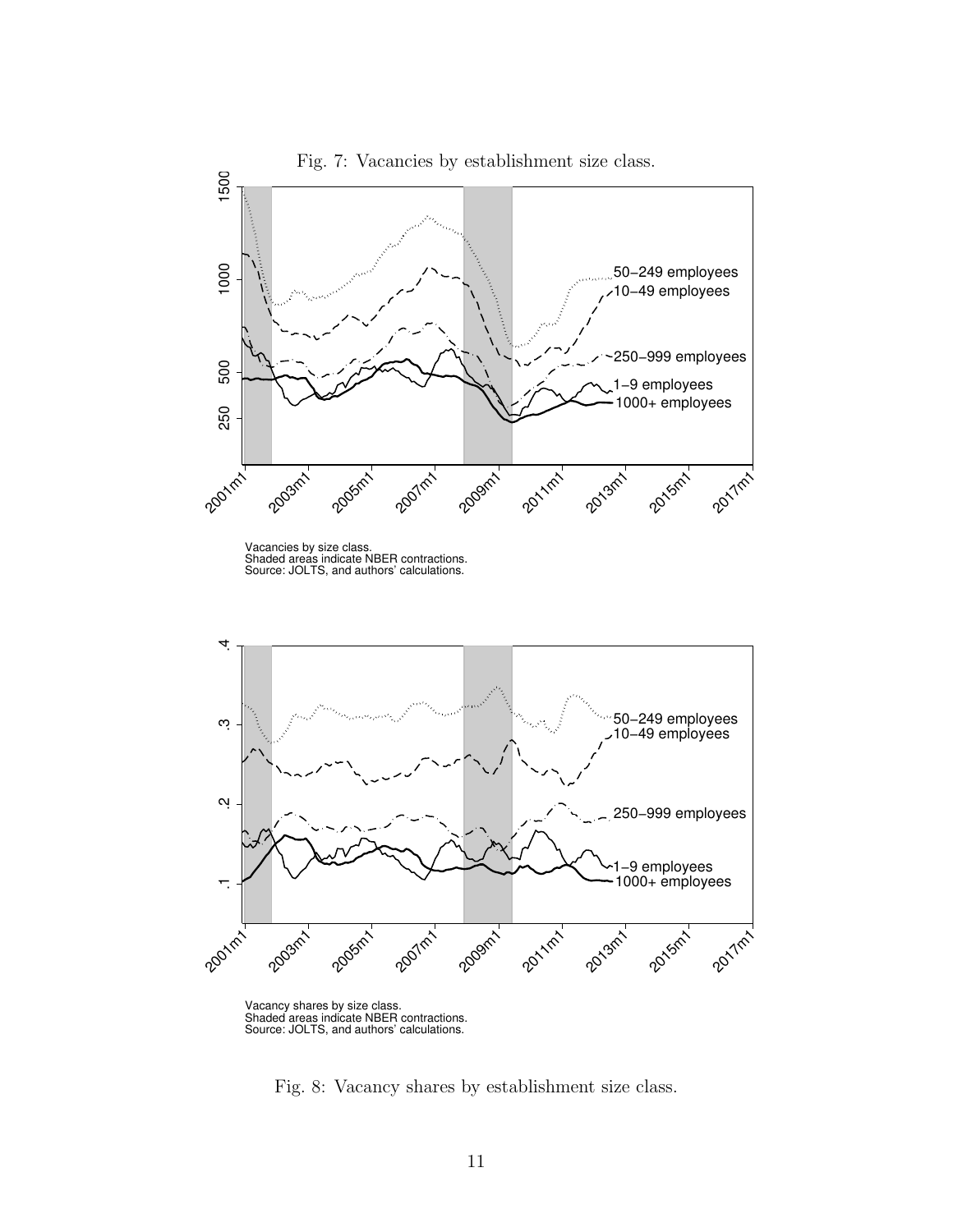

Fig. 9: Vacancy weights by establishment size class.

Average vacancy weights by size class. Shaded areas indicate NBER contractions. All series normalized at 1 in 01/2001. Source: JOLTS, CEW, and authors' calculations.



Average vacancy yield by size class, MA−smoothed. Shaded areas indicate NBER contractions. Source: JOLTS and authors' calculations.

Fig. 10: Vacancy yields by establishment size class.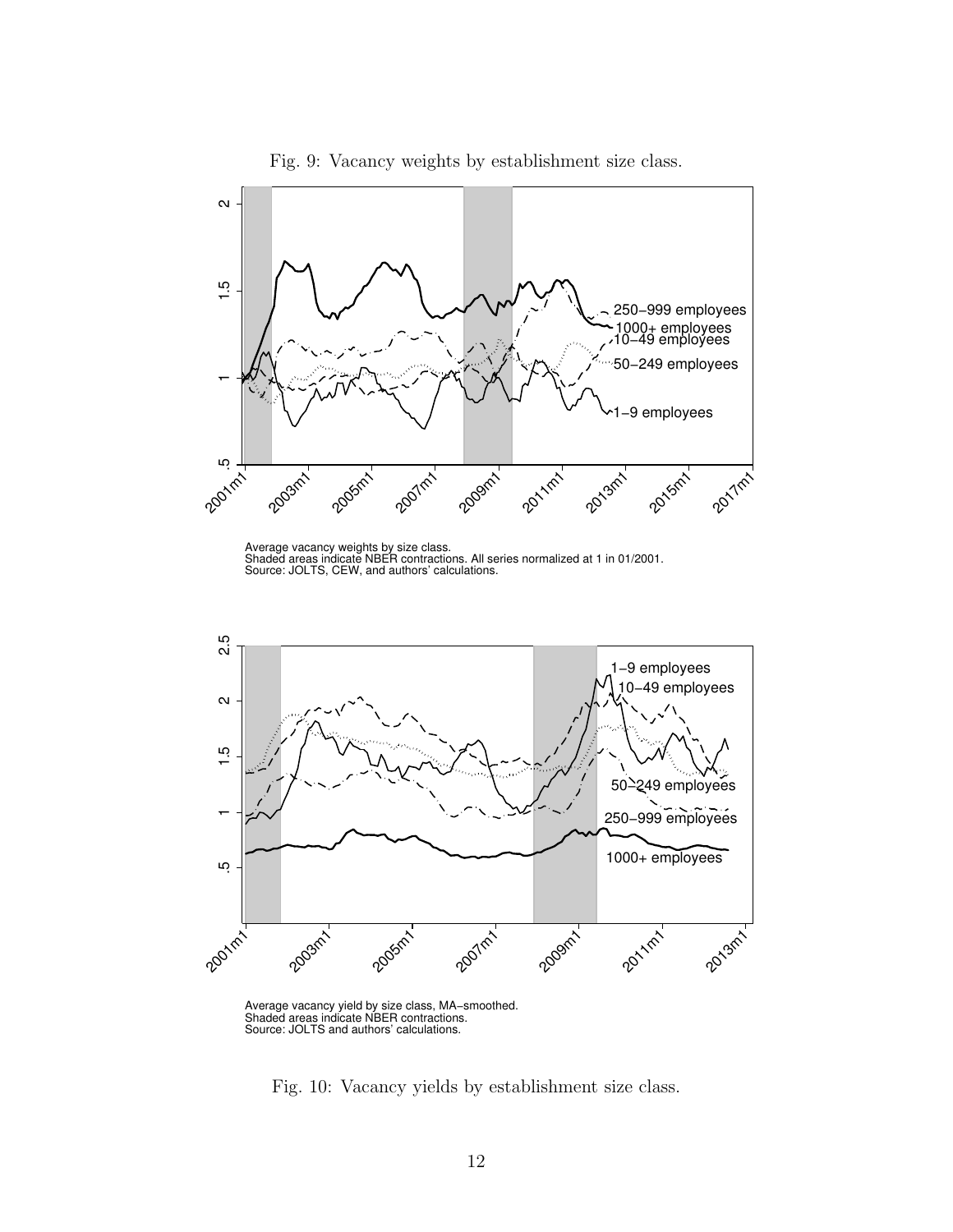To take stock, we showed that net job creation by small establishments was especially poor during the GR, relative to larger establishments and to a typical US recession, and that this is due entirely to spike in their layoffs, while hires, total quits and quits to other employers declined much less at the bottom of the size distribution.

#### 2.2 Vacancies by size

We now return to JOLTS to describe the behavior of measured job vacancies by size class. Vacancies are uniquely valuable as a direct measure labor demand, or intensity of hiring effort, as opposed to outcomes. Figure 7 reports the time series of total job openings for each JOLTS size class. Figure 8 further shows vacancy shares by size class, i.e. vacancies in each size class divided by total aggregate vacancies. If recorded job openings are an accurate measure of hiring effort,<sup>8</sup> then the series plotted on Figure 8 will represent the sampling probabilities of each size class. Next, Figure 9 shows vacancy shares divided by the number of establishment in each class from QCEW, and normalized at one in January 2001 to harmonize scales. We refer to those series as the *vacancy weights* by size class. These weights measure average hiring effort in each establishment size class, relative to aggregate hiring effort.

Figure 7 clearly shows that vacancies plummeted across the board during the GR, with vacancy levels seemingly tracking each other across the various size classes. At first glance, Figures 8 and 9 reinforce that impression, as the movements in vacancy shares and weights appear small relative to the absolute decline seen in Figure 7 which, to a first approximation, was uniform. On closer inspection, Figures 8 and 9 further suggest that there is no evidence of a disproportionate impact of the financial crisis (post-September 2008) on the hiring effort of small establishments: the movements are relatively modest, and the 10-49 employee class shows the largest change, but upwards. Overall, we conclude that hiring effort fell proportionally at establishments of all sizes.

Finally, Figure 10 plots the vacancy yield, namely the ratio between hires and vacancies reported a month before, by establishment size.<sup>9</sup> Vacancy yields are countercyclical; specifically, during and after the GR the aggregate yield rose enormously with unemployment duration, and it became as easy for firms to fill vacancies as it was difficult for the unemployed to find work. Importantly, Figure 10 shows that this phenomenon was more pronounced the smaller the establishment. During the acute phase of the GR, from the Fall

<sup>8</sup>There are good reasons to believe that they are not, as we discuss below in Section 4.

<sup>9</sup>Note that the yield is greater than 1 for many dates and size classes (Figure 10), suggesting that the JOLTS measure of job openings misses something about true establishment hiring effort. This ties in with the results of Davis, Faberman and Haltiwanger (2010), who report that around 40% of hires occur at establishments that do not report any job openings to JOLTS. We return to this issue below in Section 5.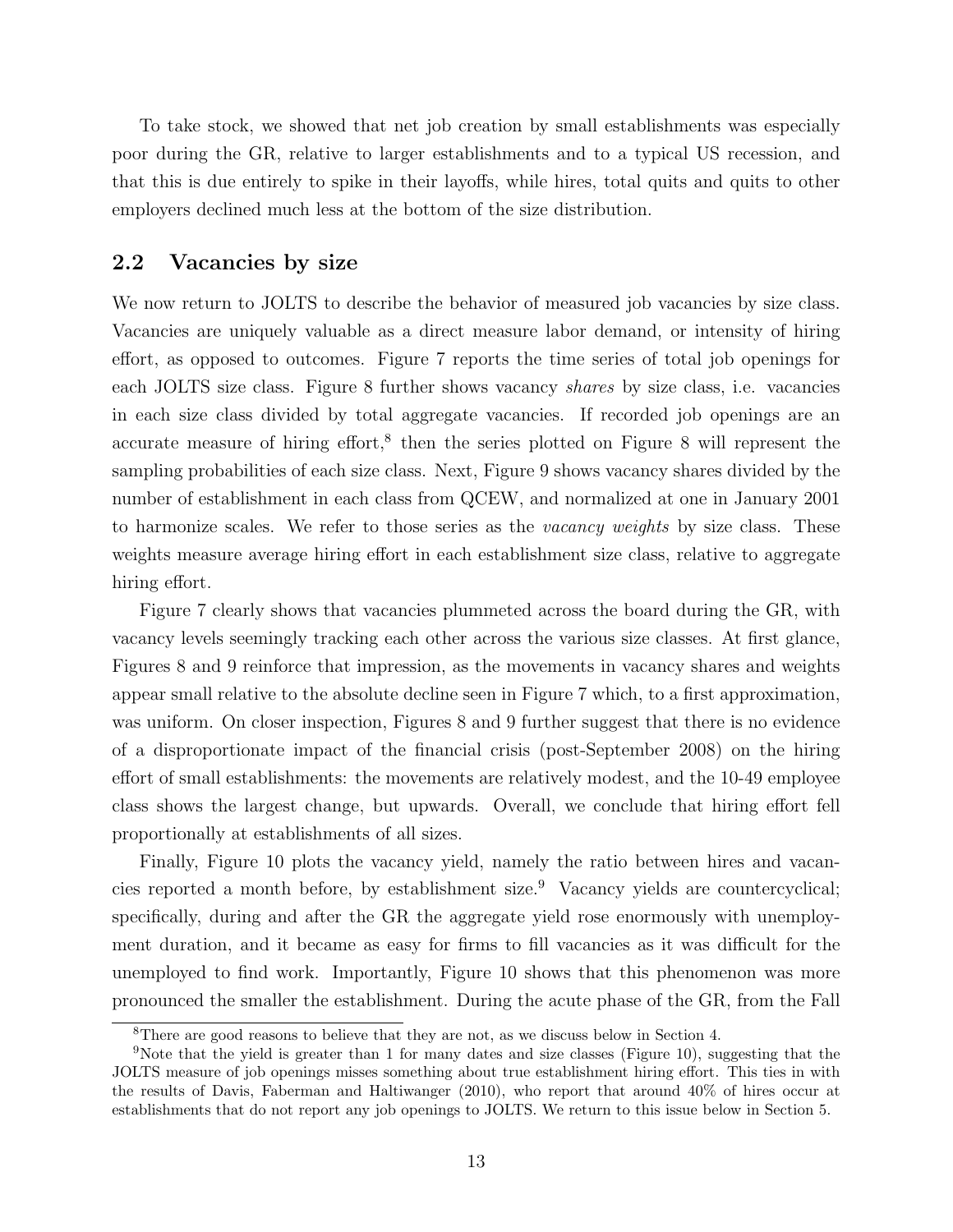of 2008 onwards, the vacancy yield literally took off at establishments employing 1-9 workers. At the largest establishments, however, the yield stopped rising. This surprising set of facts is consistent with the collapse in hires from employment, on which larger establishments rely more, but can also be explained by tightening hiring standards by those large employers.

### 3 The dynamic job ladder: Model

#### 3.1 Flow equations

In order to interpret the evidence laid out in Section 2, we now propose a turnover accounting framework. This is a reduced-form model of employment dynamics, which is a shared equilibrium prediction of several models of the labor market with on-the-job search. Time  $t = 0, 1, 2, \ldots$  is discrete. The labor market is populated by a unit measure of workers, who can be either employed or unemployed, and who face a unit measure of firms. Workers agree on a ranking of employers, which gives rise to a job ladder. Let  $x \in [0,1]$  be the rank of a firm in the job ladder: workers always prefer firms with higher  $x$ . The labor market is affected by search frictions in that unemployed workers can only sample job offers sequentially with some probability  $\lambda_t \in (0,1)$  at time t. Employed workers draw each period with probability  $s \in (0, 1]$  an i.i.d. opportunity to search on the job, thus face a per-period sampling chance of job offers of  $s\lambda_t$ . Workers can only send one job application per period and can never receive more than one offer in any period. Conditional on a contact, workers draw offers from a sampling distribution with c.d.f.  $F_t(\cdot)$ , so  $F_t(x)$  is the chance that the worker meets an employer of rank below x. An employed worker is exogenously separated from his employer and either, with probability  $\delta_t(x)$ , enters unemployment, or, with probability  $\rho_t$ , is immediately reallocated to another job, drawn randomly from the available ones, without going through unemployment. The displacement shock  $\delta_t(x)$  encompasses both layoffs and quits to non employment that result in a measurable unemployment spell. The reallocation shock  $\rho_t$  captures such events as moves due to spousal relocation, or displacements followed by immediate re-hiring by another employer. The objects that govern worker turnover,  $F_t(\cdot)$ ,  $\delta_t(\cdot)$ ,  $\lambda_t$ ,  $\rho_t$ are time-dependent realizations of stochastic processes. We are particularly interested in their business cycle fluctuations.

Let  $N_t : [0,1] \to [0,1]$  denote the c.d.f. of employment across firm types. So  $N_0(x)$  is the date-0 measure of employment at firms of rank weakly below  $x$ , a given initial condition,  $N_t(x)$  is the same measure at time t,  $N_t(1)$  is total employment, and  $u_t = 1 - N_t(1)$  is the unemployment stock (or rate). Let

$$
\bar{\delta}_{t}(x) = \frac{1}{N_{t-1}(x)} \cdot \int_{0}^{x} \delta_{t}(q) dN_{t-1}(q)
$$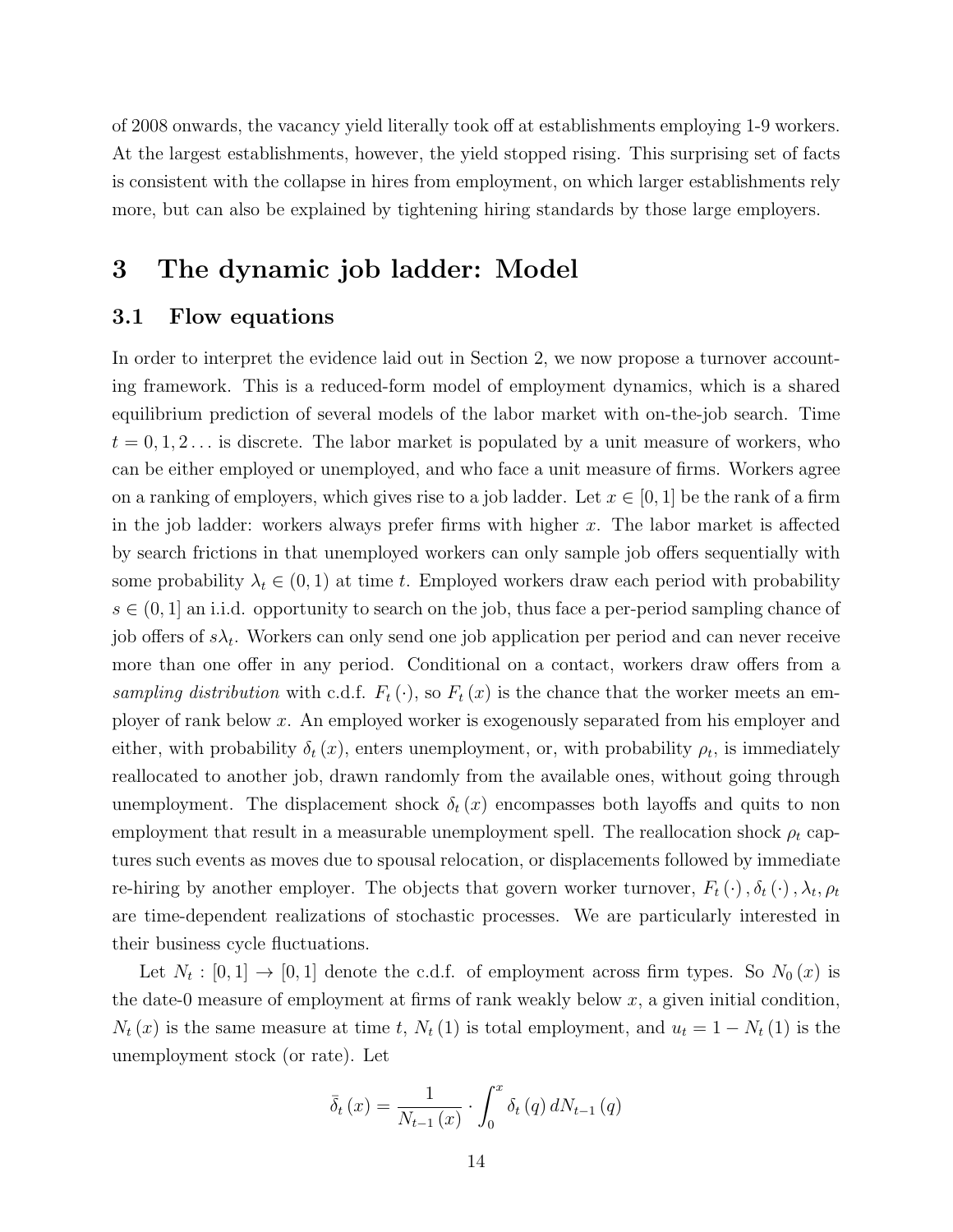denote the average transition rate into unemployment by workers currently at employers of rank up to x. Applying a Law of Large Numbers to each firm rank, and the definition of rank in a job ladder, we obtain equations for net and gross workers flows. We present the equations in terms of cumulated employment  $N_t$ . Taking derivatives with respect to rank x would provide the equivalent equations at each rank  $x$  (for each employer) in the job ladder.

We start with gross flows, the inflow into (outflow from) Unemployment from (resp., into) employers of rank up to  $x:^{10}$ 

$$
E \text{ to } U \text{ flow:} \quad EU_{t+1}(x) = \overline{\delta}_{t+1}(x) N_t(x) \tag{1}
$$

$$
U \text{ to } E \text{ flow:} \quad UE_{t+1}(x) = \lambda_{t+1} F_{t+1}(x) [1 - N_t(1)] \tag{2}
$$

In the first line, the chance of exogenous separation  $\overline{\delta}_{t+1}(x)$  into Unemployment multiplies the measure of employed workers. In the second line, the chance of job contact times the chance that the contact is with a firm of rank no more than  $x$  multiplies the measure of unemployed job searchers.

The third gross flow comprises workers who leave employers of rank at most  $x$  to join another employer of any rank. In turn, this flow includes forced reallocations with chance  $\rho_{t+1}$  and voluntary quits:

E to E flow (Quits): 
$$
QE_{t+1}(x) = \rho_{t+1} N_t(x) + s\lambda_{t+1} \int_0^x \overline{F}_{t+1}(x') dN_t(x')
$$
 (3)

To understand the integral term, note that a worker employed at rank  $x' < x$  receives each period with chance  $s\lambda_{t+1}$  an outside offer, which is above rank x' (so the worker accepts) with chance  $\overline{F}_{t+1}(x') = 1 - F_{t+1}(x')$ . A measure  $dN_t(x')$  of workers were initially employed at rank  $x' < x$ . This is a gross outflow; some of these workers join other employers whose rank is still below  $x$ , in some cases even below their current job's rank, if the reallocation is forced.

The last gross flow we could consider is the inflow from other employers into firms of rank at most  $x$ . By an accounting identity, given the three gross flows above, this fourth one gives rise to net job creation by such firms. Since the net flow is easier to measure empirically, we focus on the latter, so the fourth gross flow is redundant. The net change in employment at firms of rank up to  $x$  evolves as follows:

$$
N_{t+1}(x) - N_t(x) = -\left[\bar{\delta}_{t+1}(x) + \rho_{t+1} + s\lambda_{t+1}\overline{F}_{t+1}(x)\right]N_t(x) + \left\{\rho_{t+1}N_t(1) + \lambda_{t+1}\left[1 - N_t(1)\right]\right\}F_{t+1}(x). \tag{4}
$$

 $10$ In the notation just laid out, we use the letter U to imply non-employment. The model is silent on any possible distinction between unemployment and non-employment. We will return to this issue momentarily.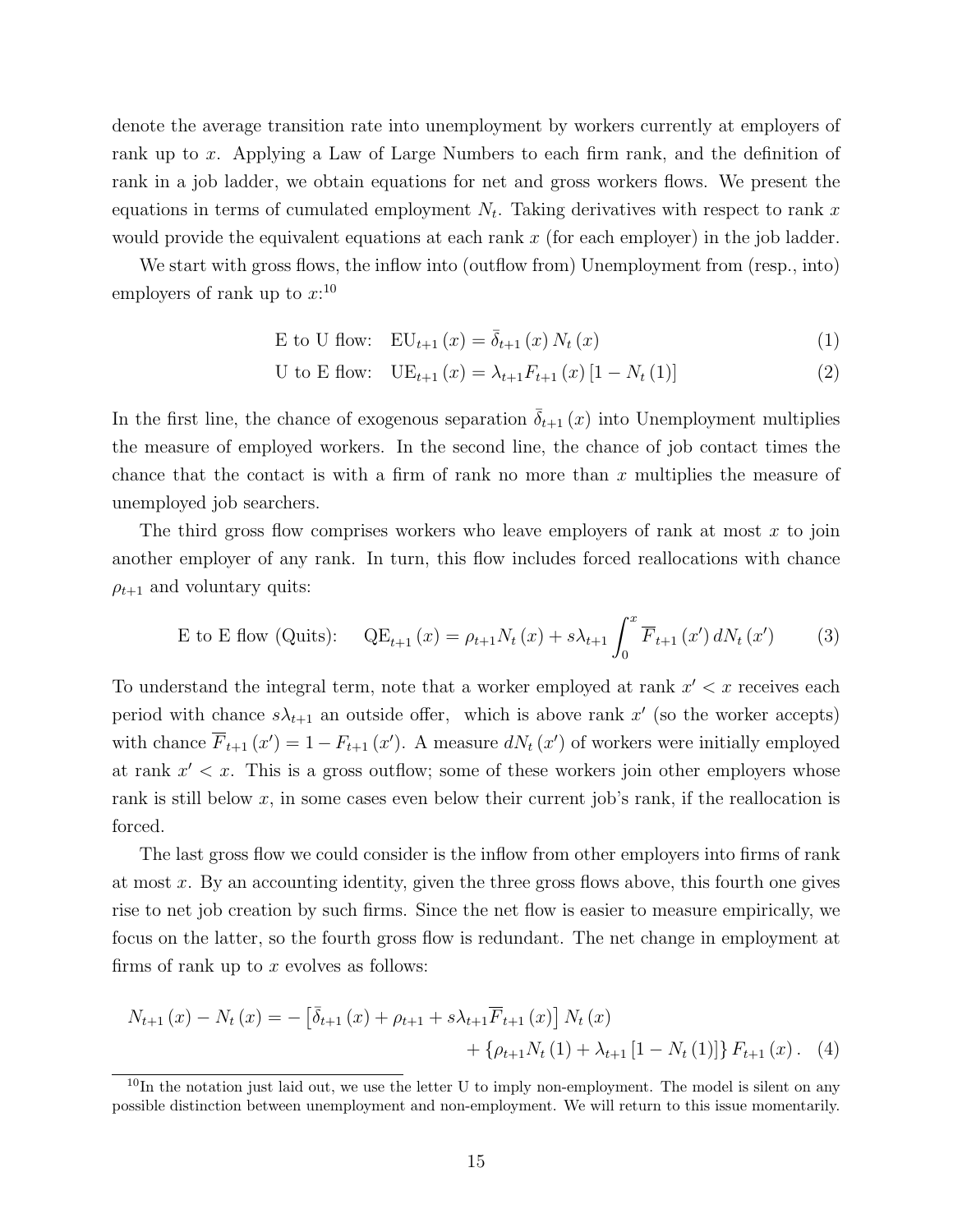The first line includes outflow from firms of rank below  $x$  due to either exogenous turnover, to unemployment  $\delta_{t+1}(x)$  and other employers  $\rho_{t+1}$ , or to outside offers received from firms of rank above x. The second line includes the inflow into firms of rank below  $x$ , which are sampled with probability  $F_{t+1}(x)$  either by workers who are forced-reallocated or by the unemployed. Notice that the voluntary inflow from other employer is omitted from the second line, because it can only occur from below  $x$ , so it can at best reshuffle the mass of employment below x, but not increase it.

To make Equations (1)-(4) empirically operational, we need a measure of job ladder rank. We do not observe the workers' preferences that define the job ladder, so we rely on their revealed preferences. Because workers climb the job ladder, from lower to higher ranked employers, while the contact rates  $s\lambda_t$  and the forced reallocation rate  $\rho_t$  are rank-independent, this turnover process makes higher-ranked firms also larger in terms of employment measure. Thus, when given the opportunity, employed workers tend to move from smaller to larger employers. Exogenous forced reallocations to unemployment and to other employers interfere with this upgrading process, and maintain a non-degenerate ergodic size distribution of employers. In order to guarantee that higher rank means larger size in the model, thus to use firm size as an empirical proxy for rank, we further assume that the inflow rate into unemployment  $\delta_t(x)$  is non-increasing in rank x. This assumption encompasses as special cases exogenous separations at flat, rank-independent probability  $\delta_t$ , as well as endogenous separations due to match-specific shocks, because workers must be more reluctant to endogenously give up higher-ranked jobs if they are more willing to accept them to begin with. We can then proceed to estimate turnover rates from Equations  $(1)-(4)$  using data on employment stocks, net and gross worker flows, broken down by employer size. Before doing so, we briefly discuss structural foundations of the dynamic job ladder, namely of the accounting Equations  $(1)-(4)$ , and how they relate to the descriptive evidence illustrated earlier.

#### 3.2 Structural foundations

Equations  $(1)-(4)$  describe the accounting of worker flows in a job ladder, namely, in an environment where all workers agree on the ranking of employers. This type of turnover process occurs in different frictional models of the labor markets. The prime, but by no means the only example is a wage-posting model. The canonical framework for the analysis of frictional wage dispersion with on-the-job search is Burdett and Mortensen (1998, henceforth BM). This setup has strong implications also for worker turnover and for the distribution of firm size, where a firm is identified by a wage policy constrained to pay all workers the same. In particular, the unique steady state equilibrium of the BM model features a job ladder by employer size. In MPV09 and MPV13 we introduce aggregate uncertainty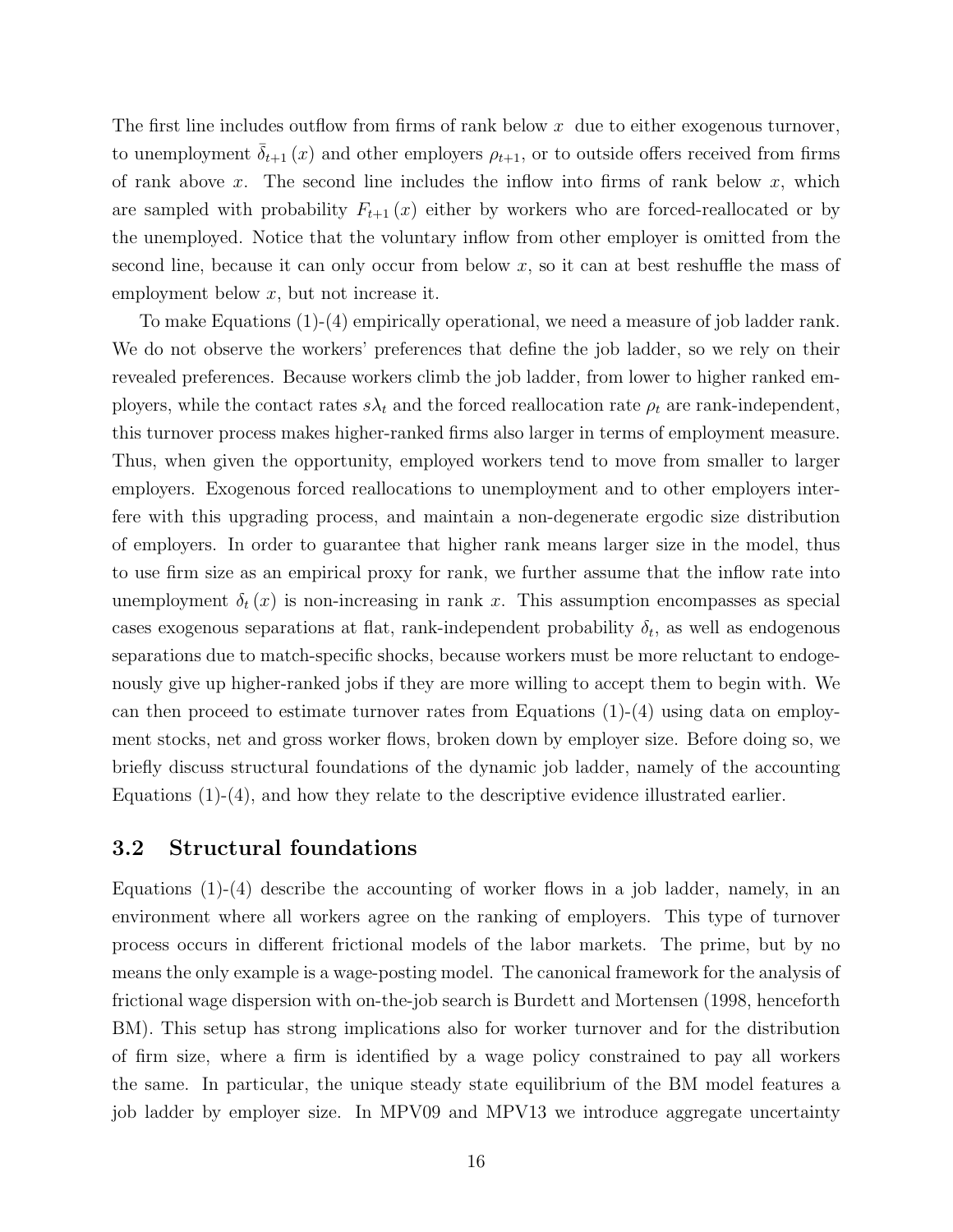in BM, and accordingly identify a firm as a wage policy, which may now vary with the state of the aggregate economy, the size of the firm, and the distribution of wage offers by competitors.<sup>11</sup> In the ergodic steady state of the stochastic economy, the unique equilibrium is always Rank-Preserving. That is, a firm that is larger, and possibly permanently more productive, will always commit to a stream of payments of higher value to workers, who then move on a dynamic job ladder, from smaller, lower-paying to larger, high-paying firms, at all points of the business cycle. Because larger firms pay more and are ranked higher by workers, equilibrium preserves a stable ranking by size, although not necessarily a stable size distribution. In this model, firm-level productivity is a natural, although by no means the only, primitive that determines the rank on the ladder.

Coles and Mortensen (2013) introduce idiosyncratic shocks to firm productivity in a model that is very close to MPV13's wage-posting framework, and show the existence of a Rank-Preserving Equilibrium. In other business cycle models of frictional labor markets with on the job search, workers agree in equilibrium on the ranking of *jobs* (matches) at each points in time. The allocation of jobs into employers is somewhat indeterminate, but can be chosen to generate a dynamic job ladder and size distribution. Robin (2011) introduces aggregate uncertainty in Postel-Vinay and Robin (2002)'s sequential auction model of the labor market, where firms commit to wage offers but can respond to outside offers to their employees. All of these models feature random matching. Menzio and Shi (2011) obtain similar implications in a directed search framework.

### 3.3 Revisiting the descriptive evidence

These structural models naturally dovetail with the stylized facts illustrated in the previous section. Wages are increasing in employer size, with causality running primarily from the former to the latter (paying workers more attracts and retains more of them), but also in the other direction. For example, in MPV13 a larger firm is willing to pay more its new hires to retain its larger labor force, under the equal-treatment constraint. A procyclical job contact rate  $\lambda_t$  and weakly countercyclical separation rate into unemployment  $\delta_t(\cdot)$  then imply that workers climb the job ladder faster, and fall off the ladder less often, in expansions, and vice versa in recessions. Hence, both the extra net job creation and the employment share of larger employers, those that are located higher on the ladder, are procyclical. Employer to employer transitions are directed up the size ladder. Job ladder models are mostly silent on separations into unemployment, which are assumed exogenous. The cyclicality of vacancy postings and hires by size are more difficult to discern qualitatively, and require estimating the model, which is the objective of the next section.

<sup>&</sup>lt;sup>11</sup>This structural model does not, but can easily extended to, include reallocation shocks with chance  $\rho_t$ .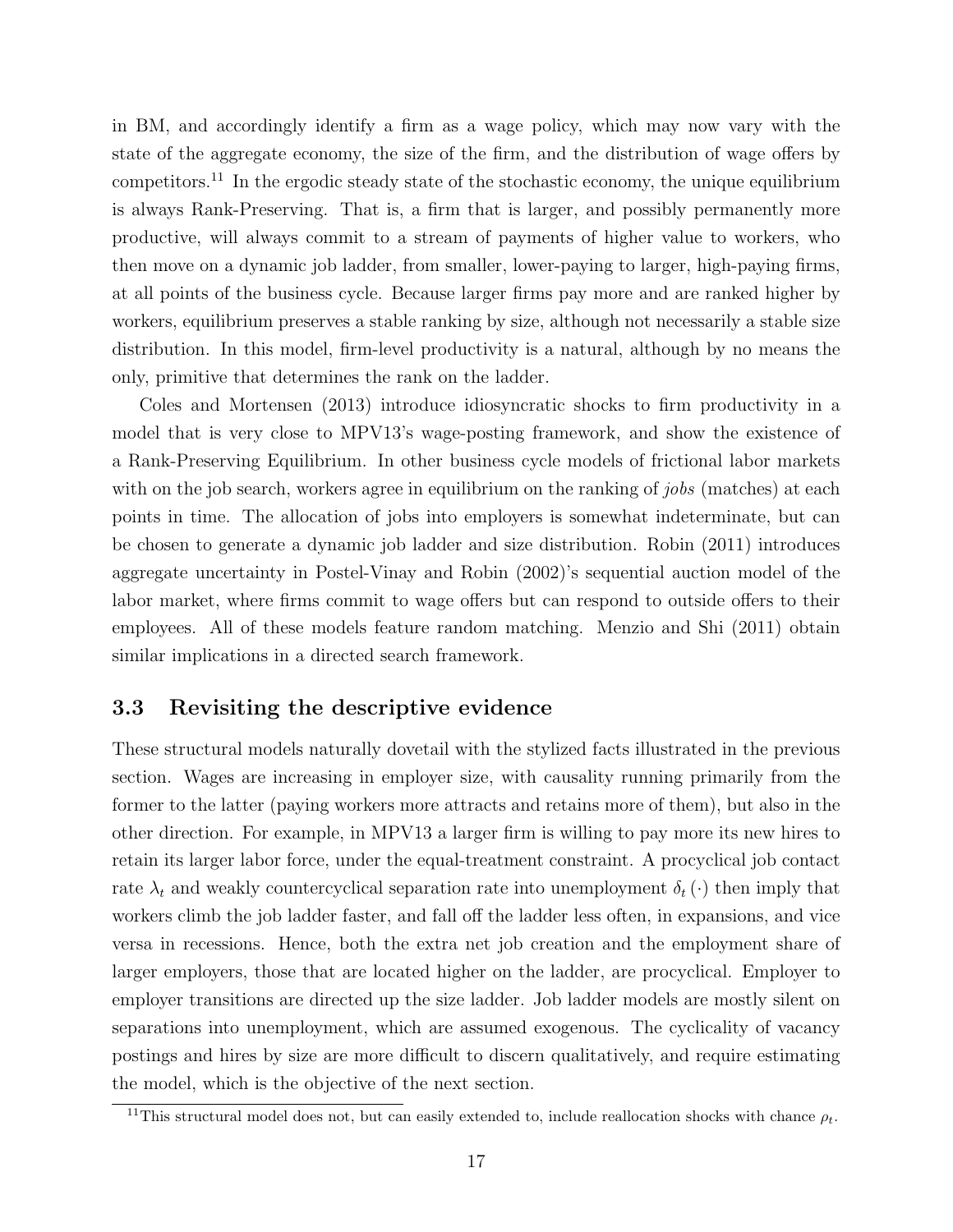An important role in our analysis is played by reallocation shocks, which move workers directly from employer to employer without any measurable unemployment spell. These shocks are meant to capture in the data the sizable flows of workers who move in opposite directions among employers of different sizes, a phenomenon that is inconsistent with the idea of a job ladder in its most extreme form. One restriction imposed by Equation (4) is that of a rank-independent chance  $\rho_t$  of reallocation shocks. Since employed workers voluntarily quit to accept an outside offer with probability that decreases in the rank of their current employer, they all move from job to job in the same direction (up, towards larger employers) on average, although not with probability one. This is a key prediction that we will test. Another restriction is the rank-independent relative efficiency of employed and unemployed job search, s. This can be interpreted as a time endowment available to all employed workers, no matter where currently employed, to search and interview for other jobs. An alternative interpretation, which would not be consistent with our assumptions, is that workers control their job search effort, in which case we should expect s to decline in rank x, as lower-ranked jobs, starting with unemployment at the bottom of the ladder, are less desirable and motivate more search effort. By assuming a constant s we attribute all time variation in job contact rates from employment to that in job market tightness, and all cross-sectional variation in turnover rates among workers to their different positions on the job ladder: all workers receive offers at the same rate, but differ in their willingness to accept them.

In the next section, we investigate whether the job ladder hypothesis can be rejected, or conversely there exists a calibration of model objects such that the resulting job ladder is consistent with gross worker flows by employer size each month over a long time period.

### 4 The dynamic job ladder: Calibration

We calibrate the job ladder model using a minimum distance method. Our target empirical moments are gross and net employment flows by size class of the employer observed in JOLTS. Given our strong assumptions implying that employer size is a relevant rung of the job ladder, it is far from obvious that the job ladder dynamic Equations  $(1)-(4)$  can replicate actual observations on gross and net flows, every month for 12 years, for several size classes. Among many restrictions, our theory predicts that smaller employers should lose a larger proportion of workers to job-to-job quits. Testing all joint restrictions of the job ladder equation is our main goal here. In addition to the parameter s (the search intensity of employed relative to unemployed workers), Equations (1)-(4) involve six time series  $-\delta_t(\cdot)$ ,  $\lambda_t$ ,  $\rho_t$ ,  $F_t(\cdot)$ ,  $N_t(\cdot)$ , and the size of the labor force, that in the model we normalized to one,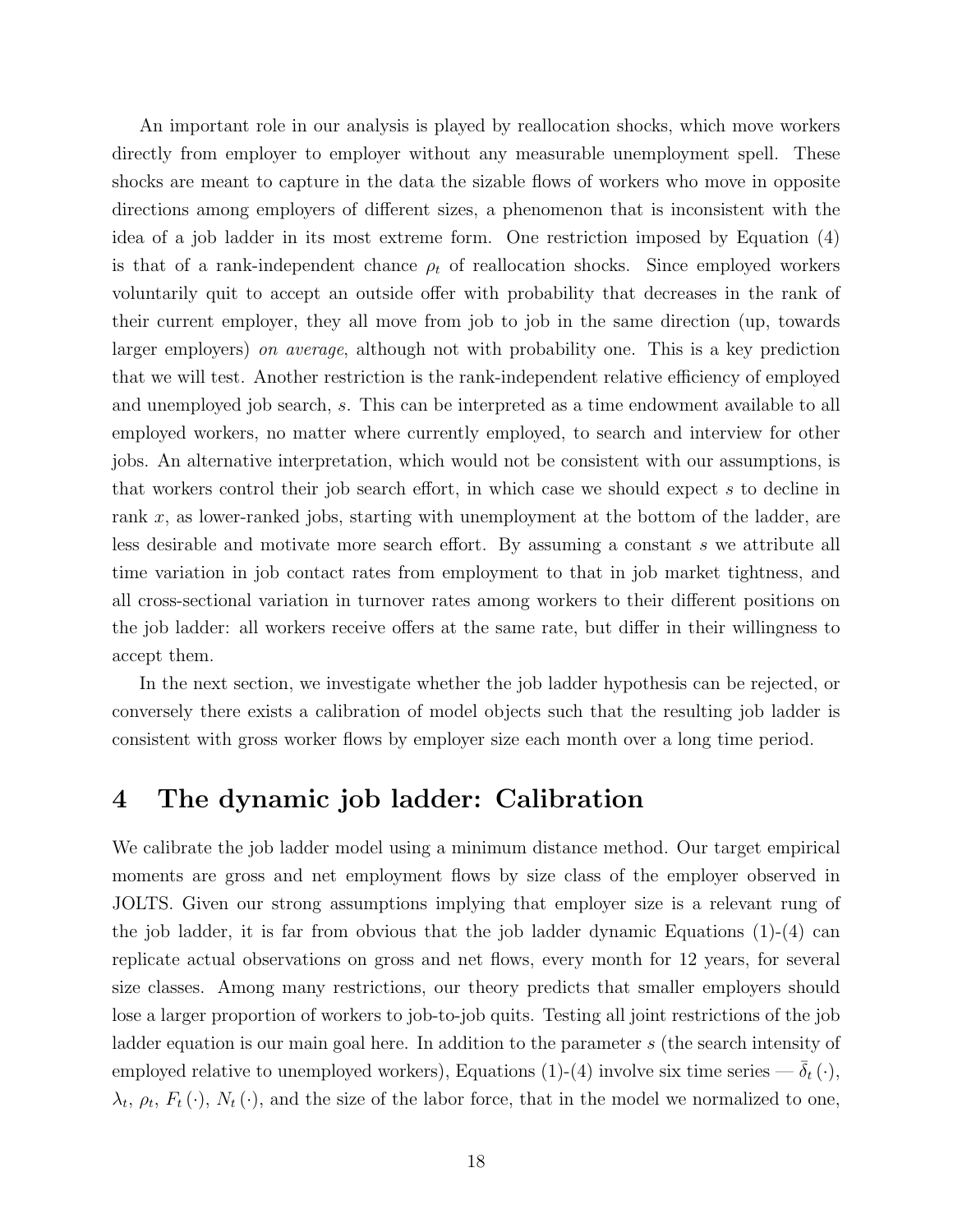but is time-varying in the data, or, equivalently, the size of employment and unemployment, given the unemployment rate  $1 - N_t(1)$ . We now explain how we map monthly empirical observations into our time series of interest. While some of them can be estimated directly, we need the model to back up  $\rho_t$ ,  $F_t(\cdot)$  and s.

#### 4.1 Size ranks

Assuming for the time being that employer size is correctly measured, and that size does reflect rank in the job ladder (i.e., workers always prefer larger employers, when they can choose), establishments in a given JOLTS size class  $k = 1, 2, \dots, K$  will be representative of all establishments with ranks between two unobserved cutoff values,  $x \in [X_{k-1}, X_k]$ , with  ${X_k}_{k=1}^K$  an increasing sequence in [0, 1], which remain fixed so long as the identities of establishments assigned to size class k do not change. In JOLTS, each month except at re-sampling dates, 1/12 of the surveyed establishments are replaced with ex ante identical establishments, which had the same size and industry at the time of sampling; under the assumption, underlying this gradual rotation scheme, that these are statistically equivalent establishments, we can effectively treat the identities and size class membership of the JOLTS establishments as constant between re-sampling times.

The JOLTS sample thus provides observations at (almost) all dates of cumulated employment  $N_t(X_k)$ , layoffs, and total quits (and, potentially, sampling probabilities  $F_t(X_k)$ — see below), for K job ladder rank quantiles  $\{X_k\}_{k=1}^K$  corresponding to K size classes.<sup>12</sup> In what follows, we should keep in mind that  $X_k$  is the cutoff quantile between size classes k and  $k+1$ . With K size classes, this implies that  $X_K \equiv 1$ . We will also use the convention  $X_0 = 0$ . We now confront Equations (4)-(3) with the JOLTS sample.

#### 4.2 Separations into non-employment

A survey of employers like JOLTS reveals whether a separation is a quit or a layoff from the viewpoint of the surveyed establishment. As workers are neither interviewed nor tracked after a separation, measured quits are the sum of quits to unemployment and quits to other jobs, a distinction that is central to the logic of the job-ladder model, where the former are part of total separations into unemployment  $\bar{\delta}_{t+1}(x) N_t(x)$ , and the latter are upgrades. To estimate  $\bar{\delta}_{t+1}(x)$ , we thus need some way to break down quits into those to unemployment and those to other employers. To do so, we need worker-side information.

 $12\text{As discussed earlier, the raw JOLTS sample has six establishment size classes: 1 to 9, 10 to 49, 50 to 10.}$ 249, 250 to 999, 1,000 to 4,999, and over 5,000 employees. For reasons discussed earlier, we lump the largest two classes into one.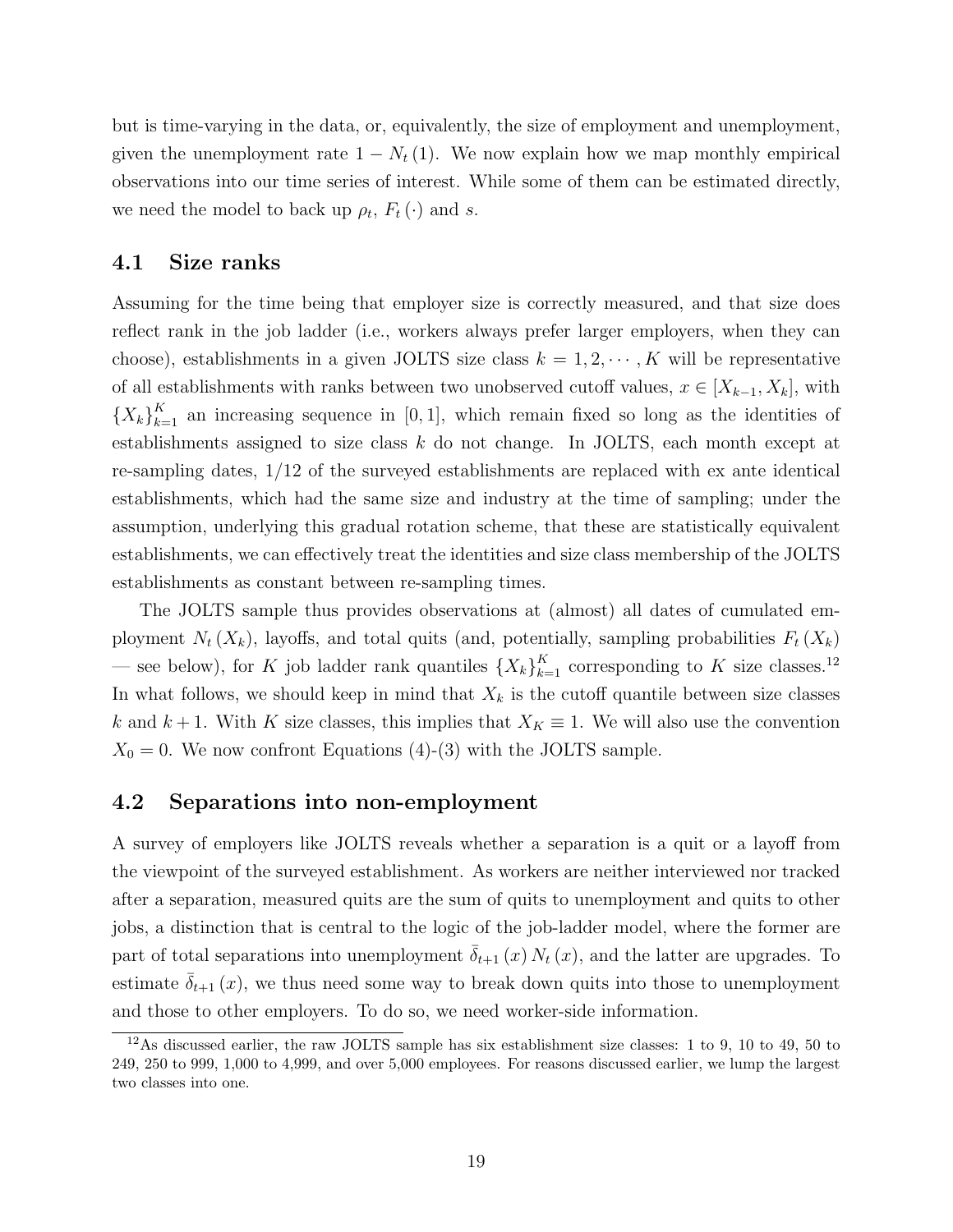Focusing first on the aggregate separation rate (up to rank  $x = 1$ ), we seek to construct  $\overline{\delta}_{t+1}$  (1) based on Equation (1) as the ratio between the total monthly flow from employment to non-employment and the total stock of employment. The flow consists of layoffs plus quits into non-employment. We supplement the JOLTS data with the transition rates estimated from CPS by Fallick and Fleischman (2004), updated by the authors through 2014. For every month t we compute the share  $\sigma_t^{\text{CPS}}$  of total transitions that are employer-to-employer (EE), as opposed to transitions into non-employment (say, EU):

$$
\sigma_t^{\mathrm{CPS}} = \frac{\mathrm{EE}_t^{\mathrm{CPS}}}{\mathrm{EE}_t^{\mathrm{CPS}}+\mathrm{EU}_t^{\mathrm{CPS}}}.
$$

All EE transitions are quits in the job ladder model; some are voluntary upgrades, others are forced reallocations. Assuming that the CPS-based share  $\sigma_t^{\text{CPS}}$  applies to the workers employed by the JOLTS sample of establishments, we multiply total separations in JOLTS by  $1 - \sigma_t^{\text{CPS}}$  to obtain an estimate of aggregate separations into non-employment,  $EU_t(1)$ , that is consistent with the JOLTS data. The corresponding aggregate separation rate is then  $\overline{\delta}_{t+1}$  (1) = EU<sub>t</sub> (1) /N<sub>t</sub> (1).<sup>13</sup>

This procedure further gives us the share of all EU separations that are quits. As mentioned earlier, JOLTS has a measure of total layoffs and discharges, which we can subtract from our newly constructed time series  $EU_t(1)$  to obtain total quits into non-employment in JOLTS. Substracting from total quits, we obtain a JOLTS-based measure of quits to other employers. We now introduce the ancillary  $-$  yet economically meaningful  $-$  parameters  $\psi_t(x)$ , defined as the share of total EU separations from employers of rank x that are quits to non-employment, and

$$
\bar{\psi}_{t}(x) = \frac{1}{\bar{\delta}_{t}(x) N_{t-1}(x)} \cdot \int_{0}^{x} \delta_{t}(x') \psi_{t}(x') dN_{t-1}(x'),
$$

the same share from employers of rank up to x. In this notation,  $\bar{\psi}_{t+1}(1)$  is the share of quits in aggregate separations into non-employment,  $EU_t(1)$ , that we obtain from our procedure. The aggregate layoff probability is then  $\bar{\delta}_{t+1}(1) \cdot (1 - \bar{\psi}_{t+1}(1)),$  and the probability of quitting into non-employment is  $\bar{\delta}_{t+1}(1) \bar{\psi}_{t+1}(1)$ . Both of those, plus the total aggregate transition rate into non-employment  $\bar{\delta}_{t+1}(1)$ , are plotted in Figure 11.<sup>14</sup> While most of this figure has the familiar feature of a largely a-cyclical probability of transition into non-employment, the

<sup>&</sup>lt;sup>13</sup>To the best of our knowledge, ours is the first attempt to exploit information from both the employer and the employee sides to draw empirically the distinction between the three main types of separations: layoffs, quits to non-employment, and quits to other employers. Worker surveys such as CPS and SIPP are notoriously plagued by noise in the layoff/quit distinction when the worker loses a job. Administrative datasets do not typically contain information about the reason for separation.

<sup>&</sup>lt;sup>14</sup>All the raw JOLTS series are smoothed using a 6-month moving average around each point prior to calibration, to remove the fairly large amount of high-frequency noise in those series.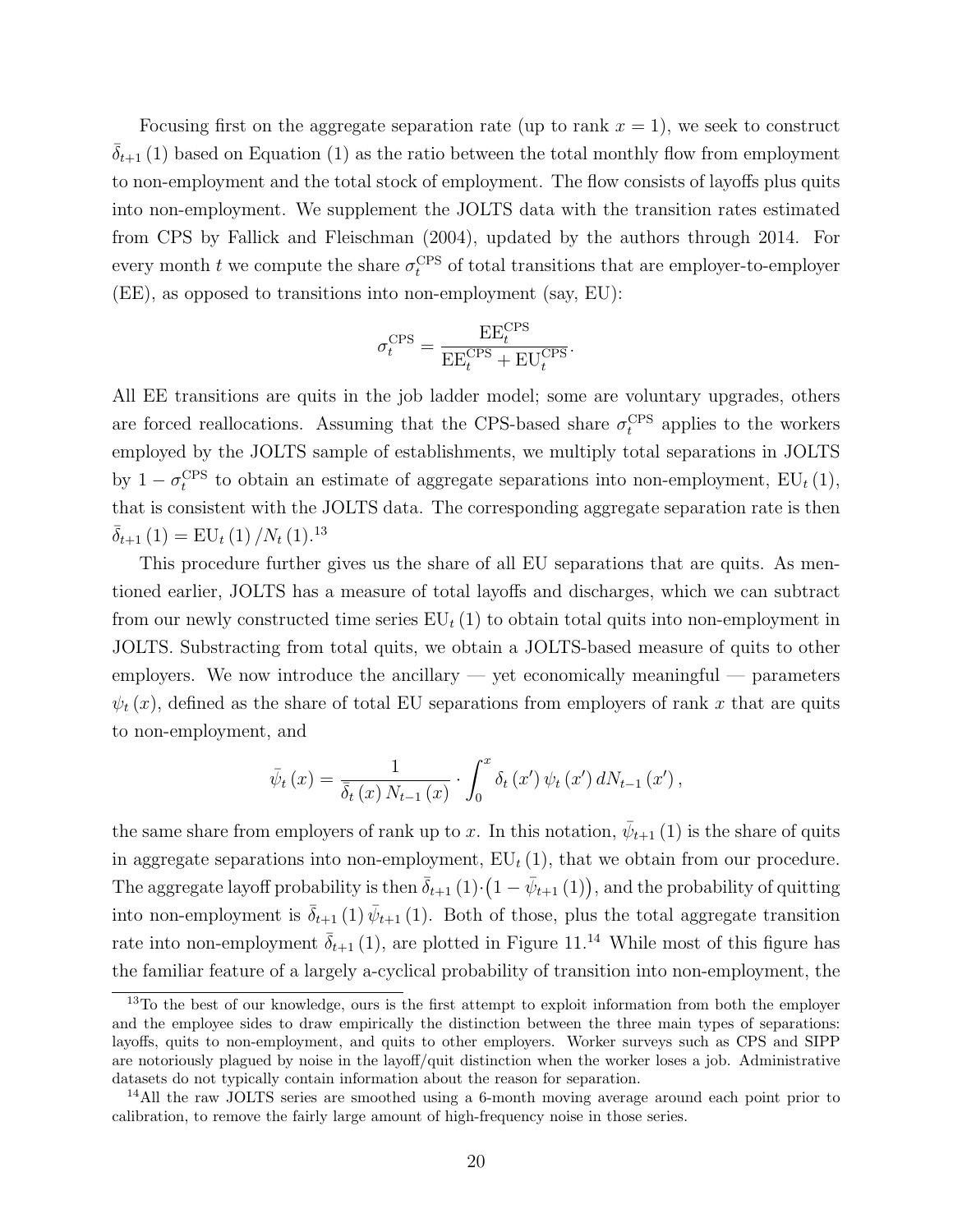

Fig. 11: Average separation rate into non-employment  $\overline{\delta}_{t+1}(1)$  and its components

GR stands out as a striking exception, with a sudden (and short-lived) surge in layoffs in the immediate aftermath of the collapse of Lehman Brothers in September 2008.

The Fallick and Fleischman (2004) series are only available at the aggregate level. Therefore, making our quit/layoff distinction operational at lower levels of size aggregation ( $x < 1$ , which we shall need later in the calibration) requires additional assumptions. The identifying assumption that we opt for here is that the probability with which workers quit into non-employment,  $\psi_{t+1}(x) \delta_{t+1}(x)$ , is independent of their employer's rank x. That is to say, for all x,  $\psi_{t+1}(x)\,\delta_{t+1}(x) \equiv \bar{\psi}_{t+1}(1)\,\bar{\delta}_{t+1}(1)$ . Since the total separation rate into nonemployment  $\delta_{t+1}(x)$  is non-increasing in (size) rank x, this assumption implies that both total separation rates and layoff rates are decreasing in x. Both implications hold in the JOLTS data.<sup>15</sup> This additional identifying assumption enables us to construct total separations into non-employment from employers with rank up to  $X_k$ , namely  $\overline{\delta}_{t+1}(X_k) N_t(X_k)$ , for all cutoff quantiles  $X_k$  corresponding to the JOLTS size classes, as the sum of total layoffs from employers in size classes up to  $k$  (directly available from the JOLTS data), plus

<sup>&</sup>lt;sup>15</sup>Any assumption we make at this point is necessarily arbitrary to some degree. An alternative is to assume that the share of EU separations that are quits is independent of rank, i.e. that  $\psi_{t+1}(x) \equiv \bar{\psi}_{t+1}(1)$ for all x. This implies that not only the layoff rate, but also the quit rate into non-employment is decreasing in employer size, or rank thereof. Results based on this alternative assumption, available upon request, are qualitatively identical, and quantitatively very close, to the ones we present here.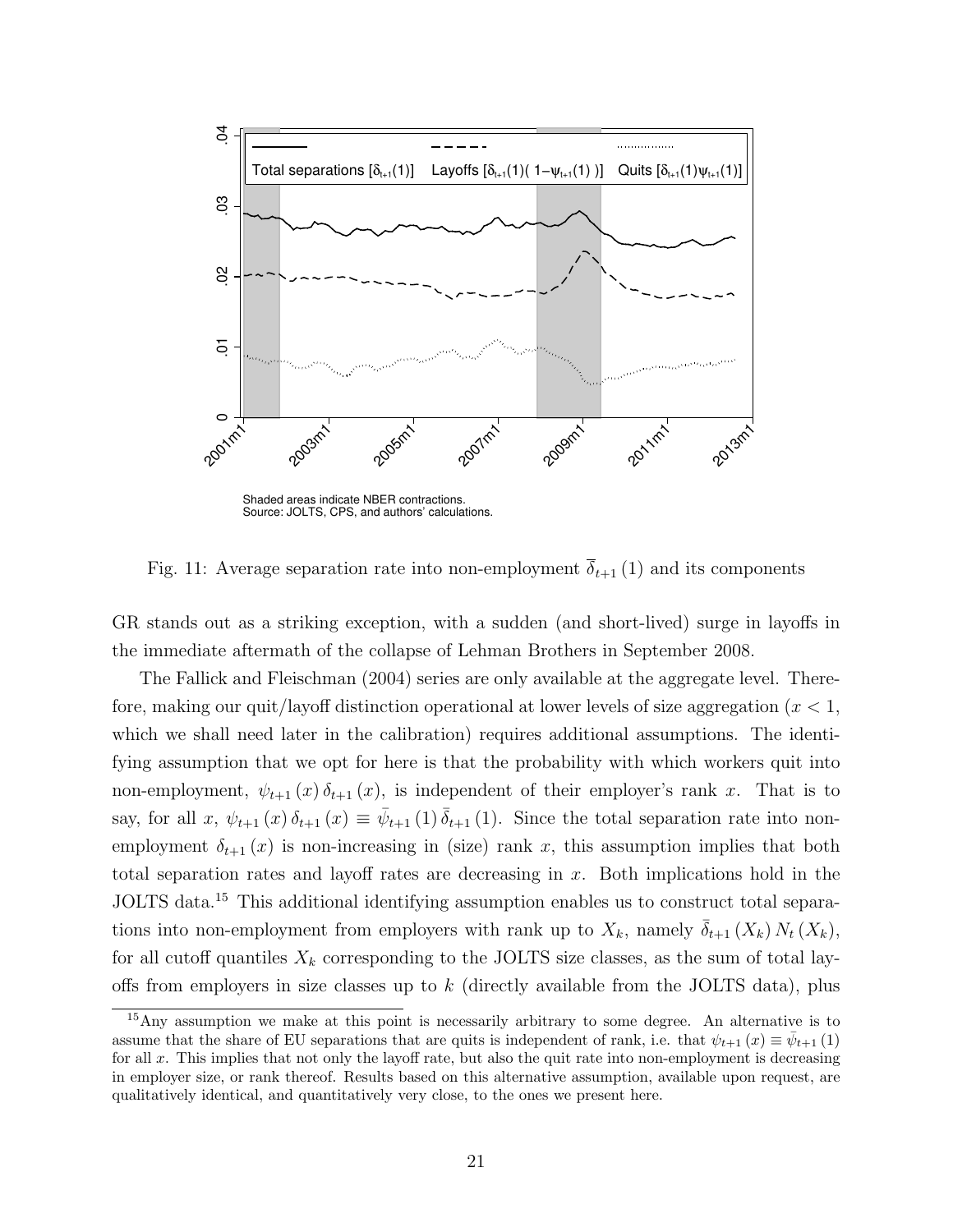total quits into non-employment from those employers, equal to  $\bar{\psi}_{t+1}(1) \bar{\delta}_{t+1}(1) N_t(X_k)$  by assumption. Given observations on the cumulated employment distribution  $N_t(X_k)$ , this allows to directly estimate the desired total probability of transition into non-employment by size class,  $\delta_{t+1}(X_k)$ .

#### 4.3 Job contact probability

Equation (4) applied to the top quantile  $x = 1$  gives the law of motion of aggregate employment:  $N_{t+1}(1) = \left[1 - \bar{\delta}_{t+1}(1)\right] N_t(1) + \lambda_{t+1} U_t$ , where  $U_t = 1 - N_t(1)$  is non-employment. From this equation, we can back out the job finding rate from non-employment, which is also the baseline job contact rate:

$$
\lambda_{t+1} = \frac{N_{t+1}(1) - \left[1 - \bar{\delta}_{t+1}(1)\right]N_t(1)}{U_t} = \frac{\text{UE}_{t}(1)}{U_t}.
$$

Construction of  $\lambda_{t+1}$  from this equation thus requires knowledge of the stock of non-employed job seekers,  $U_t$ . Here again, we call on the Fallick and Fleischman  $(2004)$  CPS series, which offers a breakdown of the total non-employment to employment flow  $(UE_{t} (1)$  in our notation) into the flow from unemployment into employment and the flow from inactivity into employment. Taking the (average) ratio of the latter to the former gives us an estimate of the relative job finding rate of inactive workers to the unemployed, say  $s_0$ , so that the job finding probability of non-participants is  $s_0\lambda_{t+1}$ , we then construct the effective pool of non-employed job seekers as:

$$
\frac{U_t}{N_t(1)} = \frac{u_t^{\text{CPS}}}{1 - u_t^{\text{CPS}}} + s_0 \left( \frac{1 - e_t^{\text{CPS}}}{e_t^{\text{CPS}}} - \frac{u_t^{\text{CPS}}}{1 - u_t^{\text{CPS}}} \right),\,
$$

where  $u_t^{\text{CPS}}$  is the CPS unemployment rate and  $e_t^{\text{CPS}}$  is the CPS employment-population ratio. The value of  $s_0$  thus calibrated is 0.2, and the resulting job finding rate series is plotted in Figure 12. While it exhibits the familiar cyclicality, including a vertiginous drop during the GR, its level is fairly low because it includes transitions to employment from inactivity, which are a small fraction of the stock of inactive individuals.

#### 4.4 Sampling distribution and employer-to-employer transitions

We now turn to the last, and arguably most salient, gross flow of workers predicted by the job ladder, namely job-to-job quits  $QE_t(x)$ , given in Equation (3). We show how this equation, combined with the net flow Equation (4) and with the JOLTS data, allows identification of the sampling distribution  $F_{t+1}(\cdot)$ , the reallocation shock  $\rho_{t+1}$ , and the relative intensity of employed search, s.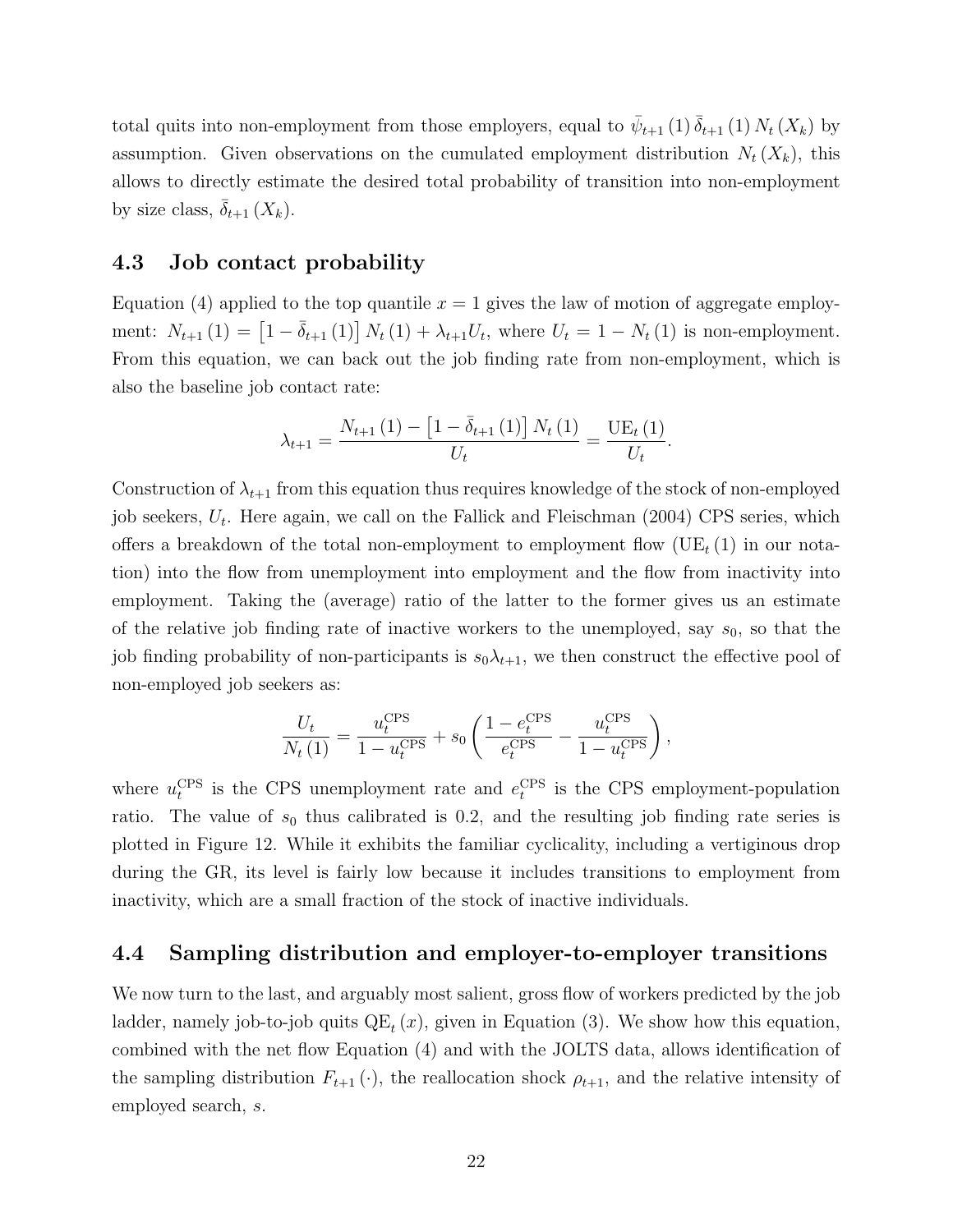

Shaded areas indicate NBER contractions. Source: JOLTS, CPS, and authors' calculations.

Fig. 12: Job finding rate  $\lambda_{t+1}$ 

One easy option to estimate the sampling distribution  $F_{t+1}(\cdot)$  would be to set it equal to the observed distribution of job openings by size class, which is readily available from JOLTS. However, the sampling distribution that is consistent with the model will only coincide with the empirical distribution of job openings if  $(a)$  job openings are measured accurately in JOLTS, and  $(b)$  job opening counts are a good measure of actual hiring effort (in particular, all vacancies have equal sampling weights). Both of these are questionable assumptions: for example, Davis, Faberman and Haltiwanger (2010) have recently forcefully argued that neither was true, especially at the low end of the establishment size distribution. Vacancies posted by different types of establishments may have different visibility, or small establishments may rely more on informal hiring channels, rather than vacancies.

Luckily, the law of motion of employment in RPE offers an alternative solution to estimate  $F_{t+1}$  ( $\cdot$ ). Equation (4) defines the sampling distribution at cutoff quantiles  $X_k$  and at all dates as:

$$
\overline{F}_{t+1}(X_k) = \frac{\left[N_{t+1}(1) - N_{t+1}(X_k)\right] - (1 - \rho_{t+1})\left[N_t(1) - N_t(X_k)\right] + \bar{\delta}_{t+1}(1)N_t(1) - \bar{\delta}_{t+1}(X_k)N_t(X_k)}{\rho_{t+1}N_t(1) + s\lambda_{t+1}N_t(X_k) + \lambda_{t+1}U_t}
$$
\n(5)

that we will use to estimate sampling probabilities  $F_t(\cdot)$ , employed search efficiency s, and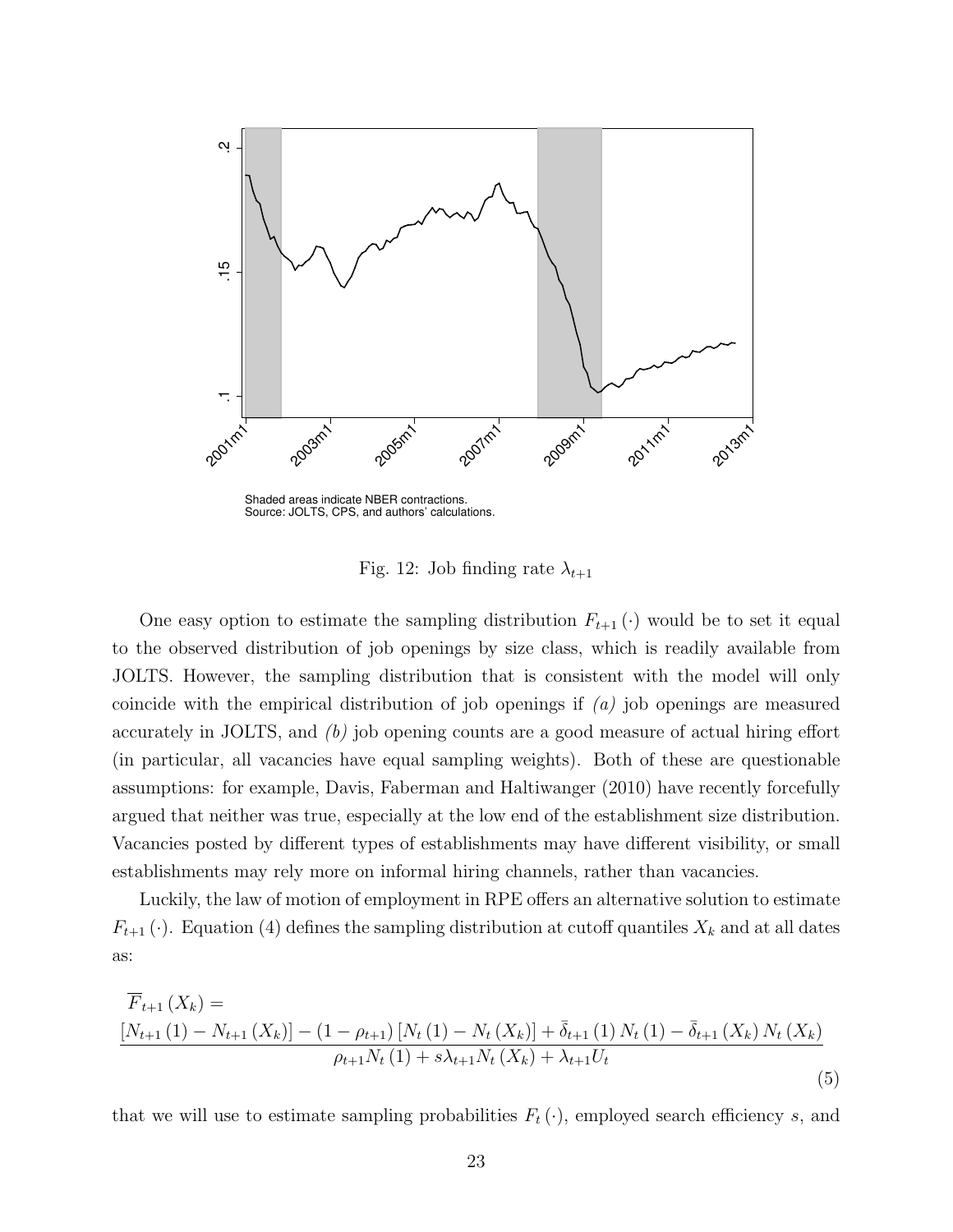reallocation shocks  $\rho_{t+1}$ , using the time series for separation and accession probabilities  $\bar{\delta}_{t+1}(X_k)$  and  $\lambda_{t+1}$ , and the stock of non-employment from CPS,  $U_t$ , all estimated as above, plus the stock of employment  $N_t$   $(X_k)$  in size classes up to k from JOLTS. Later, we will gauge how close the estimated sampling distribution from (5) (consistent with RPE employment dynamics by construction) is to the empirical distribution of job openings across size classes.

Knowledge of the sampling distribution  $F_t(\cdot)$  allows the construction of total job-to-job quits in any size class  $k$  which, following Equation  $(3)$ , equal

$$
QE_t(X_k) - QE_t(X_{k-1}) = \rho_{t+1}[N_t(X_k) - N_t(X_{k-1})] + s\lambda_{t+1} \int_{X_{k-1}}^{X_k} \overline{F}_{t+1}(x) dN_t(x), \quad (6)
$$

The empirical counterpart are total quits in JOLTS size class  $k$ , minus quits into nonemployment from employers in that size class, which were estimated in subsection 4.2 as  $\bar{\psi}_{t+1}(1) \, \bar{\delta}_{t+1}(1) \cdot [N_t(X_k) - N_t(X_{k-1})].$  Fitting (6) to this JOLTS counterpart at each date t and size class  $k$  allows, in principle, to identify both the (constant across dates and classes) search intensity of employed workers s and the (constant across classes) reallocation shock  $\rho_t$ .

This last statement must be qualified as follows. First, in order to limit the computational cost of this calibration, and to attain more precise identification, we further restrict the reallocation probability  $\rho_t$  to equal a constant ( $\rho$ ) times the baseline job finding rate  $\lambda_t$ . While not strictly necessary, this restriction considerably reduces the number of parameters to estimate, from one value of  $\rho_t$  for each month in the sample (140 in total) down to a single scalar,  $\rho$ . This restriction follows, for example, if  $\rho$  is the probability that the worker's spouse is seeking a better job that would require the entire household to move, a job search that is successful with probability  $\lambda_t$ . Second, Equation (6) is not exactly implementable, as the transformed net flow Equation (5) only gives the sampling distribution at the cutoff quantiles  $X_k$ , whereas in principle we would need it over its entire support to calculate the integral in (6). We approximate the integral using a simple trapezoidal rule on the grid of points at which  $F_t(\cdot)$  is known.

#### 4.5 Misclassification

The issue. So far we assumed that an establishment's size, as measured in JOLTS, is the "relevant" measure of size, in the sense that it reflects the relevant rank of that establishment. There are at least two reasons to doubt that this is always the case. The first one is random fluctuations in establishment size. While the job ladder model uses a large number approximation and treats establishment size as evolving deterministically over time, in reality establishment size will fluctuate randomly around the mean value predicted by the job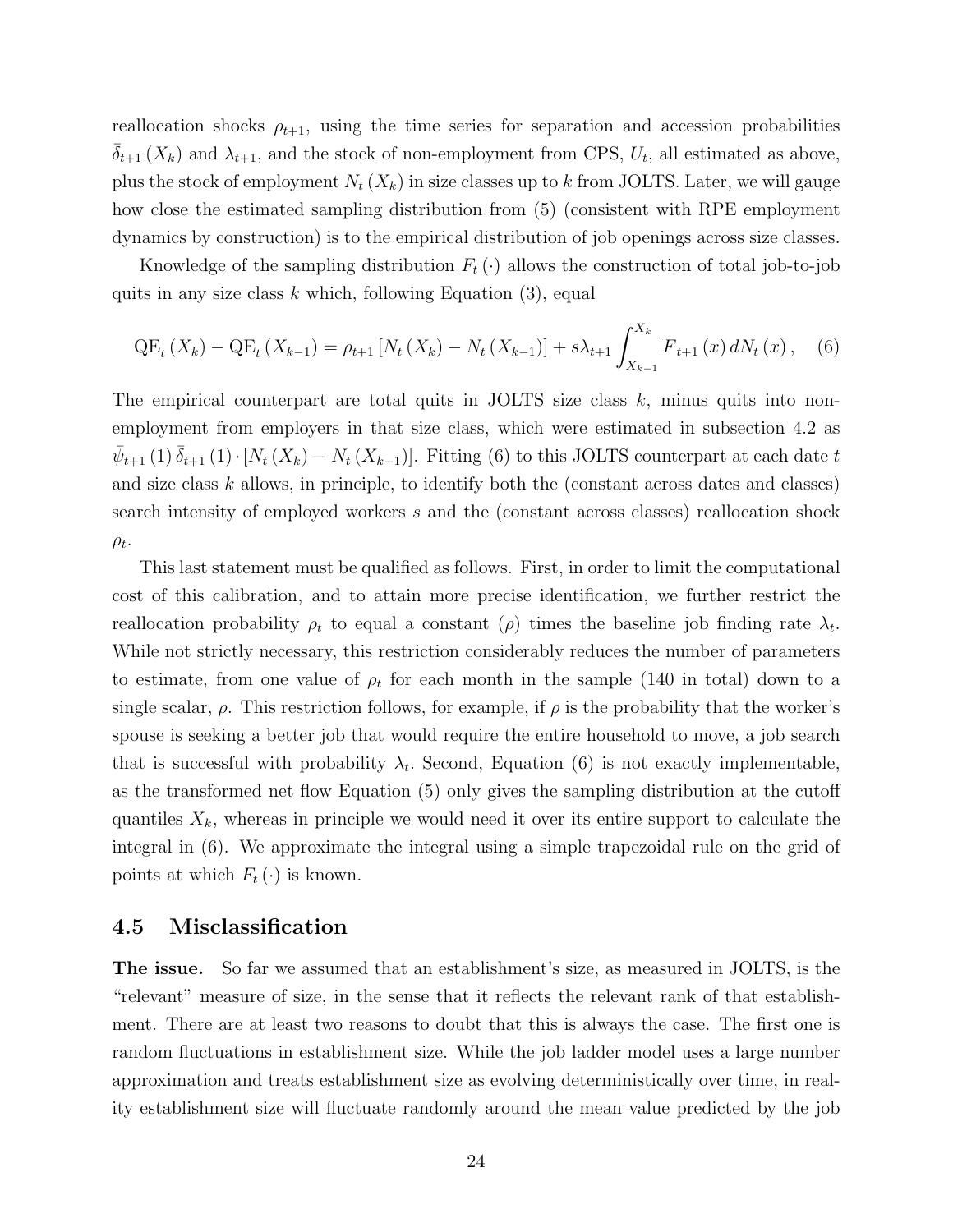ladder. If, at the time of JOLTS re-sampling, an establishment has an exceptionally high (say) realization of the random component of its size, that establishment may be assigned to the "wrong" size class, i.e. to a size class that reflects its transitory larger size rather than its long-run smaller size. This will be especially true of smaller establishments, both because the large-number approximation is less accurate for small establishment, and also because the small size classes  $(1-9)$  and  $(1-49)$  employees) are narrower than the larger ones.<sup>16</sup>

The second reason to suspect that establishment size does not perfectly reflect the relevant rank in the ladder is that many establishments are part of multi-establishment firms. Depending on the degree of decentralization and devolution in the parent firm's management, the relevant rank for those establishments may be at the level of the parent firm, in which case the size measure that will best reflect rank is not the size of the establishment, but that of the parent firm, which we do not observe in JOLTS. Indeed, in MPV12 we document from the Census' Business Dynamics Statistics that the average size of an establishment first grows with the size of the parent company, but levels at about 60 employees when the size of the firm reaches 250, and is still about 60 workers per establishment at firms employing over 10,000 workers in total. So very large firms own hundreds or even thousands of separate, relatively small establishments (national banks and retailers come to mind), whose workers benefit from the productivity and compensation policy of the parent company.<sup>17</sup>

For both reasons, observed size classes in JOLTS and true rungs on the job ladder may not coincide. We propose to tackle those two issues and to reconcile size and rank classes by modeling misclassification explicitly. To avoid confusion, we now introduce a distinction between size class  $k$ , defined based on the JOLTS sample as the set of establishments whose observed size falls between two given cutoff values (e.g. 50 to 249 employees), and rank class k, defined as the set of establishments whose unobserved rank on the job ladder falls within the quantile interval  $[X_{k-1}, X_k]$ .

**Modeling misclassification.** Consider an establishment with job ladder rank  $x$ , whose "true" (or model-predicted) size at date t is  $\ell_t (x) = dN_t (x) /dx$ . We assume that this establishment's *observed* size is the true size  $\ell_t (x')$  of an establishment with rank  $x'$  drawn

 $16$ Mean-reverting innovations in establishment size are easily detected by the size/growth relationship. While growth in an establishment's employment is strongly decreasing in its beginning-of-period size, it is nearly uncorrelated with the average size of the same establishment over the same period. Hence, Gibrat's law holds approximately, and the negative size/growth relationship originates from a classic regression to the mean fallacy.

<sup>&</sup>lt;sup>17</sup>In his discussion of our paper, using administrative data from Denmark, Rasmus Lentz mentioned that the variation of wages across the establishments of a typical firm, although not zero, is substantially lower than in the population of establishments as a whole. The variation of establishment size, on the other hand, is almost as large within a firm as in the wider population of establishments. We thank Rasmus Lentz for pointing out this evidence, which speaks to the misclassification issue.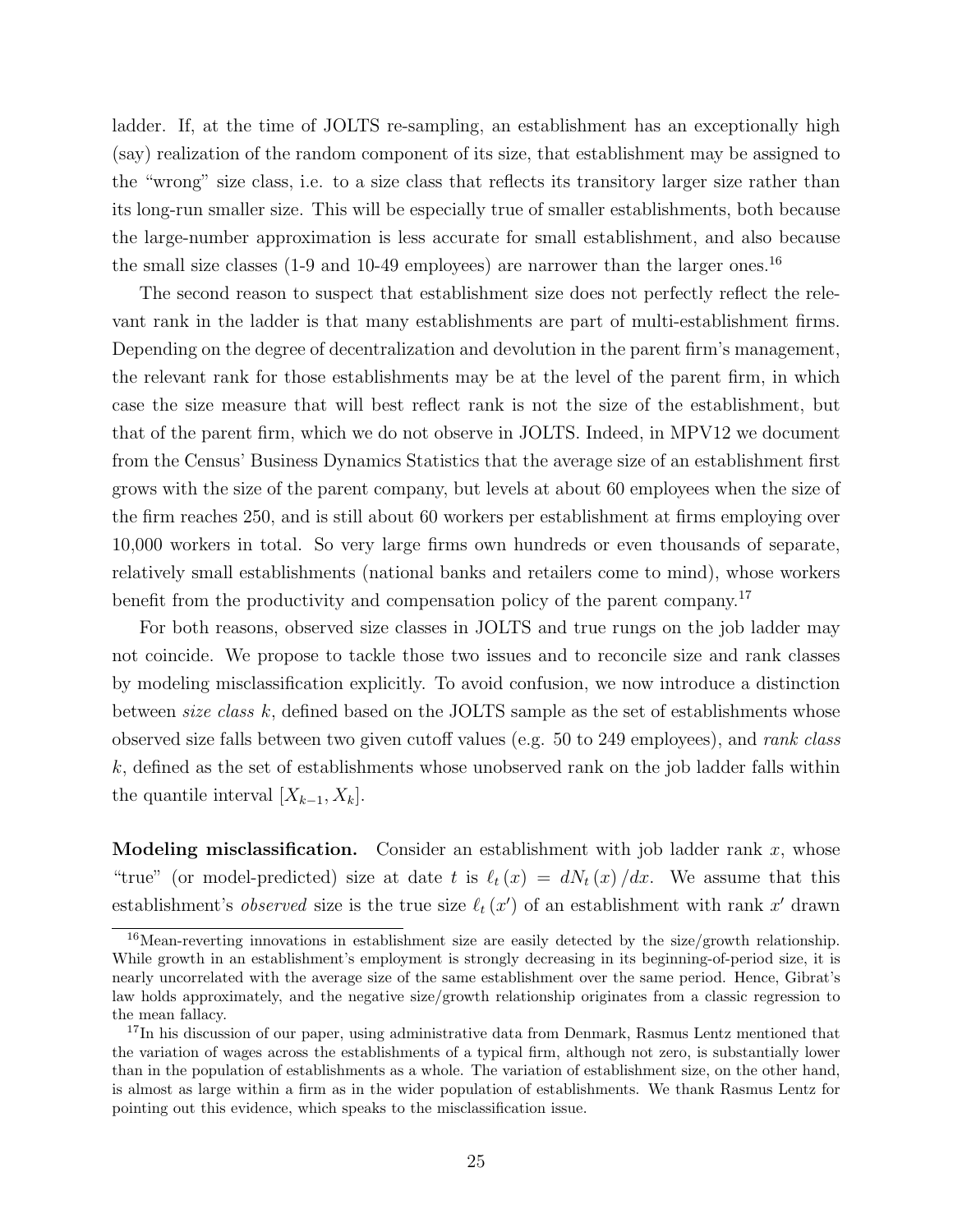at random from some conditional distribution  $M(x'|x)$  which, to attain identification, we assume to be time-invariant. To lighten notation, we now drop the time index, but we should keep in mind that employment measures, observed or reclassified, are time-varying, while the reclassification distribution  $M$  is assumed constant over time.

Size classes with misclassification. Next consider size classes. We can define size class k as the set of all establishments whose *observed* size  $\ell^{\circ}$  falls within some interval  $[\ell(X_{k-1}), \ell(X_k)]$ . Observed employment in size class k is therefore:

$$
n_{kt}^o = \int_0^1 m_k(x) \,\ell_t(x) \, dx,\tag{7}
$$

where  $m_k(x) = M(X_k | x) - M(X_{k-1} | x)$  for all  $x \in [0,1]$  is the probability of an establishment of rank x being observed as belonging to size class  $k$ .

To gain some tractability and amenability to calibration, we further restrict misclassification weights  $m_k(x)$  to be constant within rank classes, i.e. we impose  $m_k(x) \equiv m_{k|k'}$  for  $x \in [X_{k-1}, X_{k'}].$  With this approximation,<sup>18</sup> (7) becomes:

$$
n_{kt}^o = \sum_{k'=1}^K m_{k|k'} n_{k't},
$$

where  $n_{kt} = N_t (X_k) - N_t (X_{k-1})$  is true employment in rank class k.

n

Collating all rank classes, our misclassification model implies:

$$
\mathbf{n}_{t}^{o} := \begin{pmatrix} n_{1t}^{o} \\ n_{2t}^{o} \\ \vdots \\ n_{Kt}^{o} \end{pmatrix} = \begin{pmatrix} m_{1|1} & m_{1|2} & \cdots & m_{1|K} \\ m_{2|1} & m_{2|2} & \cdots & m_{2|K} \\ \vdots & \vdots & \ddots & \vdots \\ m_{K|1} & m_{K|2} & \cdots & m_{K|K} \end{pmatrix} \begin{pmatrix} n_{1t} \\ n_{2t} \\ \vdots \\ n_{Kt} \end{pmatrix} := \mathbf{M} \mathbf{n}_{t}, \qquad (8)
$$

which in turn implies that "true" employment in rank class  $k$  can be inferred from observed employment in size class k as  $\mathbf{n}_t = \mathbf{M}^{-1} \mathbf{n}_t^o$ . Misclassification weights  $m_{k|k'}$  (the entries of the matrix  $M$ ) are unknown, and added to the set of parameters to calibrate.<sup>19</sup>

Measurement equations with misclassification. The transition rates  $\lambda_t$ ,  $\bar{\delta}_t$  (1) are estimated only off aggregate magnitudes and are not sensitive to size misclassification. With our assumption of a rank-independent probability of quitting into non-employment, neither is said probability  $(\bar{\psi}_t(1) \bar{\delta}_t(1))$ . Misclassification, however, does affect observed job-to-job

<sup>&</sup>lt;sup>18</sup>This is necessarily an approximation, as the boundaries of size classes in terms of productivity, the  $X_k$ 's, are likely to change at each JOLTS re-sampling date.

<sup>&</sup>lt;sup>19</sup>Note that by construction:  $\sum_{k=1}^{K} m_{k|k'} = 1$  for all k'.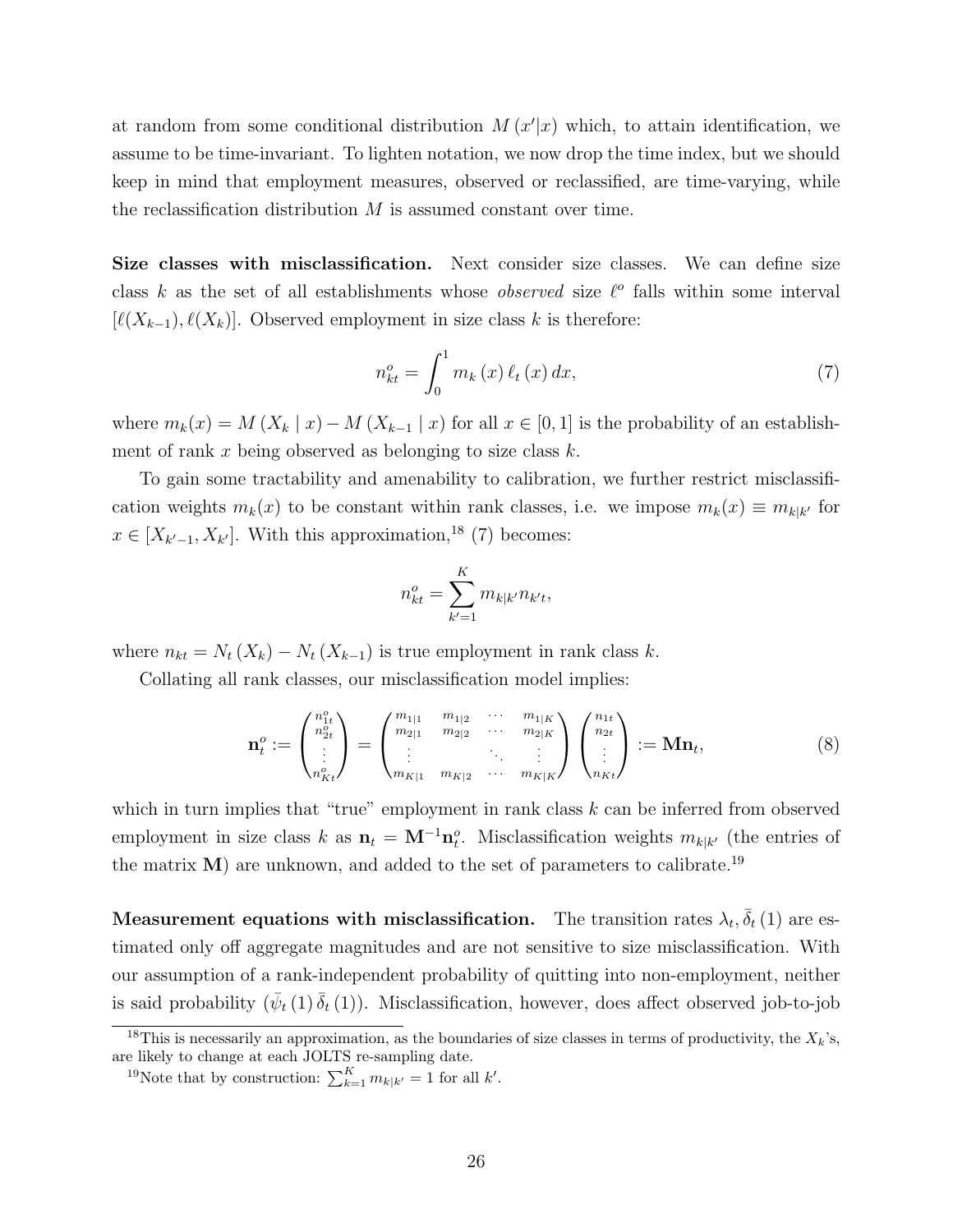quits from establishments in class  $k$ . To see how, note that observed total quits, to nonemployment and to other jobs, from employers in rank class  $k$  are:

$$
Q_{kt}^{o} = \int_{0}^{1} \left[ \bar{\psi}_{t+1} (1) \, \bar{\delta}_{t+1} (1) + \rho_{t+1} + s \lambda_{t+1} \overline{F}_{t+1} (x) \right] m_{k} (x) \, dN_{t} (x) \, .
$$

Under the assumption of constant misclassification weights in each rank class and over time, the expression for total observed quits from class  $k$  becomes:

$$
Q_{kt}^{o} = (\bar{\psi}_{t+1}(1) \,\bar{\delta}_{t+1}(1) + \rho_{t+1}) \, n_{kt}^{o} + s\lambda_{t+1} \sum_{k'=1}^{K} m_{k|k'} \int_{X_{k'}-1}^{X_{k'}} \overline{F}_{t+1}(x) \, dN_t(x) \, .
$$

This implies:

$$
s\lambda_{t+1} \begin{pmatrix} \int_{X_0=0}^{X_1} \overline{F}_{t+1}(x) dN_t(x) \\ \vdots \\ \int_{X_{K-1}}^{X_K=1} \overline{F}_{t+1}(x) dN_t(x) \end{pmatrix} = \mathbf{M}^{-1} \mathbf{Q}_t^*,
$$

where **M** is the conversion matrix defined in  $(8)$ , and the vector  $\mathbf{Q}_t^*$  has K elements:

$$
Q_{kt}^{\star} = Q_{kt}^{o} - (\bar{\psi}_{t+1} (1) \,\bar{\delta}_{t+1} (1) + \rho_{t+1}) n_{kt}^{o}
$$

Dividing by employment in rank class k and using  $\mathbf{n}_t = \mathbf{M}^{-1} \mathbf{n}_t^o$  we thus obtain

$$
s\lambda_{t+1} \int_{X_{k-1}}^{X_k} \overline{F}_{t+1}(x) \frac{dN_t(x)}{n_{kt}} = \frac{Q_{kt}^{\star}}{n_{kt}}.
$$
\n
$$
(9)
$$

This equation highlights the importance of introducing misclassification in our JOLTS data. The l.h.s. of (9) is the conditional expectation of  $\overline{F}_{t+1}(x)$  within rank class k; the r.h.s. is a measure of the rate of job-to-job quits from the size class that are motivated by better offers. The job-ladder model predicts unambiguously that both sides of the equation should be decreasing in size class  $k$ : larger employers are ranked higher and have an easier time retaining employees. Because  $\bar{\psi}_{t+1}(1) \bar{\delta}_{t+1}(1) + \rho_{t+1}$  is constant across size classes k, this requires total quits to decline in  $k$ . In the JOLTS data by establishment size, which is split into six size classes, the observed quit rate,  $Q_{kt}^o/n_{kt}^o$  actually *increases* between size classes  $k = 1$  and  $k = 2$  in all months, and often during the sample period also between  $k = 2$  and  $k = 3$ . We reconcile these observations with the job ladder by allowing some of the small establishments to be part of very large firms.

#### 4.6 Implementation: Summary

For given reallocation shock arrival rate  $\rho \lambda_t$ , search efficiency s and misclassification weights M, using observations on employment stocks and total quits by size class, we can calculate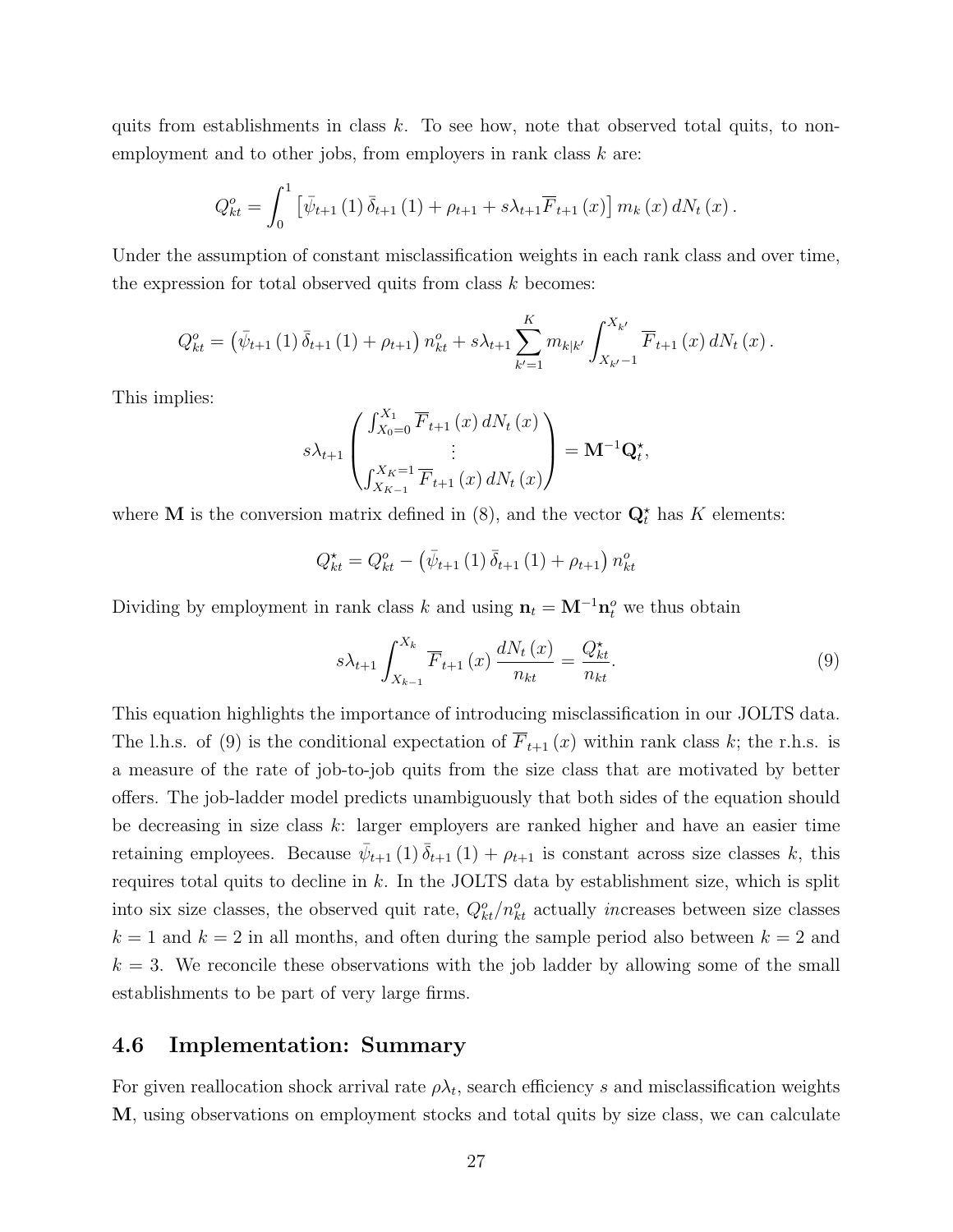$Q_{kt}^{\star}$ , and the cumulated sampling probabilities at size cutoffs  $\overline{F}_t(X_k)$  from (5) (using  $n_t =$  $\mathbf{M}^{-1}\mathbf{n}_t^o$ ). We then look for values of  $\rho_t$ , s, and M that minimize the distance between both sides of  $(9)$  over the entire sample period.<sup>20</sup> This final stage of our calibration protocol thus uses  $3K+2$  parameters (the 3K independent entries of M plus  $\rho$  and s) to match a number of moments equal to K times the number of months in our sample (the K moments in  $(9)$ ) in each month). With  $K = 4$  size classes, this adds up to 14 parameters and 580 moments.

### 5 Results

We find that no sensible misclassification scheme can easily remedy the basic fact that the total quit rate from the smallest establishment size class in JOLTS, "1-9 employees", is significantly lower than that from the second-largest class, "10-49 employees". In the data, it appears that a large group of small establishments have unexpectedly (based on the jobladder model) low rates of attrition; therefore, their size is not an accurate reflection of their rank or desirability. The reason may be that small employers are largely of a different nature than larger one, and more likely to "break ranks" and not comply with the job ladder. For example, these small establishments may be young and growing and not have joined yet their long-run size class.<sup>21</sup> At the other end, the largest class of establishments with more than 5,000 employees has a very small sample size in JOLTS and is therefore somewhat noisy.

For both reasons, to calibrate the model we aggregate size of JOLTS establishments into  $K = 4$  classes: 1-49, 50-249, 250-999, and at least 1,000 employees. This partition, albeit coarser, still allows for significant heterogeneity, and can be fitted quite well by the job-ladder model. While we acknowledge the simple job ladder model's inability to accurately describe quits at the lower end of the size distribution as an unambiguous failure of the model, we still argue that this model, given its parsimony, does a remarkable job of simultaneously fitting the level and cyclicality of both gross and net unemployment flows by four, very different size classes.

#### 5.1 Calibration Results

Estimates of the various rates of separation into non-employment and of the job finding rate were already shown in Sub-sections 4.2 and 4.3, respectively. Here we report estimates of the

 $^{20}$ In so doing, we add a penalty term to the criterion that we minimize (the norm of the difference between the two sides of (9)) to avoid large values of  $\rho_t$  that would imply negative corrected net quits  $Q_{kt}^*$  at some dates, for the highest productivity class K.

<sup>&</sup>lt;sup>21</sup>As a manifestation of a similar phenomenon in the Danish matched employer-employee dataset IDA, the wage-size relationship is monotonically increasing except at the very beginning, as very small firms pay higher wages than slightly larger ones. We thank our discussant Rasmus Lentz for pointing out this parallel.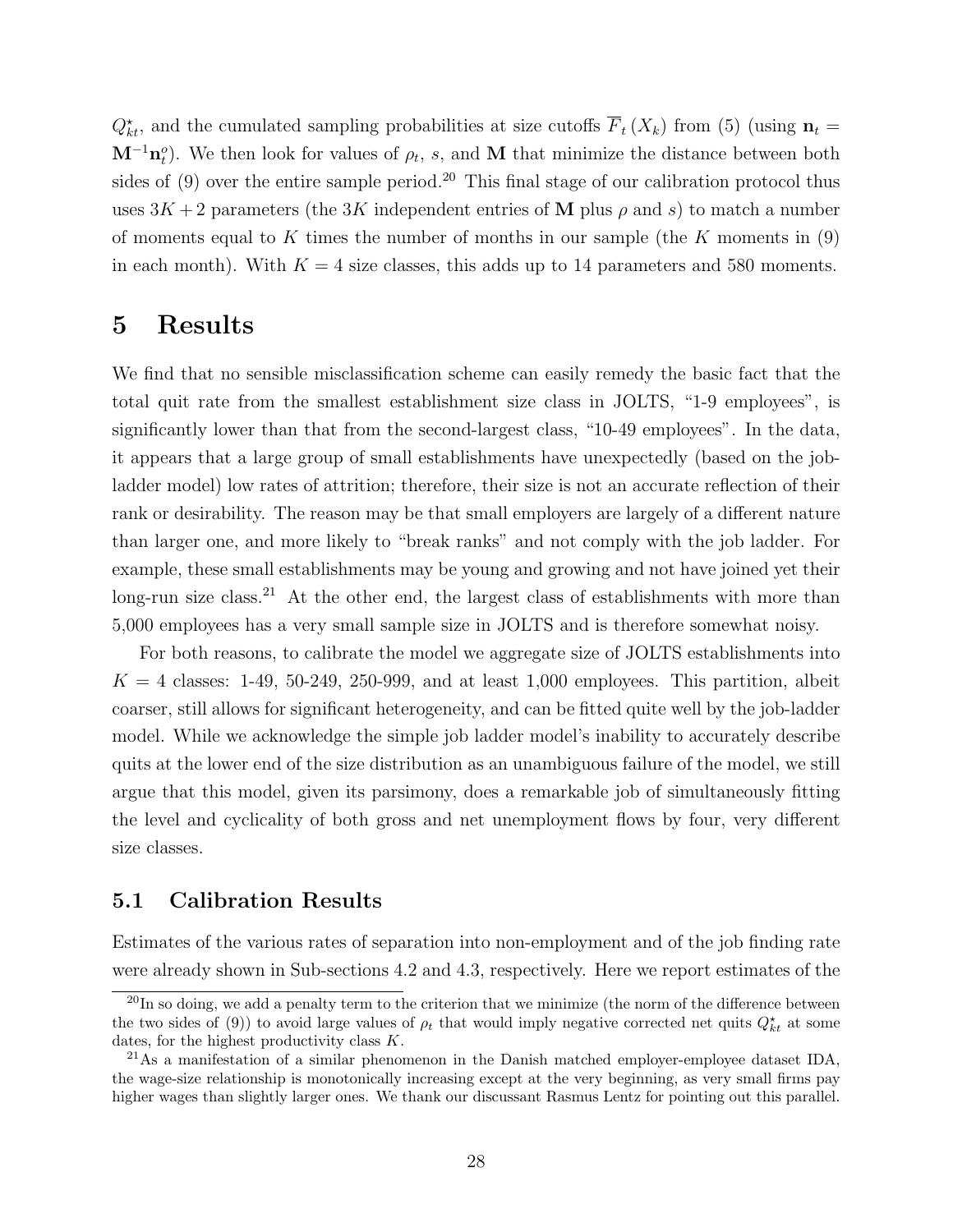|        | Size<br>range | Job ladder rank class $k$<br>1<br>3<br>$\bf{2}$ |       |       |       |  |  |  |
|--------|---------------|-------------------------------------------------|-------|-------|-------|--|--|--|
| М      | 1-49          | 0.977                                           | 0.000 | 0.000 | 0.651 |  |  |  |
|        | 50-249        | 0.023                                           | 0.846 | 0.000 | 0.000 |  |  |  |
|        | 250-999       | 0.000                                           | 0.154 | 1.000 | 0.000 |  |  |  |
|        | $1,000$ plus  | 0.000                                           | 0.000 | 0.000 | 0.349 |  |  |  |
| $\rho$ | 0.0145        | Sample mean of $\rho \lambda_t = 0.0021$        |       |       |       |  |  |  |
| S      | 0.2034        | Sample mean of $s\lambda_t = 0.0300$            |       |       |       |  |  |  |

Table 1: Parameter estimates

remaining scalar parameters, namely the relative intensity of reallocation shocks  $\rho = \rho_t / \lambda_t$ and search by employed workers  $s$ , and the conversion matrix  $M$ , i.e. the misclassification weights  $m_{k|k'}$ ,  $(k, k') \in \{1, \cdots, K\}^2$ . All those values are gathered in Table 1.

The misclassification weights in Table 1 suggest that high-rank establishments (from rank class  $K = 4$ ) have the largest (0.65) probability of being misclassified, and almost always mistaken for establishments from size class 1 (1-49 employees). Apart from rank class 4, the estimated conversion matrix  $M$  has most of its weight on the diagonal, suggesting that misclassification is less of an issue for low to intermediate rank levels (classes  $k = 1$  to 3). This finding is consistent with an interpretation of misclassification as arising primarily from the establishment/firm distinction, as some very productive — and large — firms are split into many small establishments, very often no larger than 50 employees. The calibrated matrix M places some small weight on the subdiagonal, meaning that some establishments are actually seen as larger than their productivity would warrant under the job ladder assumption. We interpret this as a consequence of transitory noise or measurement error in establishment size: for example, an establishment whose long-run size is, say, 248 (and thus would normally belong to size class 2), can temporarily be seen reaching a size slightly above 250, and thus be misclassified into size class 3 (recall that JOLTS assigns establishments to size classes according to the *largest size* achieved over the 12 months prior to sampling).<sup>22</sup>

The relative search intensity of employed workers is calibrated at  $s = 0.203$ , a value which is in the region of typical estimates based on worker micro data. This puts the sample mean monthly probability of receiving an outside offer to 0.03. Finally, the reallocation shock intensity is estimated to equal  $\rho = 0.0145$ . This value may seem small when compared, for

 $22$ To adhere more strictly to the large firms/small establishments interpretation, we can also calibrate the model imposing that M be upper-triangular. Imposing this constraint only affects the model fit very marginally, and produces visually identical results (available upon request).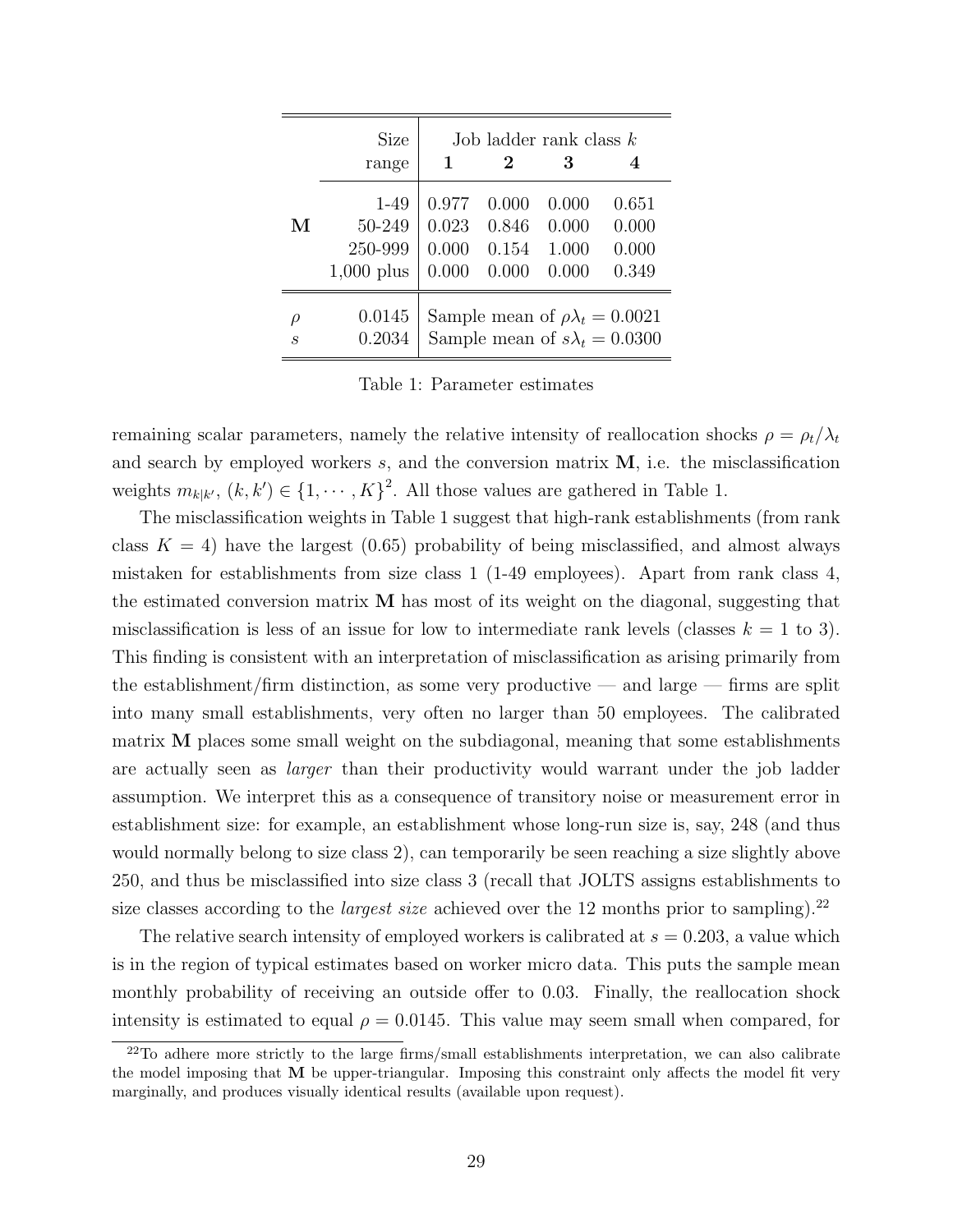instance, to the value of s, however it still implies that the share of EE transitions that are forced reallocations (as opposed to voluntary transitions), is about a half (49.7% on average). This share is calculated as the sample mean of

$$
\frac{\rho \lambda_t N_t(1)}{\rho \lambda_t N_t(1) + s \lambda_t \int_0^1 \overline{F}(x) dN_t(x)}.
$$

The relatively large value of this share, given the relatively high odds of receiving an outside offer vs. a reallocation shock (s: $\rho$  is about 14:1), indicates that many offers are rejected by employed workers. This, in turn, is a consequence of the fact that the sampling distribution of productive types  $F_t(\cdot)$  is skewed toward the lower end of its support. We now turn to the analysis of that distribution, and the corresponding EE quit patterns.

#### 5.2 Establishment sampling probabilities and quit patterns

Figure 13 plots the r.h.s. of (9), namely the estimated values of  $s\lambda_{t+1}\overline{F}(X_k)$ , for  $k = 1, \dots, 4$ (solid lines), together with the l.h.s. of (9),  $Q_{kt}^{\star}/n_{kt}$  (dashed lines), thus offering a pictorial assessment of the job ladder's capacity to fit the quit patterns by establishment size observed in the JOLTS sample. Figure 14 further plots the estimated sampling c.d.f.  $F(X_k)$  for  $k = 1, \dots, 4$  (solid lines), together with  $F^{\text{JOLTS}}(X_k)$  (dashed lines), the empirical c.d.f. of job openings, directly taken from the JOLTS data, corrected for misclassification using the probabilities and weights as explained earlier in this section. The vertical dotted lines on Figure 14 indicate JOLTS re-sampling dates.

We can see in Figure 13 that our calibration ensures that the sampling distribution constructed by fitting the RPE dynamic Equation (5) to net employment flow data from JOLTS is by and large consistent with the gross flow data on quits over the period covered by JOLTS. Although the data exhibit a slight downward trend in the EE quit rates of the highest two rank classes (3 and 4) which the model fails to fully capture, we still conclude that the model, including its correction for the misclassification of employers into size classes, offers a remarkably good description of this data, especially considering its parsimony. In particular, EE transition rates, once corrected for misclassification, are indeed neatly ordered by rank class, as predicted by the job ladder model. We stress that this outcome was not at all guaranteed ex-ante.

A further striking lesson from Figure 13 is that job-to-job exit rates from all but the highest rank class declined sharply during the GR, especially at the lower end, and remained low thereafter. Again, our simple job ladder model captures this pattern well, albeit with a slight lag for the lowest rank class,  $k = 1$ . This is one of our central findings: the GR was a time when job-to-job quit rates declined sharply, not only in the aggregate as was already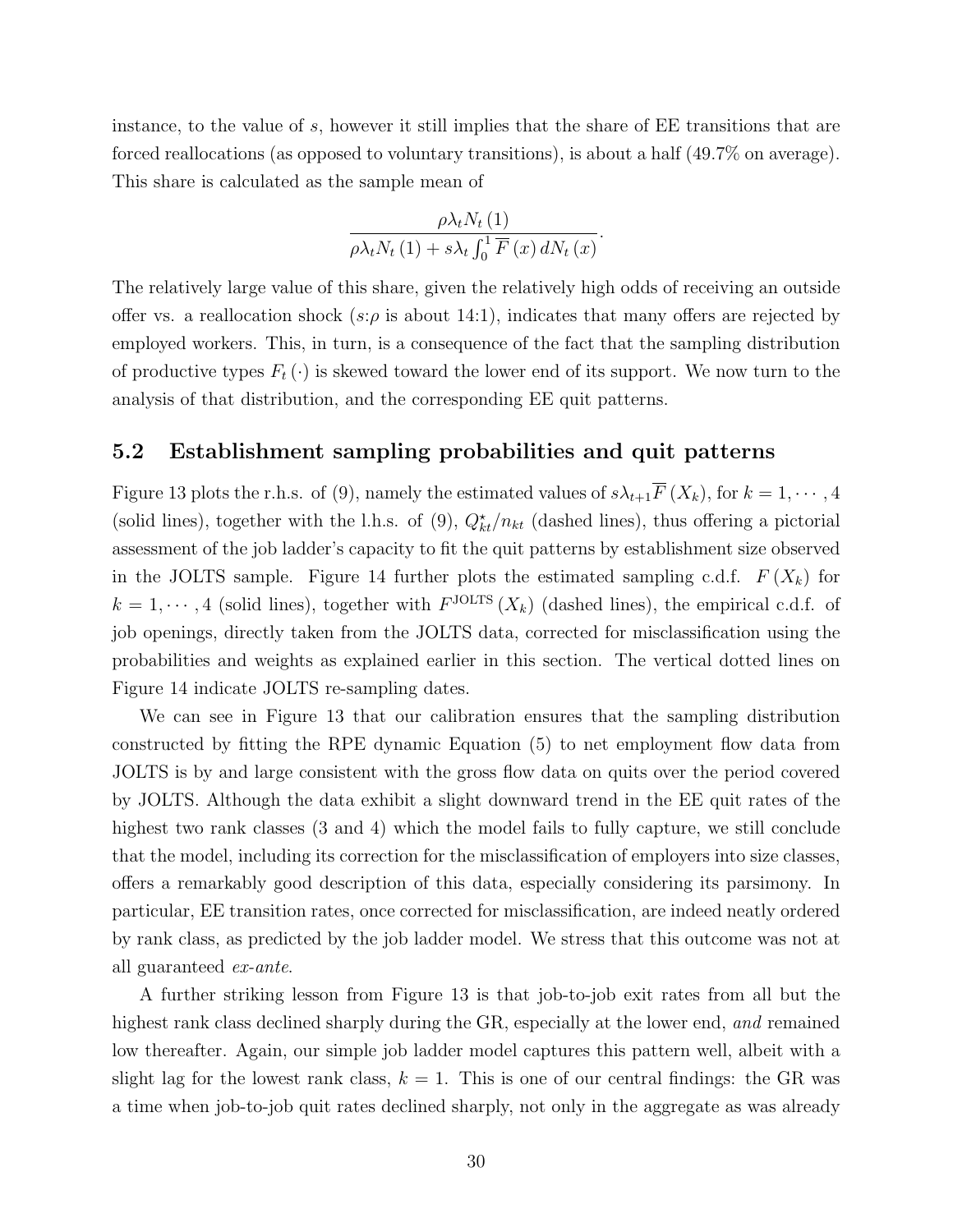

The 'Data' series are corrected for misclassification.<br>Shaded areas indicate NBER contractions.<br>Source: JOLTS, CPS, and authors' calculations. The 'Data' series are corrected for misclassification. Source: JOLTS, CPS, and authors' calculations. Shaded areas indicate NBER contractions.

Fig. 13: Rate of voluntary EE quit. Fig. 13: Rate of voluntary EE quit.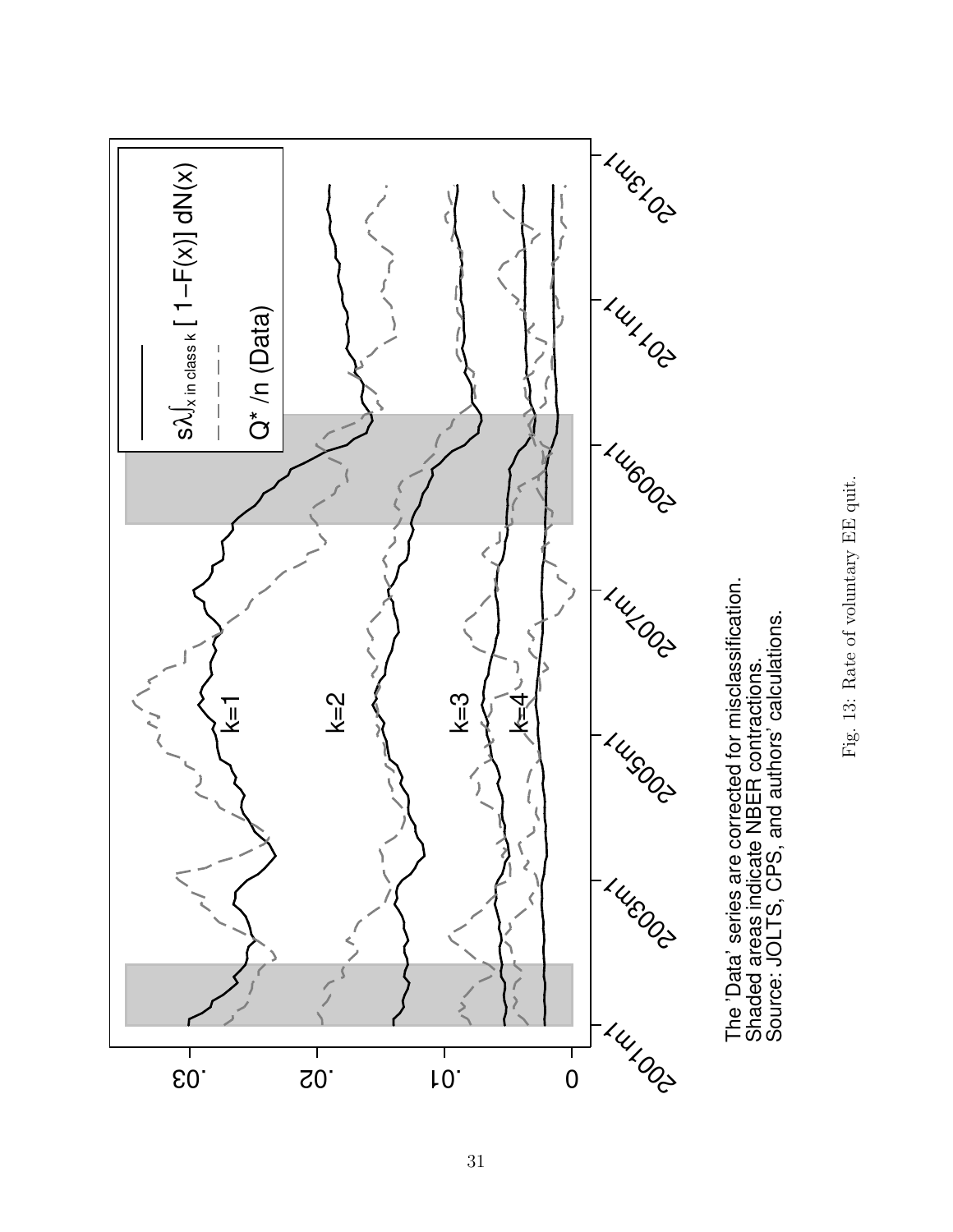

Shaded areas indicate NBER contractions. Vertical dotted lines indicate JOLTS re−sampling dates. Source: JOLTS, CPS, and authors' calculations.

Fig. 14: The sampling distribution.



Fig. 15: Calibrated average class vacancy weights, normalized  $01/2001 = 1$ .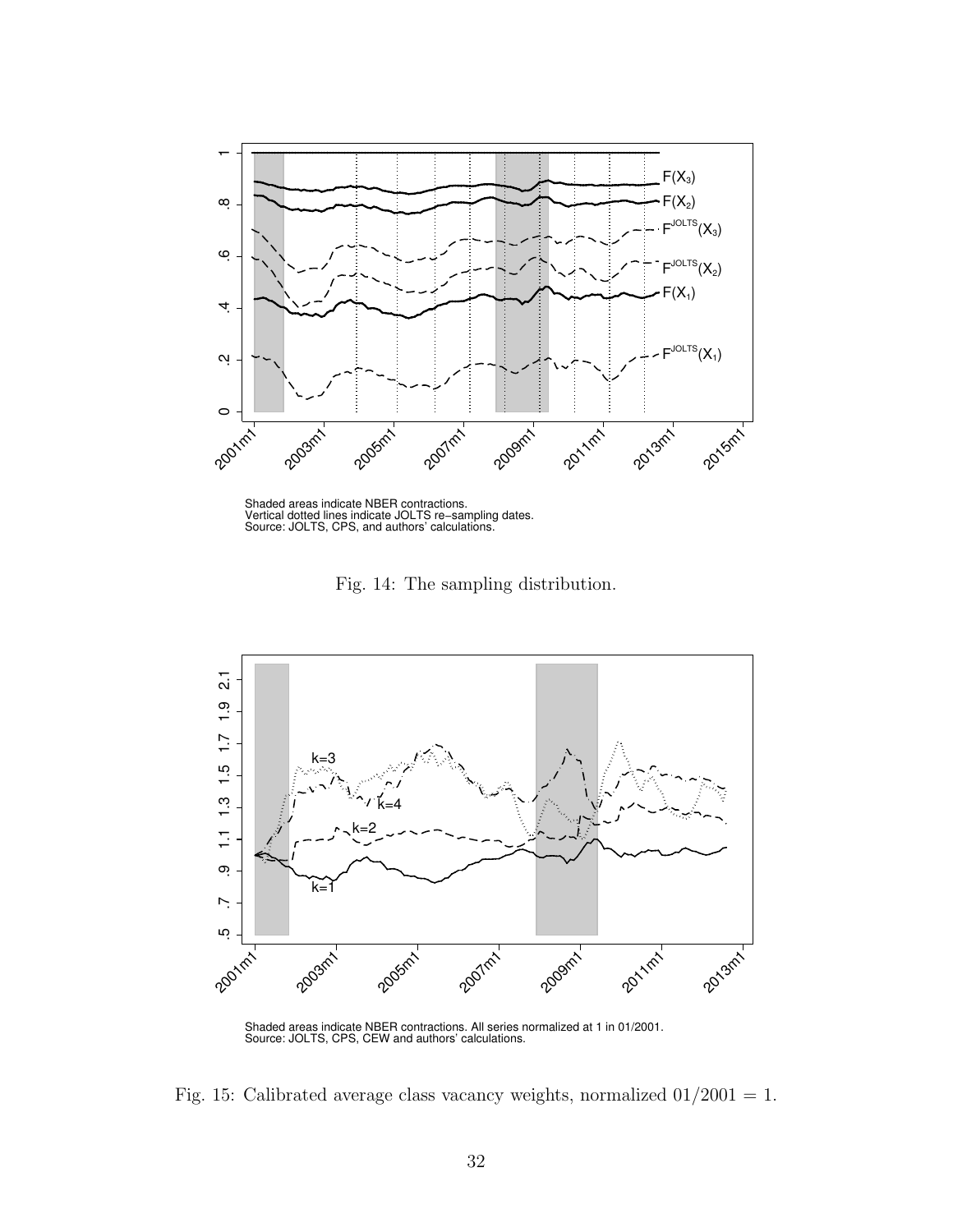known, but especially from smaller, less productive employers. Because these are always the main source of job-to-job reallocation, we conclude that workers almost stopped climbing the job ladder during the GR, and the recovery was almost absent.

Looking more closely at the calibrated sampling distribution (Figure 14), we first see that the empirical distribution of job openings,  $F^{\text{JOLTS}}(\cdot)$ , vastly underestimates our calibrated  $F_t(\cdot)$  for all rank classes, but more severely so at the lower end of the job ladder. This is (qualitatively) consistent with the findings of Davis, Faberman and Haltiwanger (2010), who report that 41.6 percent of all hires occur at establishments with zero posted job opening in the micro data underlying JOLTS, with that proportion ranging from 76.9 percent for the small JOLTS size class down to roughly 7 percent for our largest size class. Second, there is a very slight upward time trend in the sampling distribution at all cutoff points  $X_k$ <sup>23</sup> This is consistent with the empirical observation that the average size of US establishments has declined over recent decades, while that of the average firm has increased, so misclassification in the sense that affects our data has arguably become worse.

Finally, Figure 15 shows the model counterpart of what we called average vacancy weights in our description of the data (Section 2), i.e. the sampling probabilities divided by the number of employers in each class,  $24$  normalized to one in January 2001 to harmonize scales.  $25$ This is a measure of hiring effort by each employer per size class, relative to the aggregate hiring effort. We can clearly see that, as the financial crisis unfolded, hiring effort by each employer rose in relative terms at the bottom of the size of the distribution, and fell at the top. This is a symptom of a failing job ladder by employer size. Comparing Figure 15 to its empirical counterpart based on JOLTS vacancies (Fig. 9), we see that our estimated sampling weights at the top of the size distribution are estimated to differ from the JOLTS vacancy weights. In this sense, the model provides an important filter to the data.

#### 5.3 Discussion

We now take stock of our results. Figure 15 indicates that the vacancy weights and sampling probabilities of high-rank employers increased during both the 2001 recession and the beginning of the 2008 recession, while those of low-rank employers stayed flat or even declined. This fact in itself is striking in the light of MPV12's finding that recessions are times when

<sup>&</sup>lt;sup>23</sup>A linear time trend is found positive and statistically significant for all k in both  $F_{t+1}(X_k)$  and  $F_{t+1}^{\text{JOLTS}}(X_k)$ .

 $^{24}$ Consistently with our procedure to correct for misclassification, we use the number of establishments in each size class in CEW, corrected for misclassification using the conversion matrix M, as our measure of the number of employers in each size class.

<sup>&</sup>lt;sup>25</sup>The non-rescaled series, available on request, are nicely increasing with productivity class. This tallies with the prediction of the job ladder model, according to which more productive employers post more vacancies (see MPV13).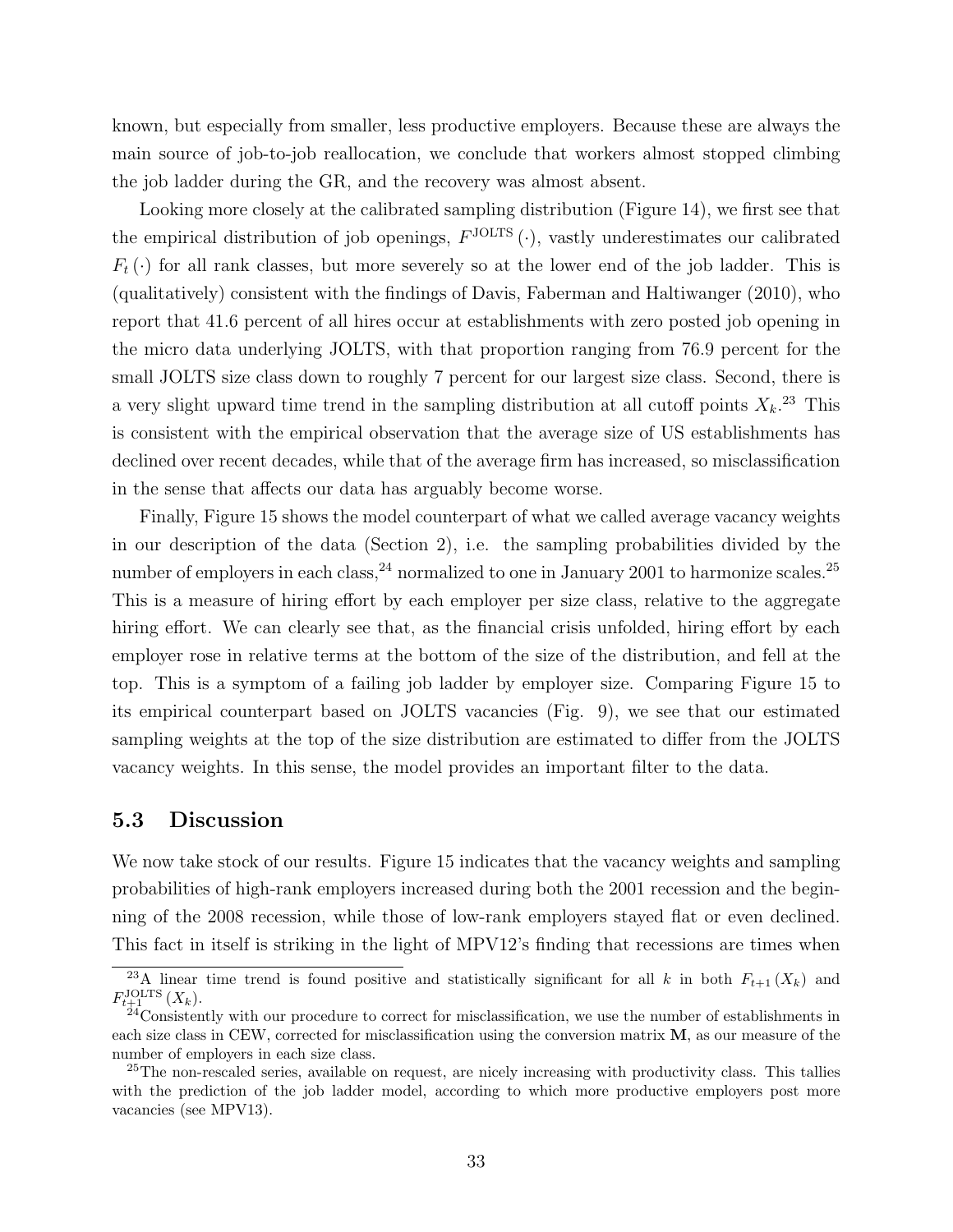small (or low-rank) employers are growing relative to large ones. It also suggests that the vacancy yield of small employers must have increased by much more than that of large ones during those recessions, a hypothesis that finds some support in the raw data (Figure 10). Perhaps even more striking is the sudden reversal of this pattern at the end of 2008, immediately after the Lehman Brothers episode: at that point, the sampling probability of the high-rank class collapses, while that of the lowest-rank class soars, in relative terms. This, combined with a very low baseline job finding rate  $\lambda_t$  (Figure 12) suggests that at that point high-rank firms froze their demand for new labor, and that what little hiring took place did so at the lower-rank end of the population of employers. This in indeed what we observe when examining JOLTS hire rates by employer size after reclassifications. Even more than in the raw data (Figure 2), hire rates rise sharply and temporarily at the lower end of the size distribution, while upgrading to better jobs slow down considerably, as evidenced by the durably low EE quit rates that ensued (Figure 13). In short, the job ladder failed, starting from the upper rungs.

Reclassification does not change, and if anything reinforces, the qualitative time series pattern of layoffs by establishment size that we found in the raw data (Figure 3). Layoffs significantly contributed to the increase in unemployment during the GR, but the persistence of high unemployment in the four years after the end of the GR is entirely accounted for by the failure of job finding rates to recover and the persistent increase in unemployment duration. After reclassifying establishments into rank classes so as to fit the job ladder model, the spike in layoff rates is much sharper among low-rank employers. The contemporaneous shift in sampling weights towards the bottom of the size distribution that we documented earlier suggests that the employers that were least affected by the GR, especially after September 2008, took advantage of rising unemployment to hire; because in the job ladder model each low-rank employer is more dependent on the reservoir of unemployed, it responded more, i.e. cut its vacancies by less. In addition, recall that the job ladder has a hard time fitting the raw data at the very low end of the size distribution, as quit rates from very small establishments are low relative to those in the two subsequent size classes. This observation suggests very significant heterogeneity among small establishments. Some are small because unproductive. Others are temporarily small but very productive and attractive because still growing. Indeed, Fort, Haltiwanger, Jarmin, and Miranda (2012) draw a sharp distinction between the cyclical dynamics of net employment growth at young and old small firms in Census data, that break down net employment flows by age and size, but lacks information on gross workers flows. So it appears that the small class as a whole shed much more employment by actively laying workers off, but also hired more by taking advantage of high unemployment and the dynamism of young employers.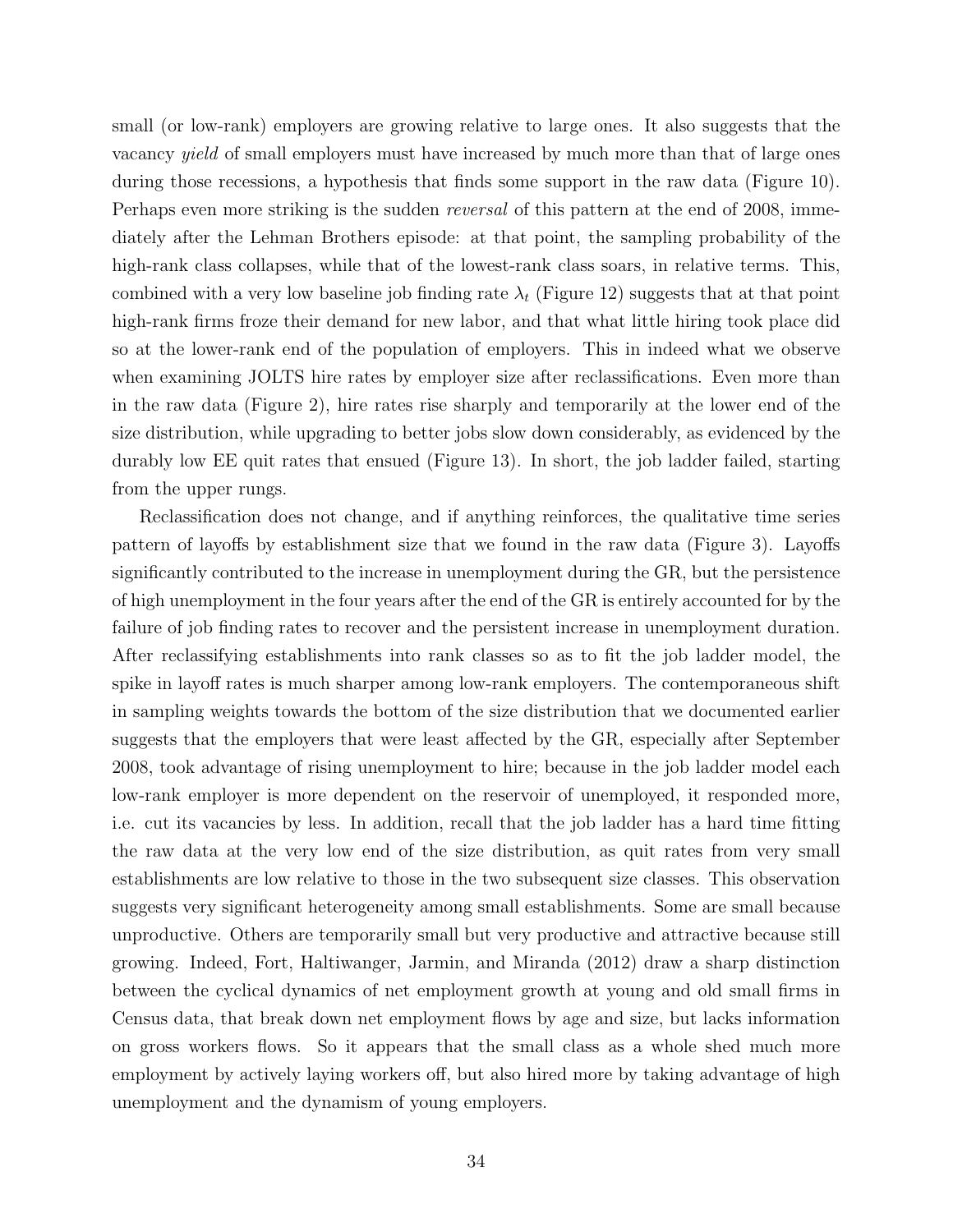To summarize: during the GR all employers temporarily raised their layoff rates, experienced slower attrition, and reduced their vacancy postings and hire rates; small employers laid off more and simultaneously reduced less their hiring effort, even hired more, but also experienced more of the decline in job-to-job quits, because hiring effort and hires at the top almost vanished; the job ladder slowed down at the bottom and almost stopped at the top.

We can briefly speculate on the reasons behind these events. One distinguishing feature of the GR, relative to previous recessions, was the credit crunch in late 2008 and early 2009, which may have impacted especially small employers. Our evidence is consistent with a credit crunch that affected more existing businesses, particularly the older and less productive ones, than new entrants and young growing but still small businesses. After the financial crisis exploded in Fall 2008, businesses, especially small ones, had a hard time finding and revolving working capital to pay their workers, so they had to actively reduce their workforce through layoffs, in part because attrition through quits to other employers and nonemployment collapsed. The contemporaneous reduction in vacancy postings that affected disproportionately large employers does not support more traditional theories of credit constraints, where firms, especially small ones, have a hard time securing new financing to invest and create new jobs.

### 6 Conclusions

We study labor reallocation, both through unemployment and directly from job to job, across employers of different productivities. We focus on the US economy around the Great Recession. In order to impose structure on our empirical investigation, we formulate a dynamic job-ladder model, where employers that are ranked more highly by workers, for example because higher-paying, spend more hiring effort and, conditional on contacting another worker, are more likely to succeed in hiring. As a consequence, an employer's size is a relevant proxy for rank. We use newly available monthly time series from JOLTS on employment net and gross flows by size of the establishment. We find that our parsimonious turnover model of a dynamic job ladder fits the facts quite well, and implies "true" vacancy postings by size that are more in line with gross flows and intuition than JOLTS' measures of vacancies, previously criticized by other authors. Our main finding is that the job ladder stopped working in the GR and never fully resumed. Job-to-job quits, especially from the bottom of the size/rank distribution, collapsed, further reducing the incentives of small employers to post vacancies and to hire unemployed workers to offset attrition.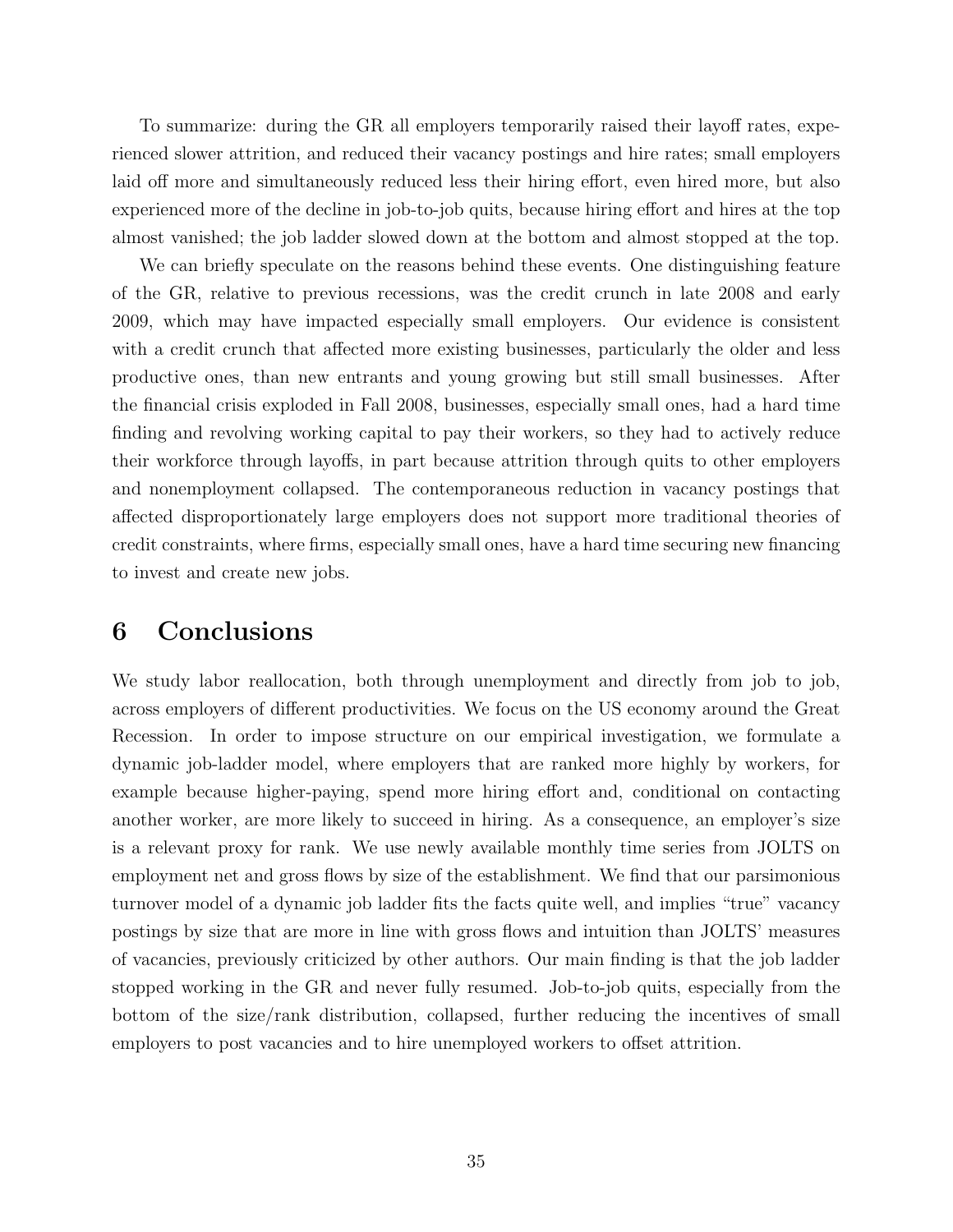### References

- [1] Burdett, K. and D. T. Mortensen (1998) "Wage Differentials, Employer Size and Unemployment", International Economic Review, 39, 257-73. [BM]
- [2] Bontemps, C., J.-M. Robin and G. J. Van den Berg (2000) "Equilibrium Search with Continuous Productivity Dispersion: Theory and Nonparametric Estimation", International Economic Review, 41(2), 305-358.
- [3] Brown, C. and J. Medoff (1989) "The Employer Size-Wage Effect", Journal of Political Economy, 97(5), 1027-1059.
- [4] Coles, M. and D. Mortensen (2011) "Equilibrium Wage and Employment Dynamics in a Model of Wage Posting without Commitment" NBER WP 17284.
- [5] Davis, S. J., R. J. Faberman and J. C. Haltiwanger (2010) "The Establishment-level Behavior of Vacancies and Hiring", NBER Working Paper 16265.
- [6] Fallick, B. and C. A. Fleischman (2004) "Employer-to-employer Flows in the U.S. Labor Market: The Complete Picture of Gross Worker Flows," Finance and Economics Discussion Series 2004-34, Board of Governors of the Federal Reserve System (U.S.)
- [7] Fort, T., J. Haltiwanger, R. Jarmin, and J. Miranda (2012), "How Firms Respond to Business Cycles: The Role of Firm Age and Firm Size." Unpublished manuscript.
- [8] Haltiwanger, J., R. Jarmin and J. Miranda (2013), "Who Creates Jobs? Small Versus Large Versus Young", The Review of Economics and Statistics, 95(2), 347-361.
- [9] Kahn, L. and E. McEntarfer (2014), "The Cyclicality of Employment and Firm Quality", mimeo Yale U. and Census Bureau.
- [10] Moscarini, G. and F. Postel-Vinay (2009) "The Timing of Labor Market Expansions: New Facts and a New Hypothesis", in D. Acemoglu, K. Rogoff and M. Woodford, eds., NBER Macroeconomics Annual, 23, 1-51. [MPV09]
- [11] Moscarini, G. and F. Postel-Vinay (2012) "The Contribution of Large and Small Employers to Job Creation in Times of High and Low Unemployment", American Economic Review, October, 102(6), 2509-2539. [MPV12]
- [12] Moscarini, G. and F. Postel-Vinay (2013) "Stochastic Search Equilibrium". Review of Economic Studies, 80 (4): 1545-1581 [MPV13].

## Appendix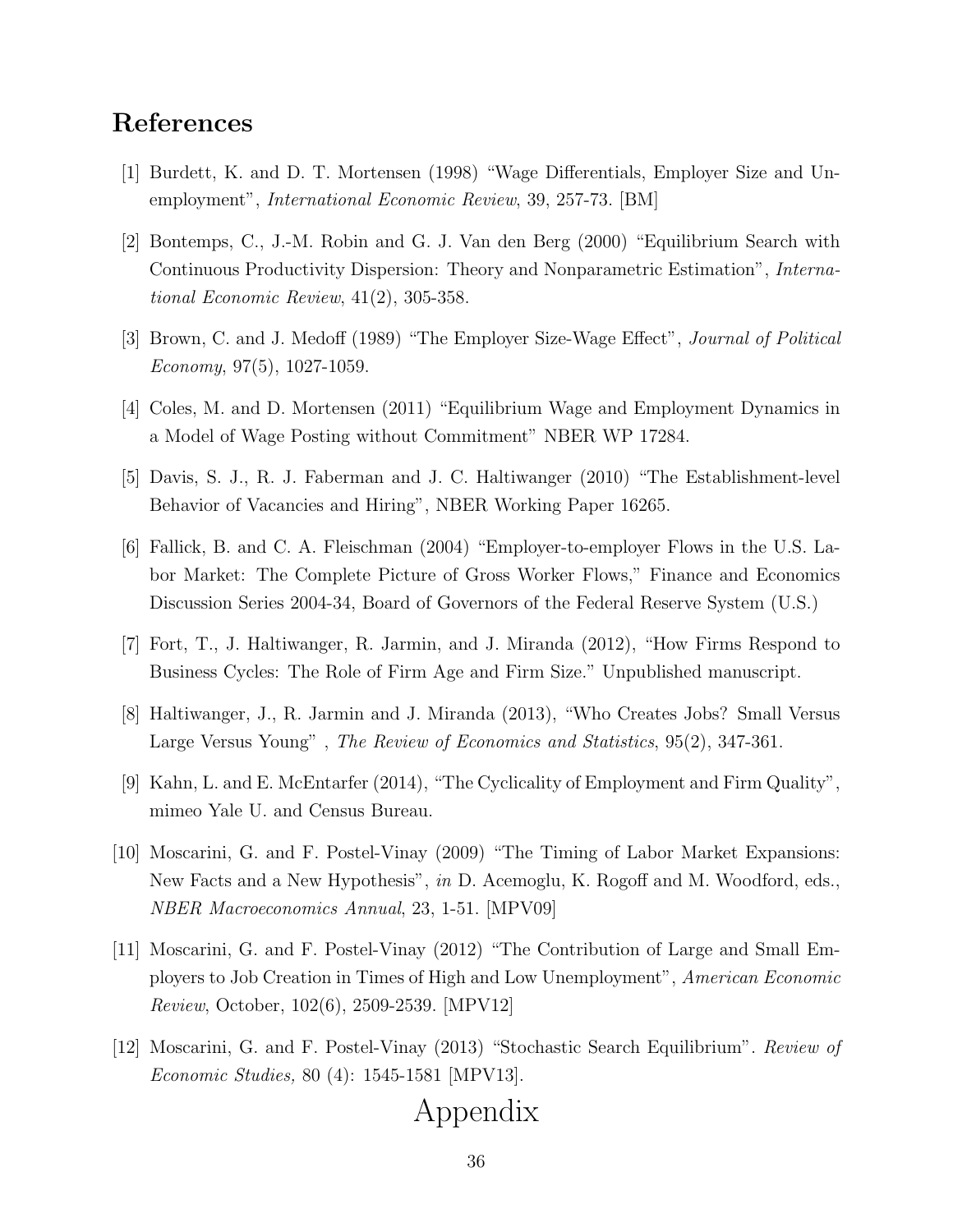### A Additional descriptive evidence

#### A.1 The wage-size job ladder

It has been long documented that employer size correlates positively with wage rates, after controlling for observable worker characteristics (Brown and Medoff, 1989). In this paper we focus on employer-level data and take the extreme view that workforce quality is homogeneous across employer sizes, so that any wage differential related to size can be thought of as a wage premium. This is in the spirit of the model we presented earlier. If wage/size differentials reflected entirely different types of workers at employers of different sizes, we would still have to explain why workers sort by the size of their employer.

For establishments, we draw information from QCEW. Information is also published at annual frequency (covering the first quarter of the year) by establishment size, in one of ten size classes, with lower bounds 1, 5, 10, 20, 50, 100, 250, 500, and 1,000 employees.<sup>26</sup> From this we draw the distribution of establishment counts, employment and weekly earnings per worker, all averaged over the first quarter of the year, by establishment size, for each year from 1990 to 2012 included, for the U.S. and all industries combined.<sup>27</sup>

Table 2 reports the results of an establishment-level OLS regression of earnings per worker on size and other establishment characteristics. The dependent variable is a measure of real weekly earnings, the ratio between CPI-deflated total quarterly payroll and average employment among all establishments in the "cell", for each year from 1990 to 2012 included. The cell depends on the specification, and is indicated by which dummies we include among the covariates. So the dependent variable varies across specifications, which are not directly comparable. Size dummies and year dummies are always included. In specification II, each cell includes all establishments in the same size class and 2-digit NAICS industry. In III, each cell includes all establishments in the same size class, 2-digit NAICS industry, and located in the same US state. And so on. Information on geographic location is available only at the 2-digit industry level, due to potential disclosure risk. The regression is weighted by the number of establishments per cell. The results clearly indicate a wage ladder, except at the very bottom when not controlling for industry and location. Because average weekly earnings in the omitted (smallest) size class are about \$330, top-to-bottom pay differentials between largest and smallest establishments are in the order of 80% in specification I, and

 $^{26}$ http:// www.bls.gov/cew/cewsize.htm accessed  $2/23/2013$ .

<sup>&</sup>lt;sup>27</sup>For earnings at the national level, all industries, we find two outliers, possibly the result of some coding error in collating the semi-aggregated data, in size class "10-19 employees" in year 1999 and in size class "1,000 employees and up" in 1995. We replace those two values of earnings with the average of the entries in adjacent years for the same size class. Although this averaging introduces measurement error, the yearover-year changes implied by the BLS original entries differ from all the rest of the sample by two orders of magnitude.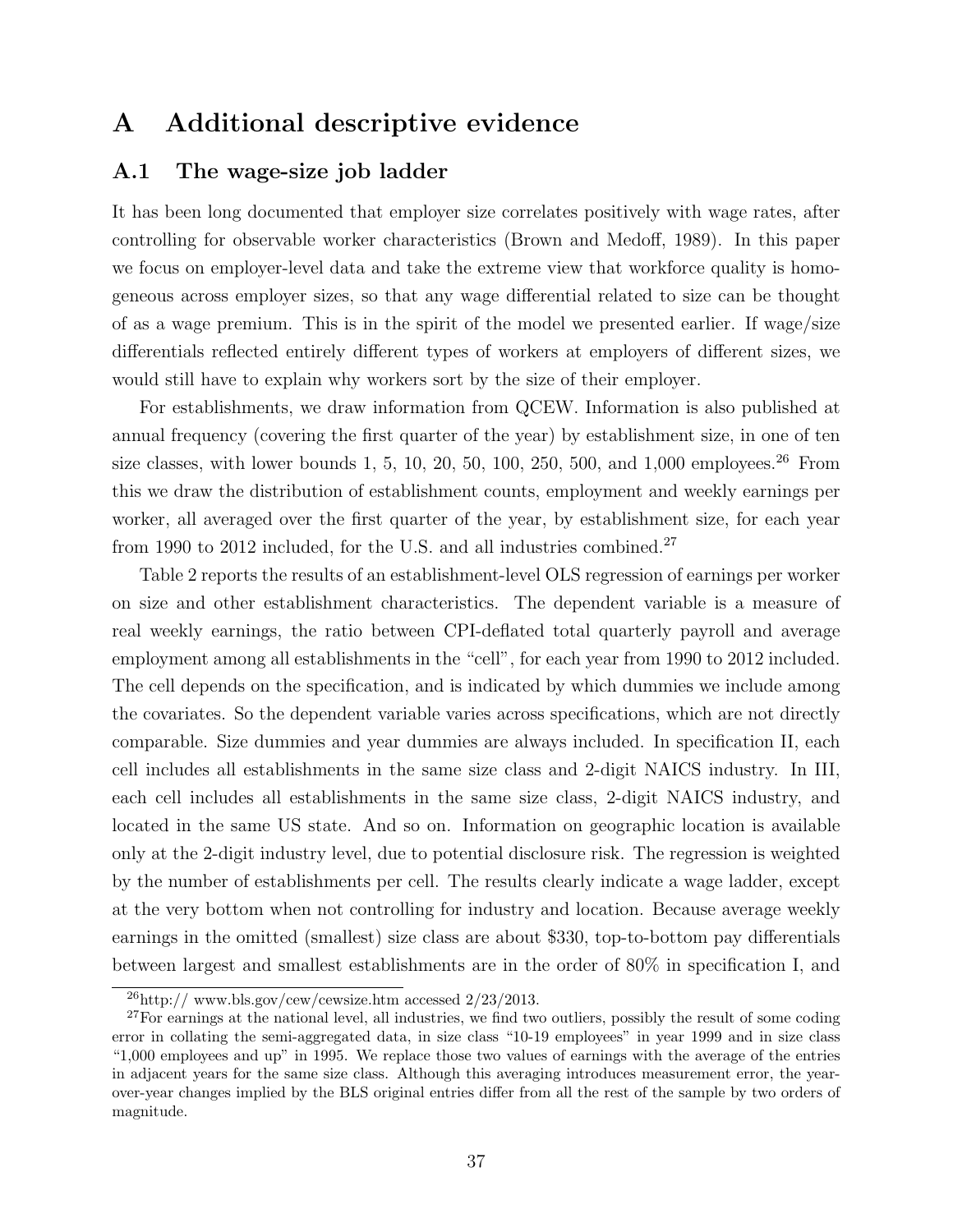| Establishment size class |          | П          | Ш          | IV       | V          |
|--------------------------|----------|------------|------------|----------|------------|
| 1 to 4 (omitted)         |          |            |            |          |            |
| 5 to 9                   | $-27.62$ | $-17.01$   | 5.59       | $-24.83$ | 5.93       |
|                          | (0.001)  | (0.01)     | (0.02)     | (0.008)  | (0.02)     |
| 10 to 19                 | $-13.62$ | $-4.02$    | 27.04      | $-8.04$  | 34.82      |
|                          | (0.001)  | (0.01)     | (0.03)     | (0.01)   | (0.02)     |
| 20 to 49                 | 3.80     | 23.45      | 50.05      | 5.70     | 52.37      |
|                          | (0.002)  | (0.01)     | (0.03)     | (0.01)   | (0.03)     |
| 50 to 99                 | 28.61    | 38.38      | 64.23      | 29.81    | 68.96      |
|                          | (0.003)  | (0.02)     | (0.05)     | (0.02)   | (0.05)     |
| 100 to 249               | 55.22    | 48.12      | 73.24      | 55.15    | 81.47      |
|                          | (0.004)  | (0.03)     | (0.07)     | (0.02)   | (0.06)     |
| 250 to 499               | 101.94   | 76.23      | 88.30      | 102.19   | 82.21      |
|                          | (0.009)  | (0.06)     | (0.15)     | (0.05)   | (0.13)     |
| 500 to 999               | 158.14   | 112.73     | 95.43      | 156.93   | 70.93      |
|                          | (0.014)  | (0.10)     | (0.27)     | (0.08)   | (0.22)     |
| $1000$ and up            | 272.12   | 226.22     | 174.40     | 263.51   | 131.98     |
|                          | (0.02)   | (0.14)     | 0.38       | (0.12)   | (0.31)     |
| industry dummies         | Ν        | $2$ -digit | $2$ -digit | Ν        | $5$ -digit |
| state dummies            | N        | N          | Y          | Y        | N          |
| $R^2$                    | 0.94     | 0.87       | 0.56       | $0.60\,$ | 0.78       |

Source: QCEW and authors' calculations. Dependent variable: average weekly earnings per worker in each establishment (1983\$). Standard errors in parentheses. All regressions include year dummies.

Table 2: The wage-size premium.

lower when controlling for industry and location. Employer-level TFP in our model may be in part a result of the industry in which the employer operates, so controlling for industry composition may not be appropriate.

For firms, the Statistics of US Businesses (SUSB) program at the Bureau of the Census publishes annual data on total employment, payroll and (every five years) receipts by firm size, disaggregated in 17-20 size categories, from 1992 to 2010, 2004 excluded (the size classification is coarser in 1992-1993). The Census defines a firm by grouping establishments by legal form and control structure. Figure 16 reports evidence from the SUSB on wage/size premia at the firm level. We take total annual payroll per worker for each size class, divide by that of the smallest class 1-4 employees, and subtract one. We omit the size class '0' employees, which includes entrants, because it reports payroll but not employment. The results speak for themselves. The wage differential between the largest and smallest firms is less than 50%, significantly smaller than or establishments, also taking into account that the largest firm size class starts at the higher 1,500 employees cutoff. As we will discuss later in more detail, this may be due to the fact that large firms that only comprise large establishments may be the highest-paying of all. So, when combining them with equally large multi-establishment firms, their average pay premium declines.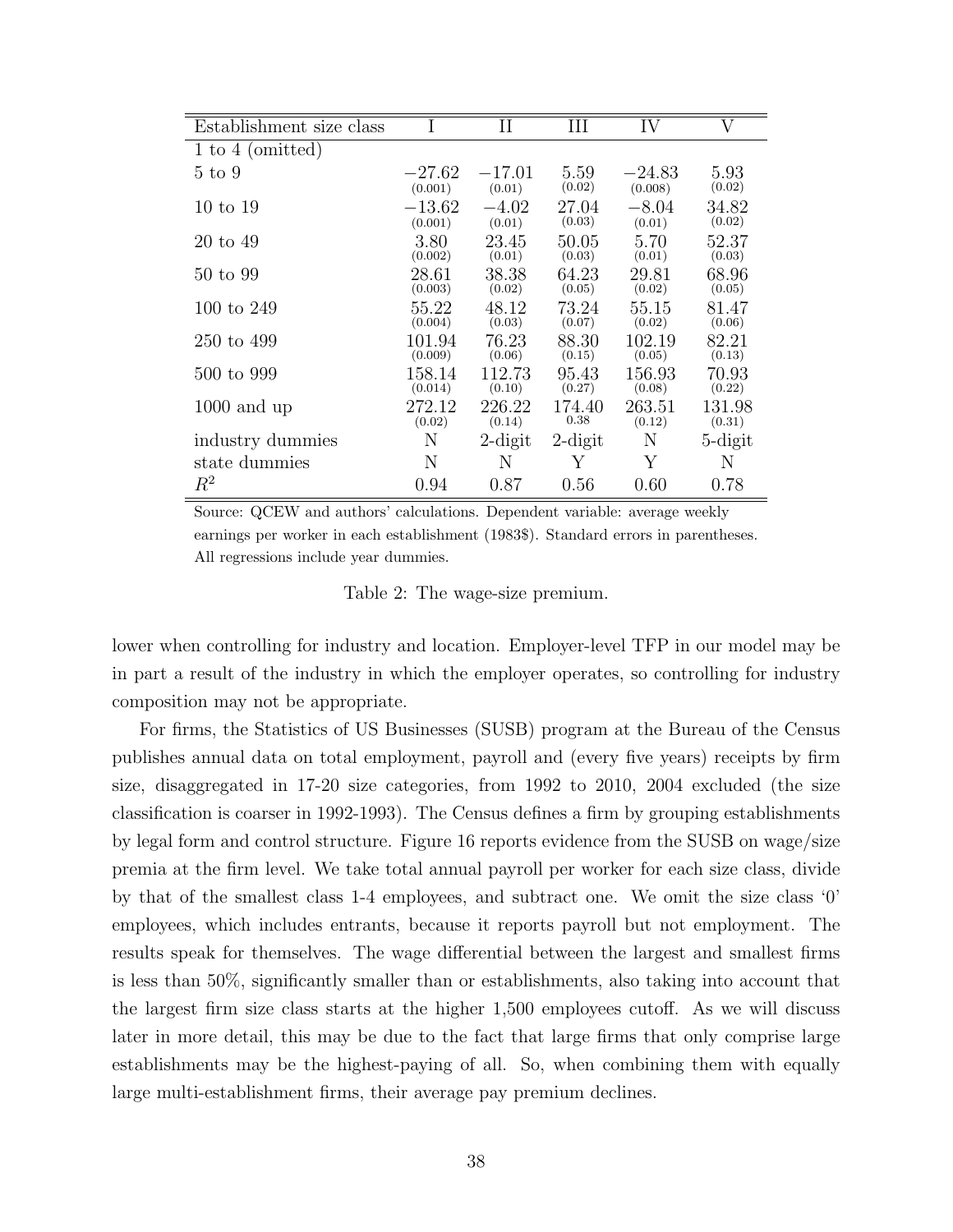

Fig. 16: Wage differential with respect to firms of size 1-4 employees.

#### A.2 Employment and establishment shares by size class

Figure 17 illustrates that employment shares by size of the establishment in QCEW are relatively stable over time, but do exhibit the cyclical pattern documented by MPV12 for firms; namely, the share of larger employers declines in the three recessions in the sample period. The GR is no exception.<sup>28</sup>

Our empirical exercise is based on the assumptions that the distribution of employers by rank in worker preferences is time-invariant and coincides with their distribution by size. One implication of this assumption is that the distribution of establishment counts by size classes should be relatively stable at business cycle frequencies. This is true in JOLTS size data by construction of the dataset, so the identity of the establishments is fixed, at least within each sampling year typically March to February. Across years, Figure 18 illustrates

<sup>&</sup>lt;sup>28</sup>We can draw the same information on employment shares by firm size, at a finer degree of size classification, from two BLS datasets, where a firm is identified by a federal tax Employer Identification Number (EIN). First, the Business Employment Dynamics (BED) program collects information on job flows and stocks, from the same QCEW universe, at quarterly frequency starting in 1992, and presents them by size of the parent company. Second, the Current Employment Statistics (CES) program is the well-known monthly "pay-roll survey" of about 145,000 businesses and government agencies from the QCEW frame, representing approximately 557,000 individual work sites. The survey provides timely and detailed industry data on employment, hours, and earnings of workers on nonfarm payrolls. In both datasets, once again, the share of employment at small firms is countercyclical. In the GR, it rose especially in the second, deeper half of the downturn. Results are available upon request.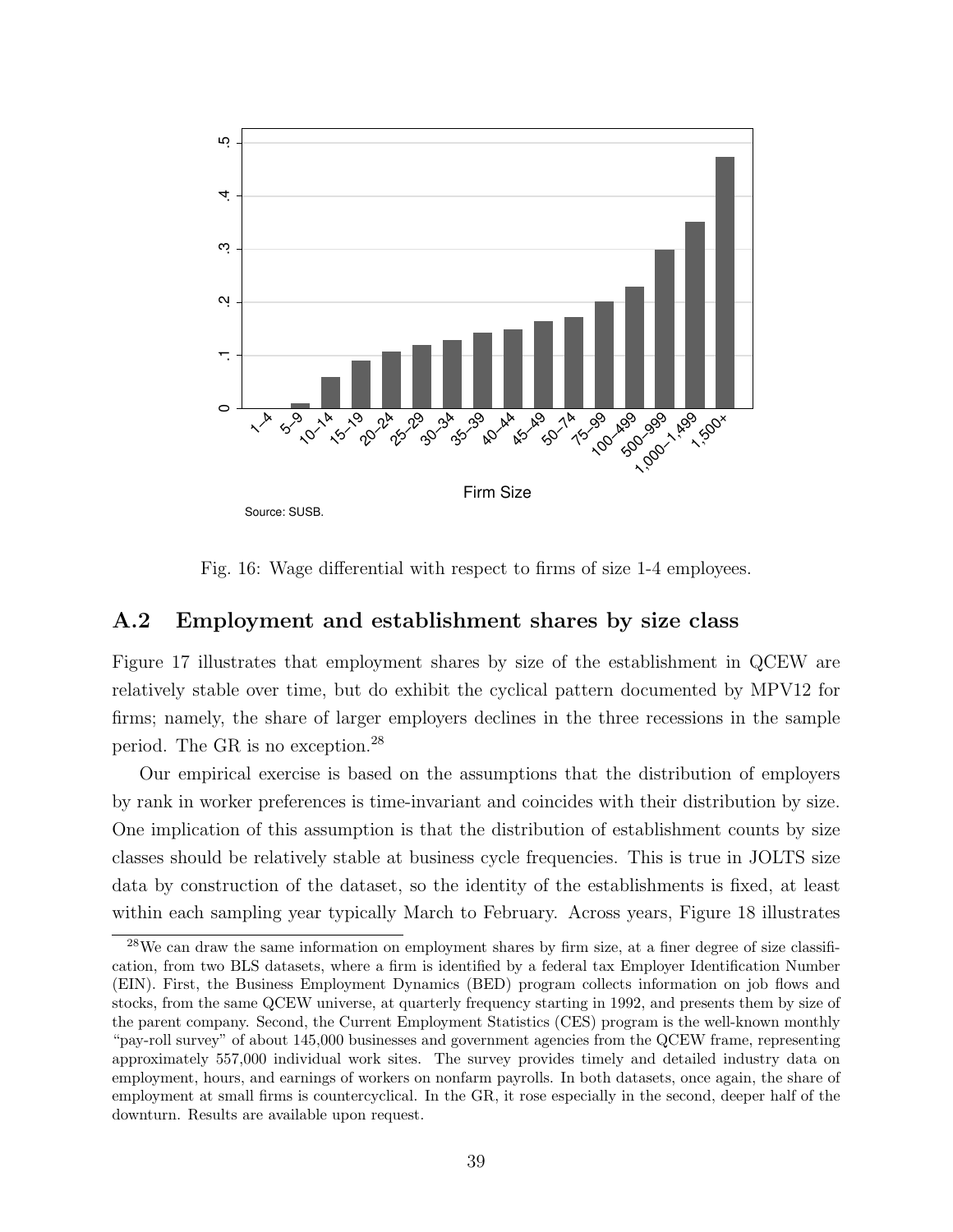

Fig. 17: Employment shares by establishment size class.

Employment shares of establishments by size class. Shaded areas indicate NBER contractions. Source: CEW.



Establishment shares by size class (logarithimic scale). Shaded areas indicate NBER contractions. Source: CEW.

Fig. 18: Shares of establishments by establishment size class.